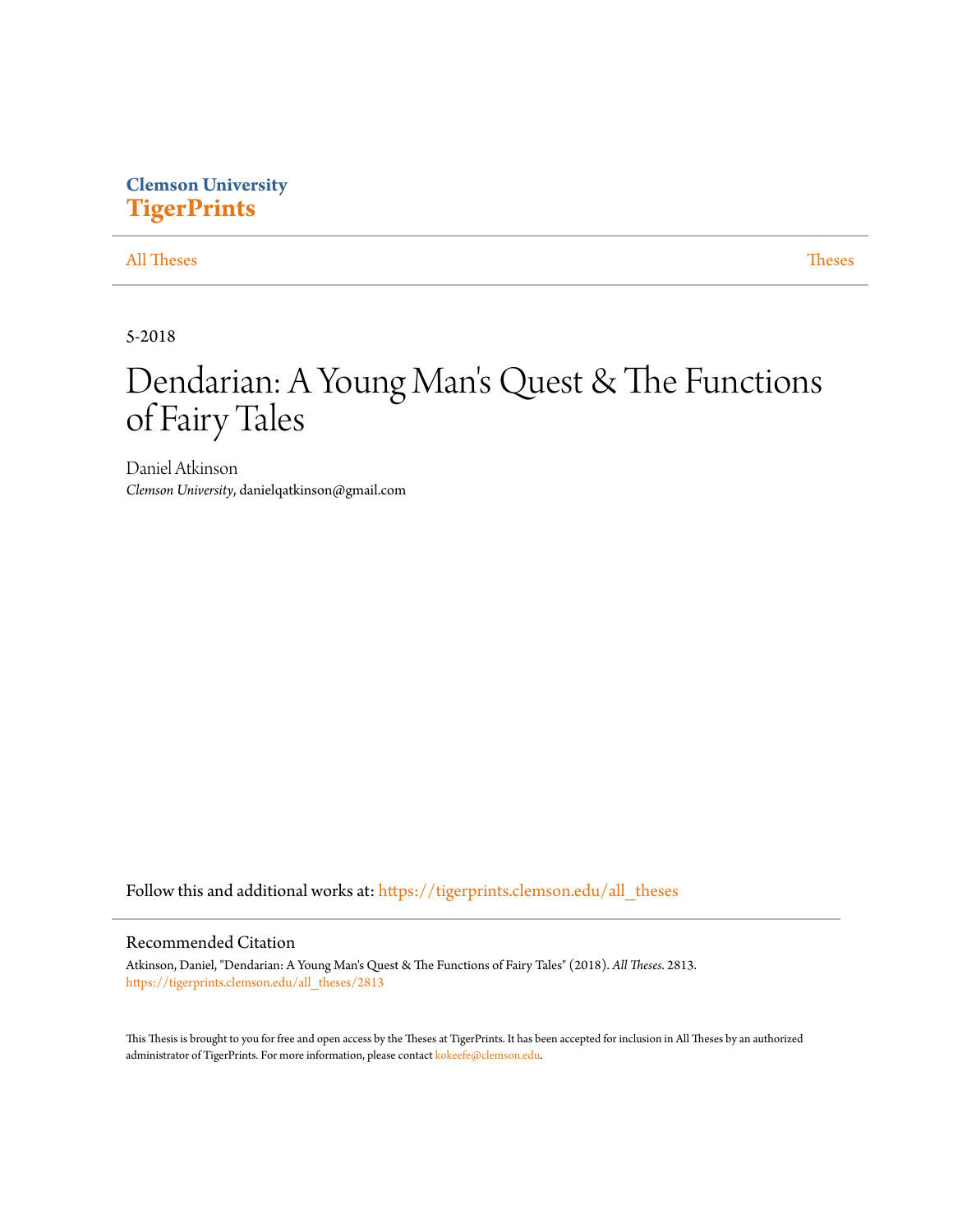### DENDARIAN: A YOUNG MAN'S QUEST

& THE FUNCTIONS OF FAIRY TALES

A Thesis Presented to the Graduate School of Clemson University

In Partial Fulfillment of the Requirements for the Degree Master of Arts English

> by Daniel Atkinson May 2018

Accepted by: Keith Morris, Committee Chair Nic Brown Dr. Austin Gorman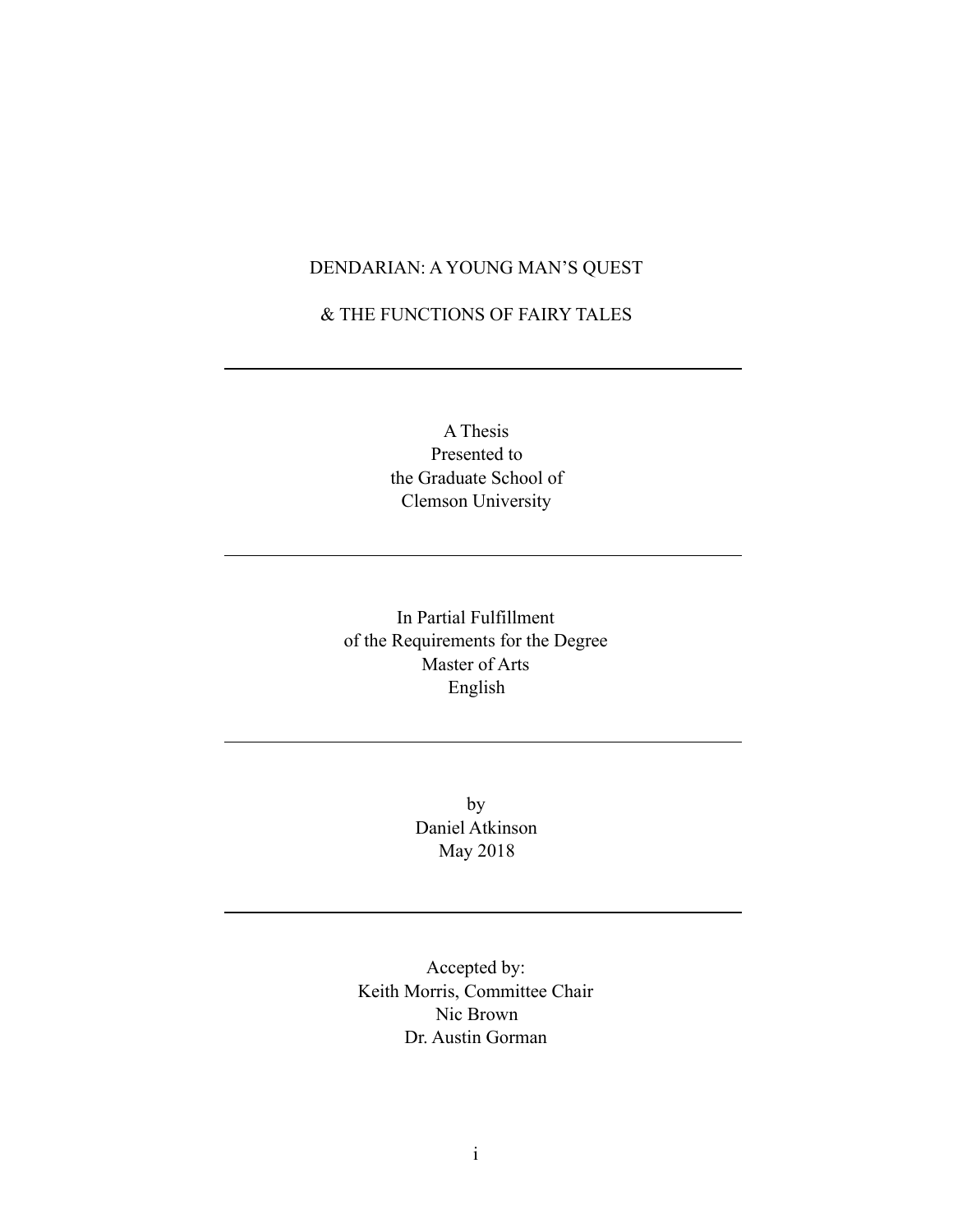#### ABSTRACT

The primary content of this creative thesis is a portion of a manuscript: the prologue and first two chapters of a novel to be called *Dendarian: A Young Man's Quest*, which could be considered a work of literary fantasy. Secondarily, this thesis contains a critical essay entitled "The Functions of Fairy Tales," which explores the ways in which the fairy tale form has been used in recent years by various authors to address social and philosophical issues. This essay sheds light on my own creative work in that *Dendarian* attempts on several levels to explore cultural values within Western society.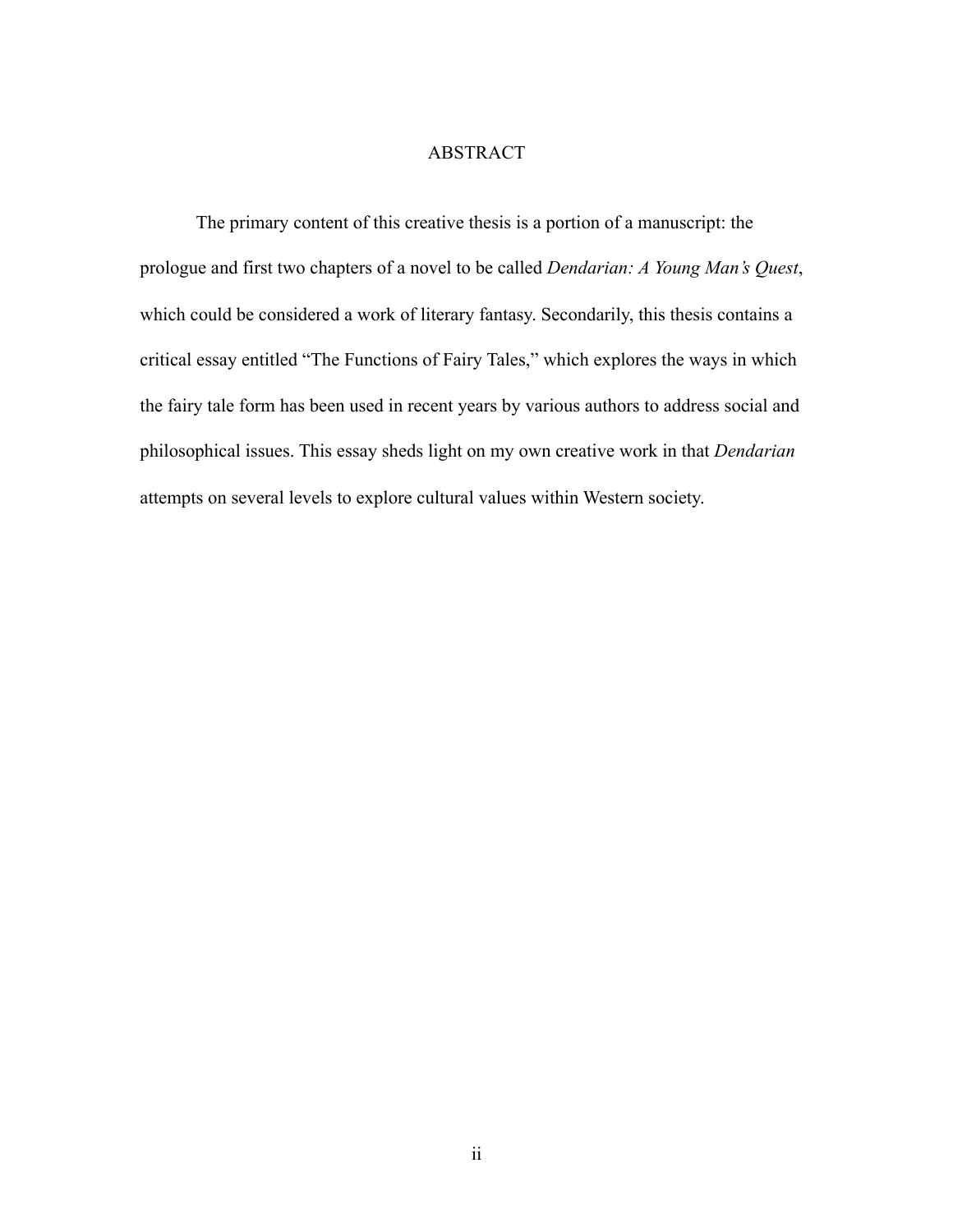## TABLE OF CONTENTS

|                                | Page |
|--------------------------------|------|
|                                |      |
|                                |      |
|                                |      |
|                                |      |
|                                |      |
| DENDARIAN: A YOUNG MAN'S QUEST |      |
| $\mathbf{I}$                   |      |
| $\Pi$ .                        |      |
| III.                           |      |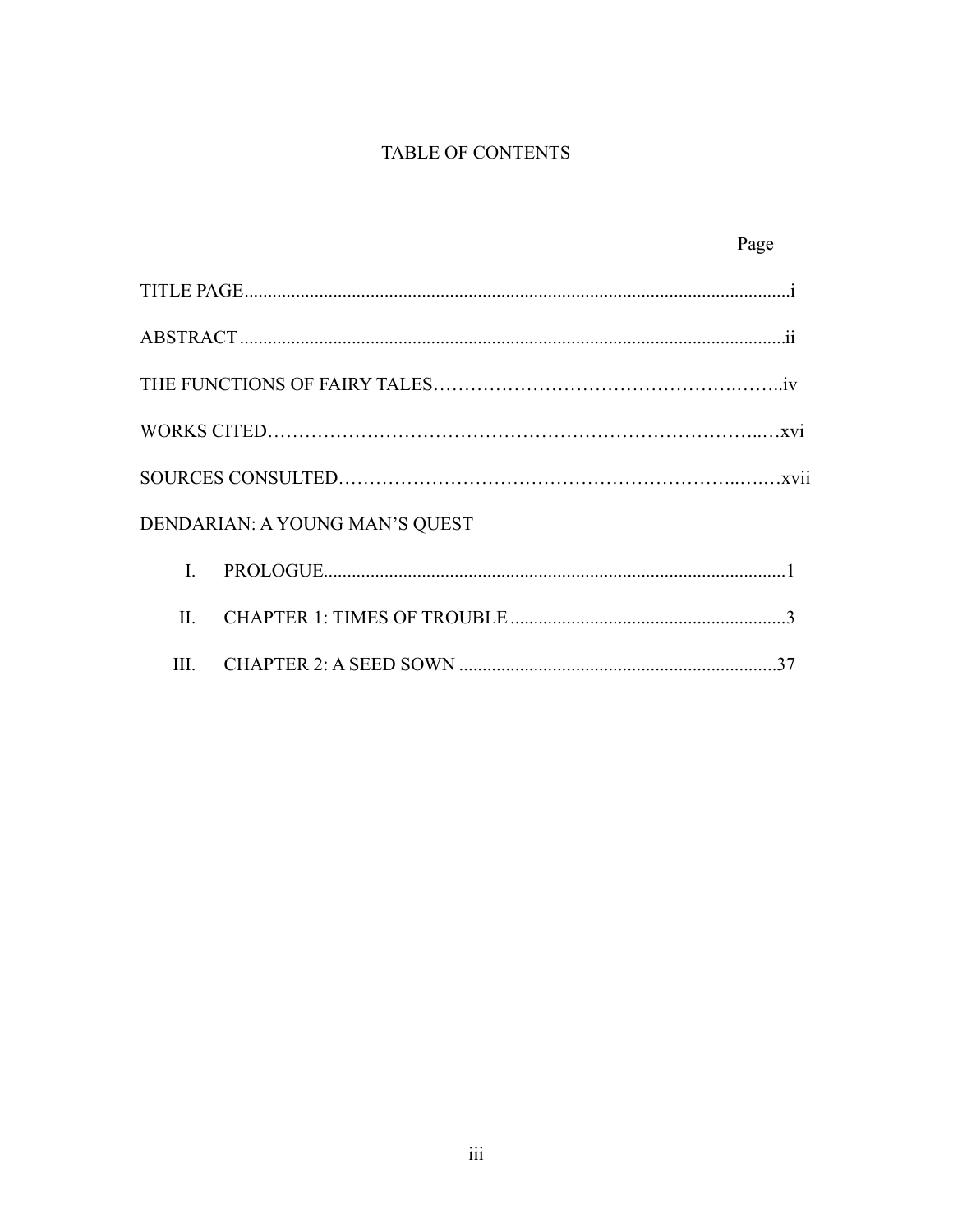#### THE FUNCTIONS OF FAIRY TALES

 Modern audiences seem to have an ever-growing appetite for the non-real, a fact evidenced by the increasing number of fantasy stories finding their way into print and being produced as movies and TV shows. This cultural trend toward fantasy is not limited to the realm of popular fiction, however, as academics have correspondingly produced their own speculative material that tends to blend the distinctions between fantasy and realism, the popular and the literary. Such cross-genre works are often classed either by their authors or by their critics as fairy tales, reflecting, probably, both a desire to reconnect with some of the fanciful foundations of our cultural past and a recognition of the unique utilities of departure in stories from the confining strictures of reality. While fairy tales continue to defy exact definition, there is bound up within the genre an essential removal from the normal and the real, which allows us to read speculative fiction generally, be it fantasy or science fiction, as innovations in the tradition of this form. Fairy tales' removal from reality can serve many purposes for the author, but as the culture telling these tales changes, so do the functions of the stories.

 The first attempts to repurpose fairy tales, as opposed to merely resurrecting them in their original forms, were thoroughly modern in their framework and function. They contained the modern hallmark, as put forward by Lance Olsen, of appealing to a metanarrative, "some Big Story that tells the Truth about knowledge and culture." Accepting such a structural absolute governing the nature of reality lent these early works a

iv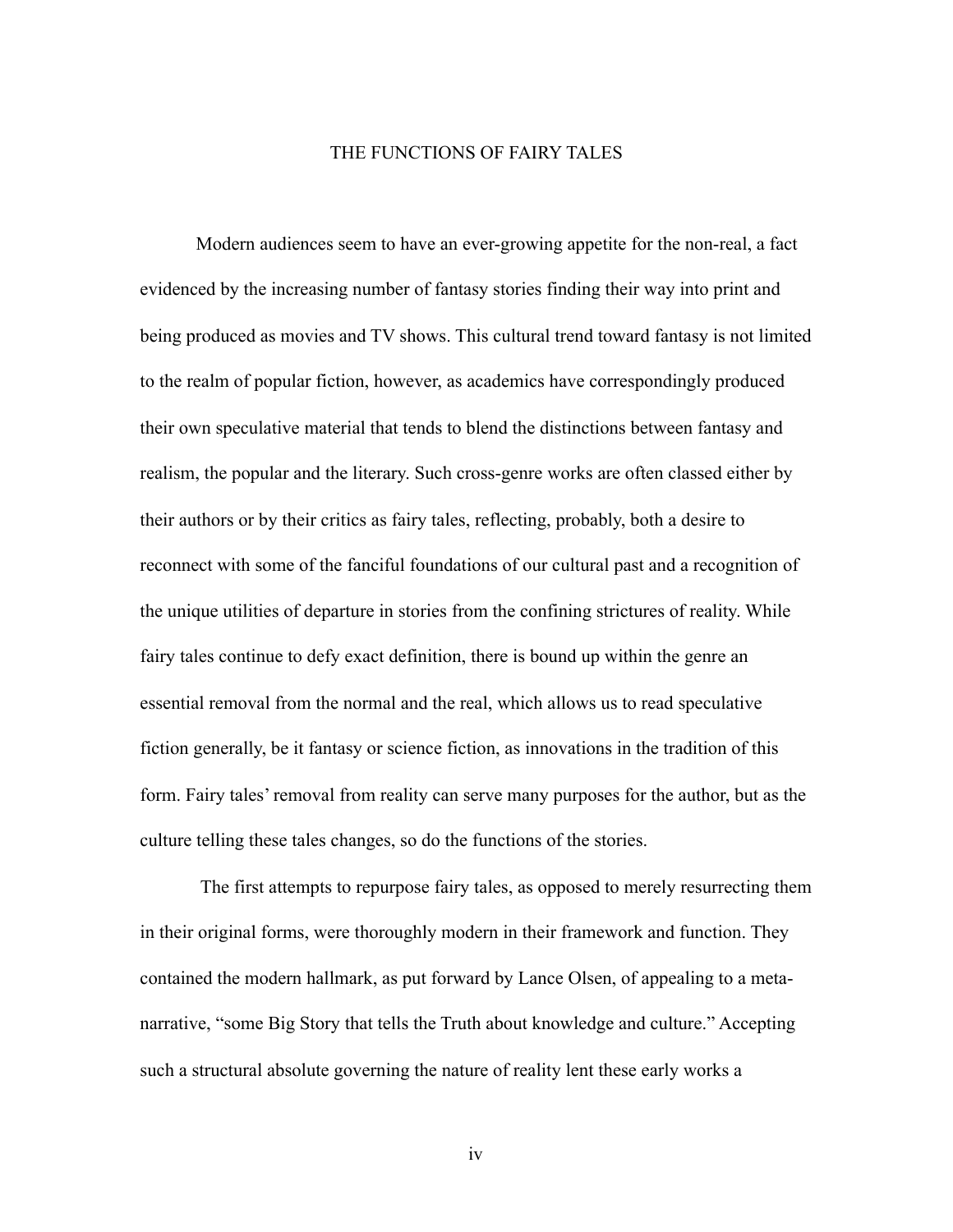particular facility for didactic content, an ability for the story to serve as allegory within the consensus worldview of its readers. As Roger Schlobin has observed regarding the link between fantasy and allegory: "Both are conservative, absolutist literatures (especially fantasy in its popular form) that celebrate the triumphs of established social orders—their characters' goals are almost uniformly to restore the good and the right, which have been disrupted by evil and falsehood." The first modern fairy tales enjoyed a sturdy good vs evil meta-narrative, which authors could employ to push the superiority of their own value system within a society that was beginning to draw up cultural battle lines.

 A good early example of the new generation of Western fairy tales is C. S. Lewis' *That Hideous Strength*, which he originally subtitled *A Modern Fairy-Tale for Grownups*. This dystopian fantasy novel, published in 1945, is illustrative of the original capability of modern fairy tales to make arguments for and against societal trends. As a conservative by and large, Lewis generally opposed progressive trends within society, and his fairy tale turns the cultural struggle that he and his supporters are engaged in against scientific materialism into a cosmic battle between good and evil. His story follows two academics, a professor and his wife, a PhD student, who find themselves embroiled in the secret and nefarious activities of a university faculty's "Inner Circle" of scientific materialists. In the novel, Lewis imbues the struggle against scientific materialism with the highest possible stakes by including a spiritual element. Not only are the scientific materialists bad people whose ideas are bad for society, but they also prove

v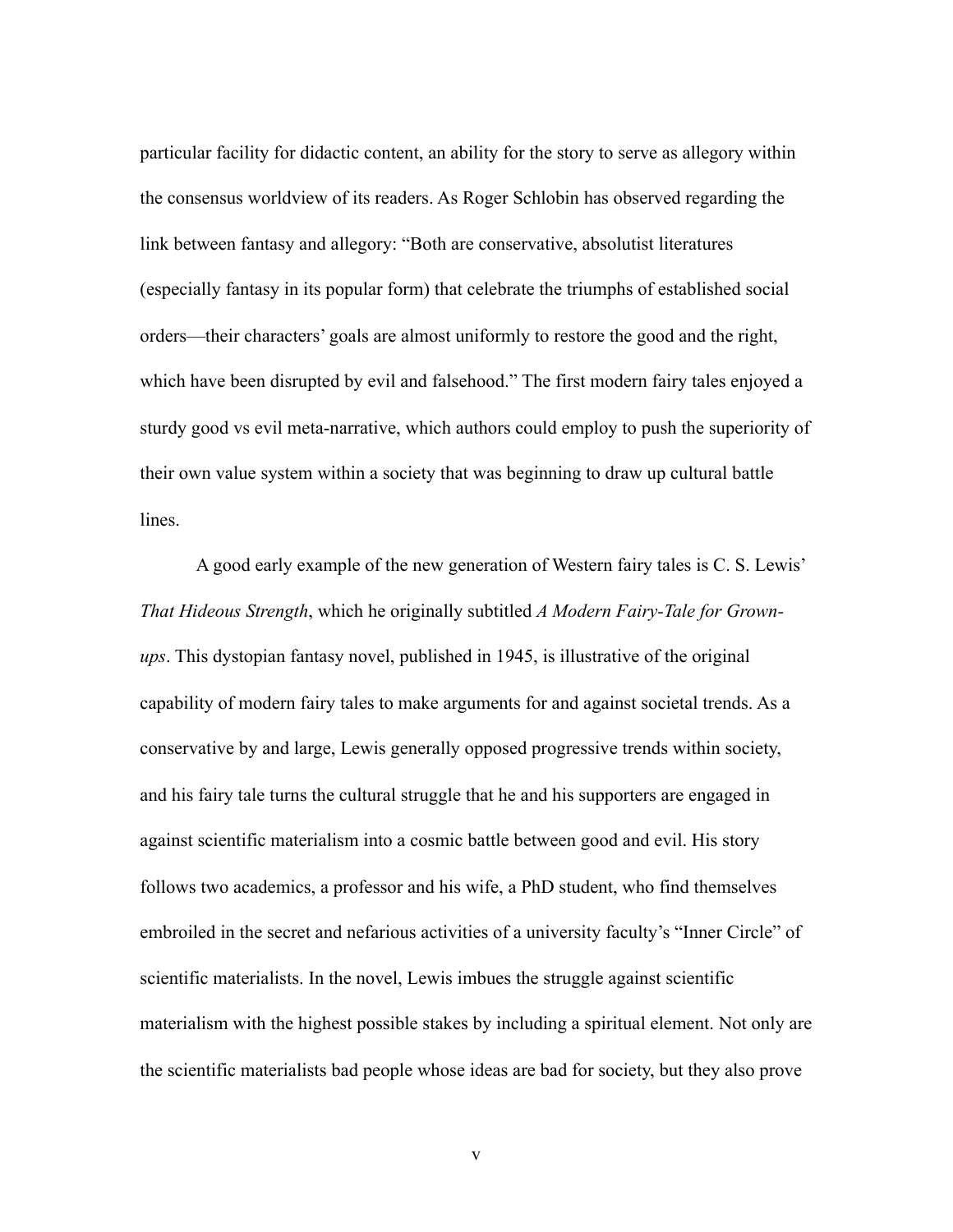by the end of the book to be in league with the powers of spiritual darkness, serving daemonic, god-like spirits who are clearly intended to be understood as the Devil and his demons. So Lewis' cultural opponents are painted in his story as being as evil as evil can be, in the terms of his conservative Christian framework; the scientific materialists are opposed to God Himself.

 Lewis also makes moves to take away any notion of respectability in his progressive foes. Not only are the scientific materialists opposed to Lewis and his cultural allies' faith and values, but they are also in betrayal of their own lofty ideals. The academics of the Inner Circle, representative of an influential portion of England's intellectual elite in Lewis' day, hypocritically violate academia's commitment to truthseeking and truth-sharing by engaging in lies and deception, using the press to mislead the public about the N.I.C.E. organization's intentions and motives. There is nothing to honor in these adversaries to conservative society. By taking his readers on a flight of fancy, Lewis seeks to motivate them to focus more sharply on the real world and become more actively engaged in his struggle against scientific materialism. His largely conservative, Christian readership is encouraged through his allegorical fantasy narrative to see themselves as participants involved in a great battle between good and evil with the spiritual and physical freedom of humanity as the prize.

 This social-conscious, culture-war rallying function of Lewis' fairy tale is strikingly similar to that of Margaret Atwood's *The Handmaid's Tale* published forty years later, in 1985. In reverse of Lewis, Atwood is on the progressive side of the Western

vi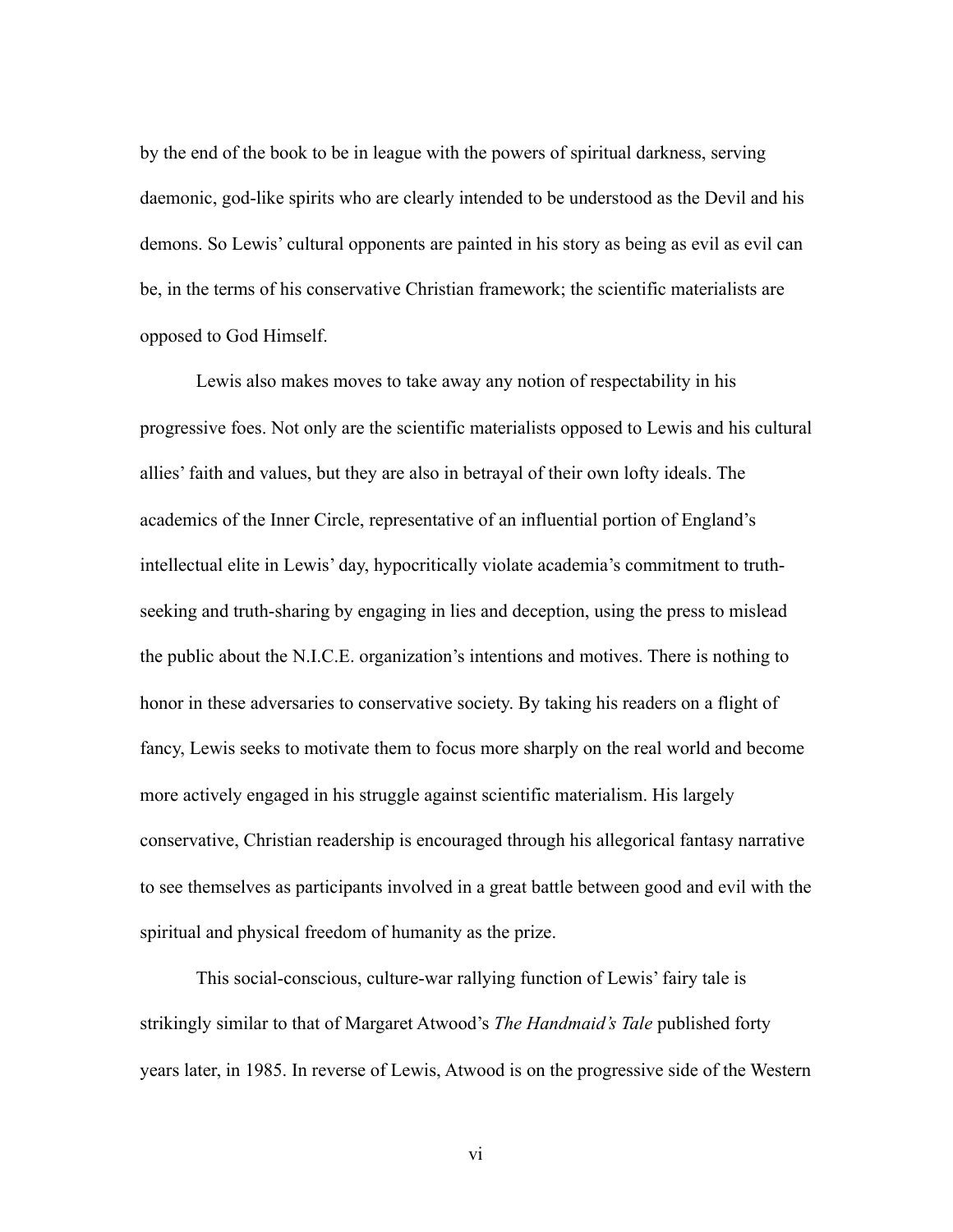cultural divide, and she writes in opposition to conservative forces in American society, particularly the Christian church insofar as it resists certain ideals of the feminist movement. Atwood's tale is also a dystopian fantasy, and like Lewis, she portrays the struggle in which she is engaged against Christian conservatism as a struggle between good and evil with the highest possible stakes. Operating from a naturalist meta-narrative, Atwood cannot follow Lewis in raising the stakes of the struggle to the spiritual plane, but she nonetheless uses the fairy tale mode to push the consequences of defeat to the utmost gravity. In her story, the Christian architects of Gilead, the oppressive regime that has taken control of the United States, are murderers, torturers, and sexual slavers, managing to maintain a self-righteous moral superiority in the midst of their crimes. In Atwood's value system, these people are as bad as bad can be; they may not be opposed to God, but, worse, they are opposed to humanity.

 In similar mirror movement to Lewis' narrative, Atwood is careful to remove any sheen of respectability from these conservative opponents to progress. Not only are these Christian agents of political change opposed to Atwood and her societal allies' values, but they also betray the doctrines of their own faith. These Gileadean leaders who had initially voiced outrage over the availability of violent pornography and illicit sexual services contradict the basis of their prudery by engaging—immediately upon coming into power—-in the sexual enslavement of women as child-producers in the case of the titular handmaid Offred and as unpaid prostitutes in the case of Offred's friend Moira. By violating the Christian love-based ethic through violent oppression and contradicting their

vii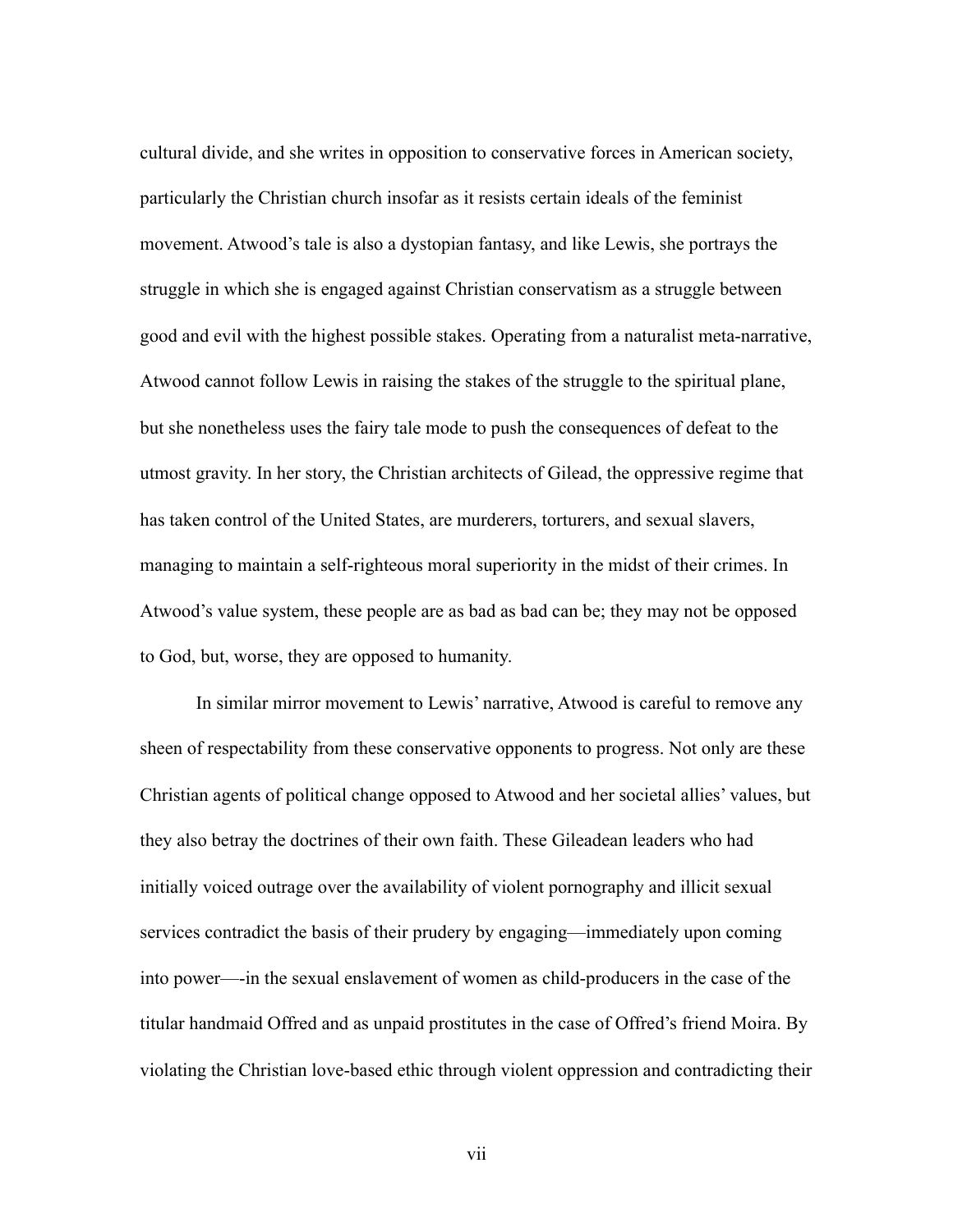claims to holiness by illicit sexuality, these Gileadean stand-ins for the American Moral Majority show that they were only ever hypocrites, hiding their evil behind the smokescreen of their faith. There is therefore nothing to honor in these adversaries of progressive society.

 Atwood's readers, like those of Lewis forty years prior, are continually having their attention directed by means of the fairy tale back toward the society in which they live. According to Sharon Wilson, *The Handmaid's Tale* is a deliberate reversal of the "Red Riding Hood" tale that is "designed to move readers out of Rapunzel towers," making the novel a call to feminist action (272). The real-world corollaries of the Christian architects of Gilead and of oppressed women in the story like Offred, the daughter of a feminist activist, are held before the reader as an attempt to show what the two groups stand for and what their differing ideals lead to. The contest between good and evil in which feminist women are engaged has the highest possible stakes within Atwood's worldview framework: her readers can either overcome the conservative opposition to the liberation of women, or they can lose their freedom entirely and be reduced to sexual slaves. As with Lewis, freedom and well-being are the prize of societal victory and the cost of cultural defeat.

 The ability of fairy tales to argue in favor of particular value systems or even to operate on the allegorical level of good versus evil at all has sharply declined with the rising tide of postmodernism. To return to Olsen's characterization of modern fantasy as relying on meta-narrative, he contrasts postmodern fantasy narrative as marked by the

viii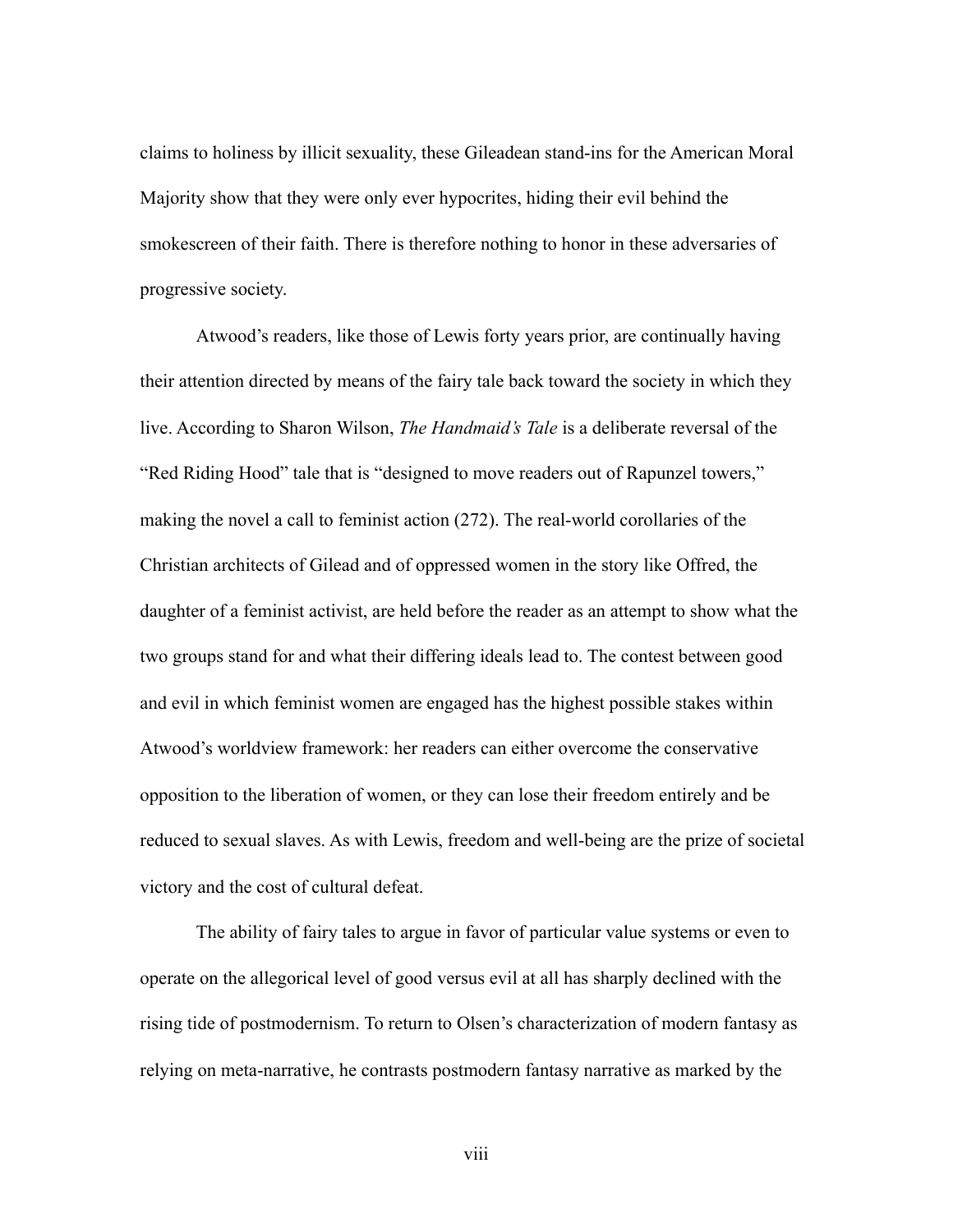negation of such, a "transformation of the universe into a plethora of micro-narratives that refuse ultimate authority… a universe of plurality." By rejecting any set framework of values, whether religious, secular-humanist, or otherwise, the postmodern trend has removed any grand schema of ideals for fairy tales to reflect and reinforce.

 This increasing mixture of narratives undergirding stories has actually corresponded with an increasing mixture of narrative styles, leading to a rise in the popularity of cross-genre literature and to heightened levels of seemingly incongruous elements within such works. According to Pilnovsky, "modern readers, and perhaps, even more so, modern writers, are no longer wholly content with the given possibilities which are available when a given set of tropes coalesce into a defined genre, a set worldview" (189). The short stories of Kelly Link, which might be considered postmodern fairy tales, are an example of this "uncategorizable" style, and they perform a different function than those of her socially-oriented predecessors like Lewis and Atwood (190). A good example for the contrast is Kelly Link's short story "The Great Divorce" and Lewis' famous novel by the same name. Lewis' work argues that there can be no "marriage" between Heaven and Hell, good and evil, life and death, and that every soul will eventually belong only to one or the other. It is an explicit fantasy with a moral purpose—that his readers choose good and reject evil, on his Christian terms—and as he makes very clear in his preface: "The last thing I wish is to arouse factual curiosity in the details of the afterworld" (Lewis, x). Link, on the other hand, writing without an evident allegiance to any one Narrative, references Lewis' work in her story's title and theme

ix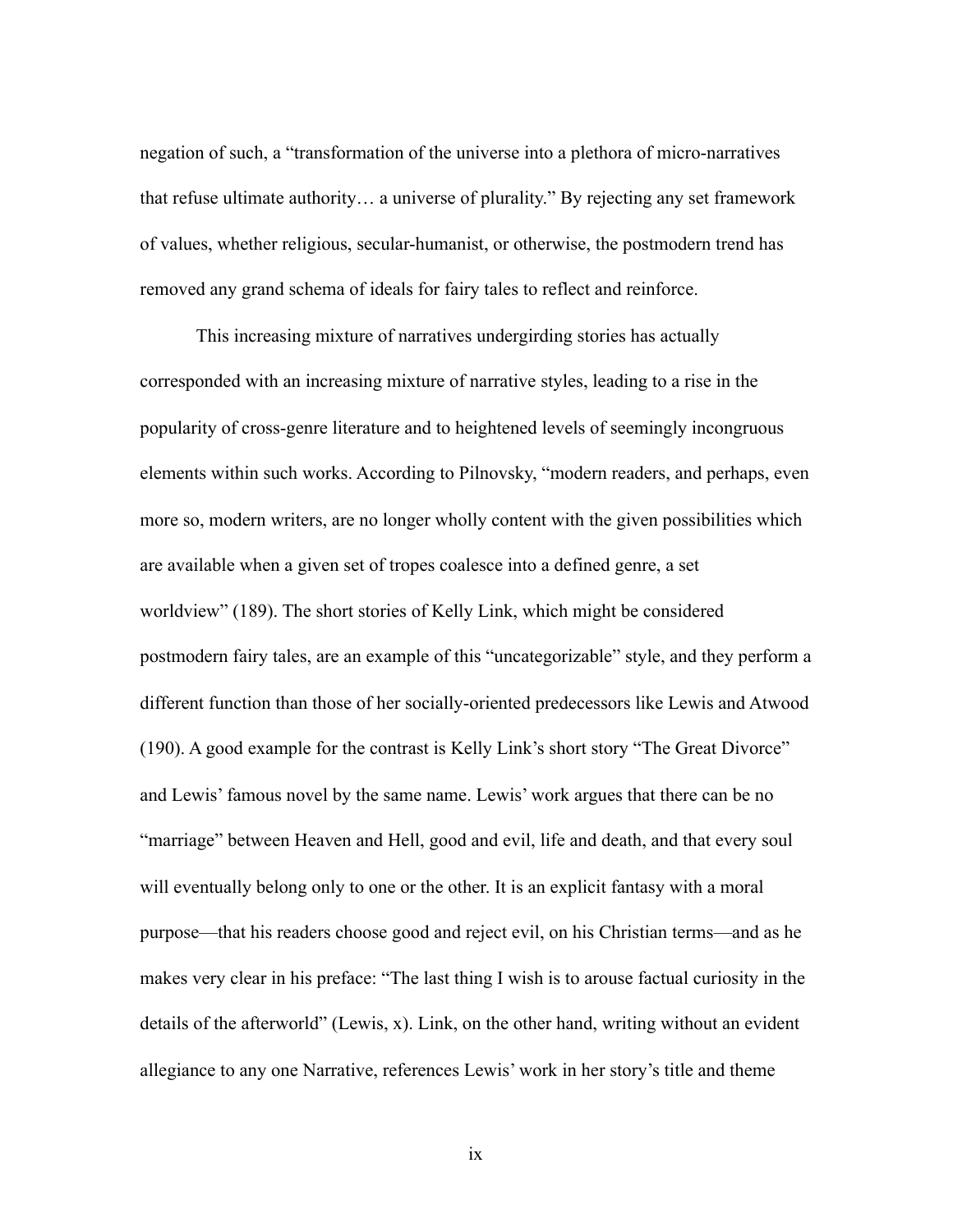only to engage in a completely different project. Her story is about a living man, married to a dead woman with whom he has had children, seeking a divorce with the help of a medium. Where Lewis preaches, Link explores. Where Lewis argues that no union can bridge life and death, Link plays with the possibilities. While Lewis explicitly rejects factual speculation about the afterlife, the enjoyment of such speculation is a key element of Link's work, and she even concludes her story by remarking, through the voice of the medium who narrates the tale, on the mysterious nature of the activities of the dead and charging the reader: "You think about that" (Link, 185).

 The "stranger happenings" that Link's stories narrate offer an escape from meaning, they are the inverse of Lewis and Atwood's more grounded form of fairy tale in that they actually disengage from the cultural conflicts that wrack the Western world. In Link's works, values systems are not described; social causes are not advocated. For Schlobin, contemporary fantasy authors like Link are faced with a crisis which leads him to ask, "What are contemporary authors to do when no new ideals rise or when those that do are so numerous and cacophonous that there is no consensus?" With no consensus in society of what constitutes meaning and values, postmodern narratives are forced to shift their focus away from society, which no longer possesses a roadmap for itself, toward the individual, for which there is a more simple and still-clearly-defined goal—happiness. This shift is evident in Link's works. Events in her fairy tales are more or less randomly happy or unhappy accidents which the character navigates without a moral compass, and

x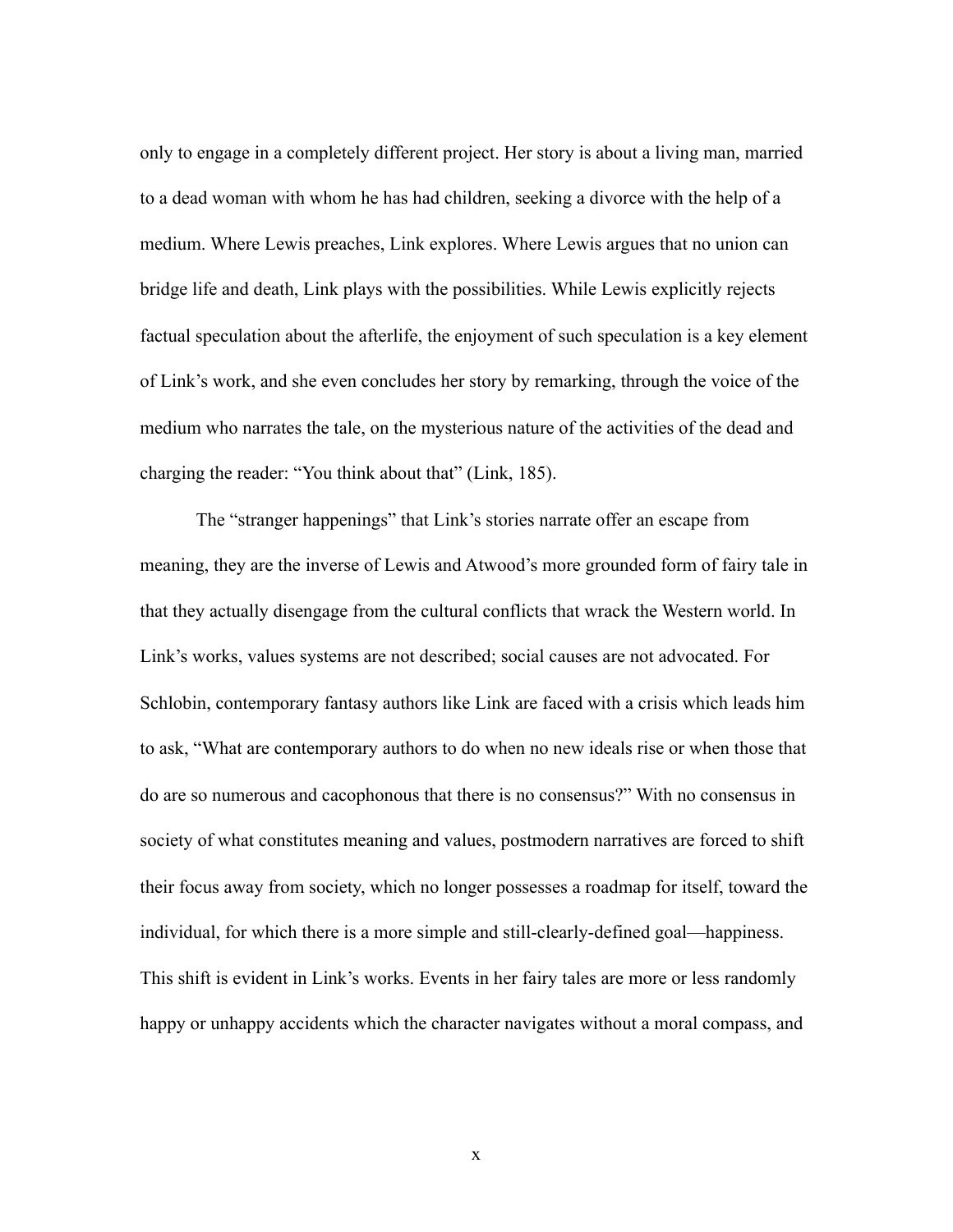the prize, insofar as there is one, becomes happiness or satisfaction on an individual level, with implications for larger society no longer centrally at issue.

 As fairy tales become increasingly mixed in their content and fragmented in their framework, meaning-oriented writing on a societal scale becomes less and less possible, leading to a new project for the author—structure-empty writing that the audience nonetheless finds meaningful: compelling stories that are adrift. Whereas the old-guard modern fairy tales often sought to reinforce values within a particular cultural subset, their newer, increasingly cross-genre counterparts avoid any logical framework of belief within which meaning can exist on a societal level. Any meaning to be found in such works is for the individual alone.

 This is not to say that no possibility remains for Western fairy tales to conform to larger narratives or pass judgment on society. While the shift away from such functions is marked in the fiction of the fantastic, individual authors are not absolutely bound by this cultural trend. For example, Kazuo Ishiguro, in his 2005 novel *Never Let Me Go*, uses many of the hallmarks of science fiction to tell a story that questions the ethical bounds of Western civilization's increasing biomedical prowess. His novel centers on the lives of three young persons who have been cloned into existence and engineered specifically for the purpose of providing organ donations for "normal" people, a process which will not surprisingly lead to their premature deaths. While critics struggle to categorize this crossgenre work, dystopian sci-fi or sci-fi horror are often suggested, since the story is set in a dystopian future and makes a fairly obvious moral point about the prospect of medical

xi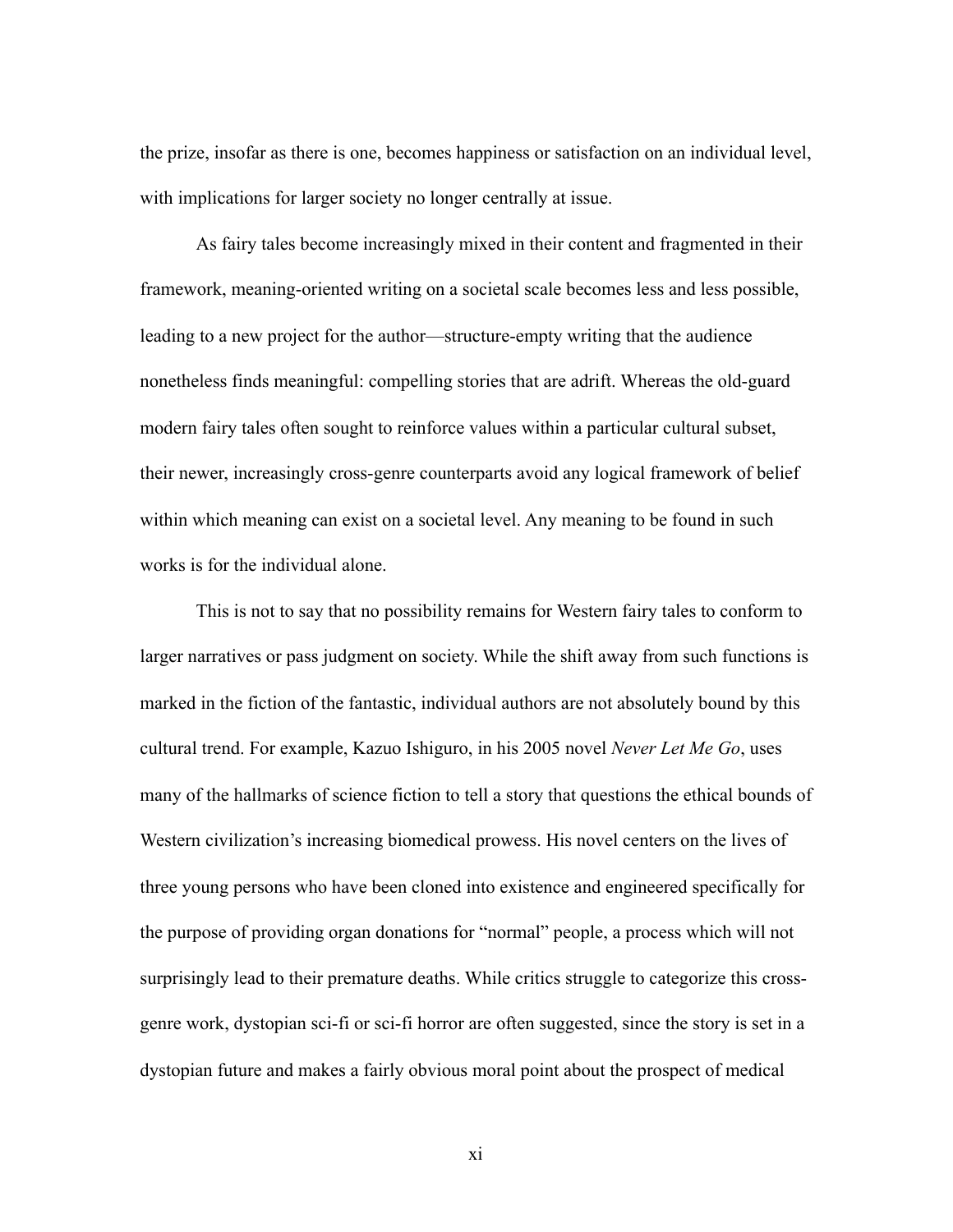solutions that come at the expense of the welfare of a certain class of humanity. In this way, Ishiguro's work shares strong similarities with that of Atwood, appealing to a humanist meta-narrative to argue against the societal oppression and exploitation of a subset of human beings. At the same time, there are other ways in which his ostensibly straightforward moral tale seems more like an opportunity or an excuse to explore universal human conditions: when at the end of the story the main character, last surviving of the three friends, stands alone in a wasted field and contemplates all that she has lost—despite her best attempts to "never let go"—it becomes clear that Ishiguro's true focus in the novel is less about society and more about humanity and the individual's doomed quest to preserve what is dear to them. This is a question to which he offers no answers; having brought the reader to the brink of a kind of despair about life, he leaves them there to think about it and to invent what solutions seem helpful to them. There is no call to action; in fact, the novel seems to doubt the efficacy of any such course. In this way, Ishiguro is in keeping with the aforementioned postmodern practice of authors like Kelly Link, at a loss for a Narrative to give meaning to human suffering but nonetheless searching for possibilities through the construction of stories.

 It should be noted, however, that there are fantasy authors writing from strong political motivations today, which could signal a return to the society-focused fairy tales of Lewis and Atwood. N.K. Jemisin is one such author, whose emphasis on cities in her short stories plays to this kind of focus. In three of her most popular stories, "Non-Zero Probabilities" (2009), "Sinners, Saints, Dragons, and Haints, in the City Beneath the Still

xii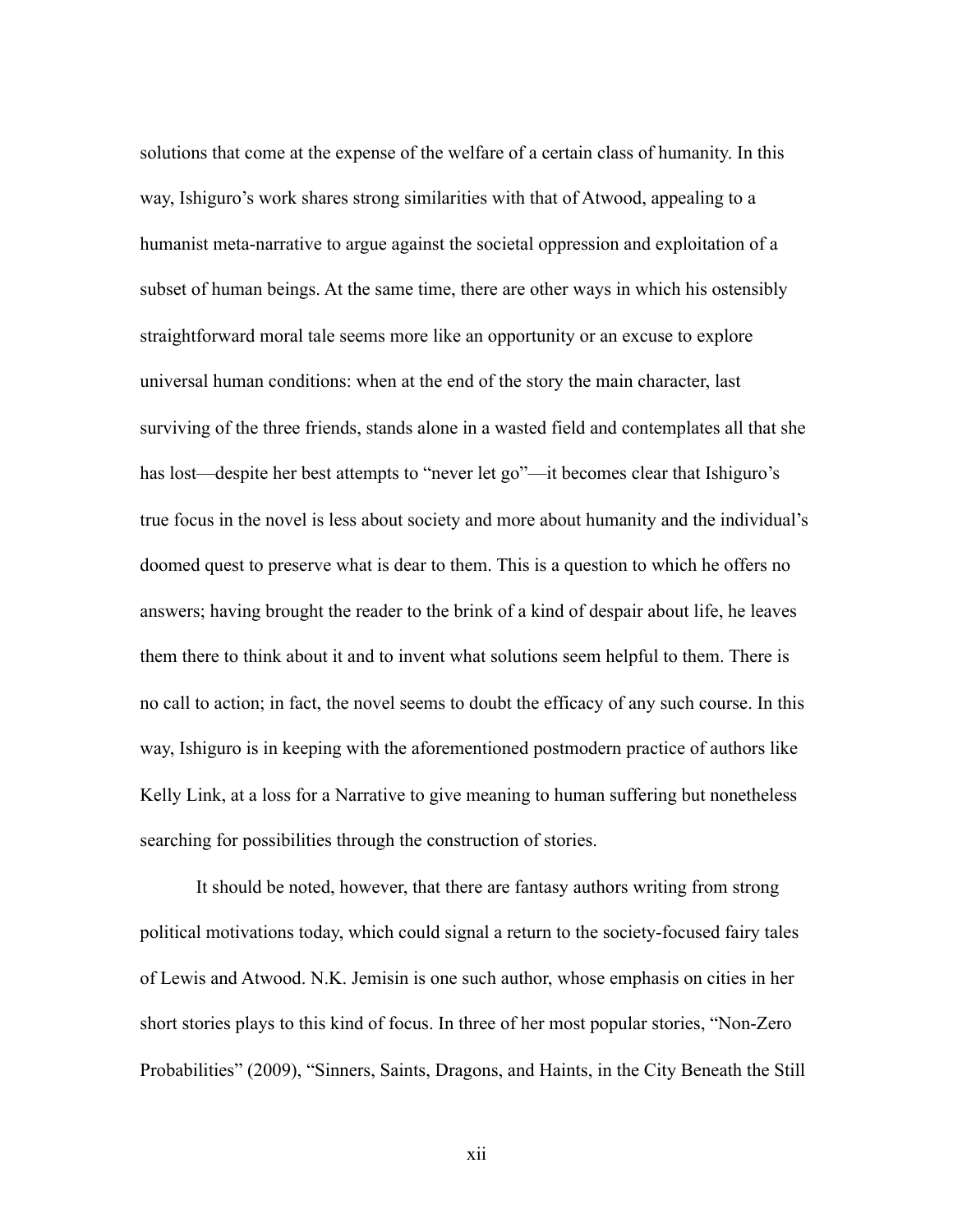Waters" (2010), and "The City Born Great" (2016), she treats cities as having a life of their own, enabling her to make cultural arguments through her stories. The first of these stories centers on New York City, in which the metropolis has suddenly become heavily infected with luck, both good and bad, such that unlikely events are constantly occurring. The city-dwellers react to this deluge of upsets to their lives in various ways: by fleeing, by trying to insulate themselves with good-luck charms, by praying for divine protection, or, like the main character, by victoriously surrendering to the current and becoming willing to experience whatever comes. In this way, Jemisin condemns societal attempts to seek cultural security or forestall change, arguing that in the cultural melting pot of NYC, where change constantly challenges peoples' efforts to adapt to it, one can only really prosper by moving forward with the current.

 The latter two of Jemisin's city stories focus on New Orleans and NYC, respectively, and both personify the cities in which they are set. This personification is most overt in "The City Born Great," in which the main character literally becomes the city of New York, being told by the character Paulo (who represents the city of Sao Paulo, Brazil), "you will embody a city of millions." In both of these tales, the cities in question are under threat by mysterious forces of the supernatural variety, threats which are overcome in New Orleans by main character choosing loyalty to his city over fear and hatred, and in New York by the main character embracing the city's diversity and singing its "birthing song," which proves to be "*lo que pasa, pasa*" ("what happens, happens"). Aside from such larger themes of cultural change being a positive societal force, Jemisin

xiii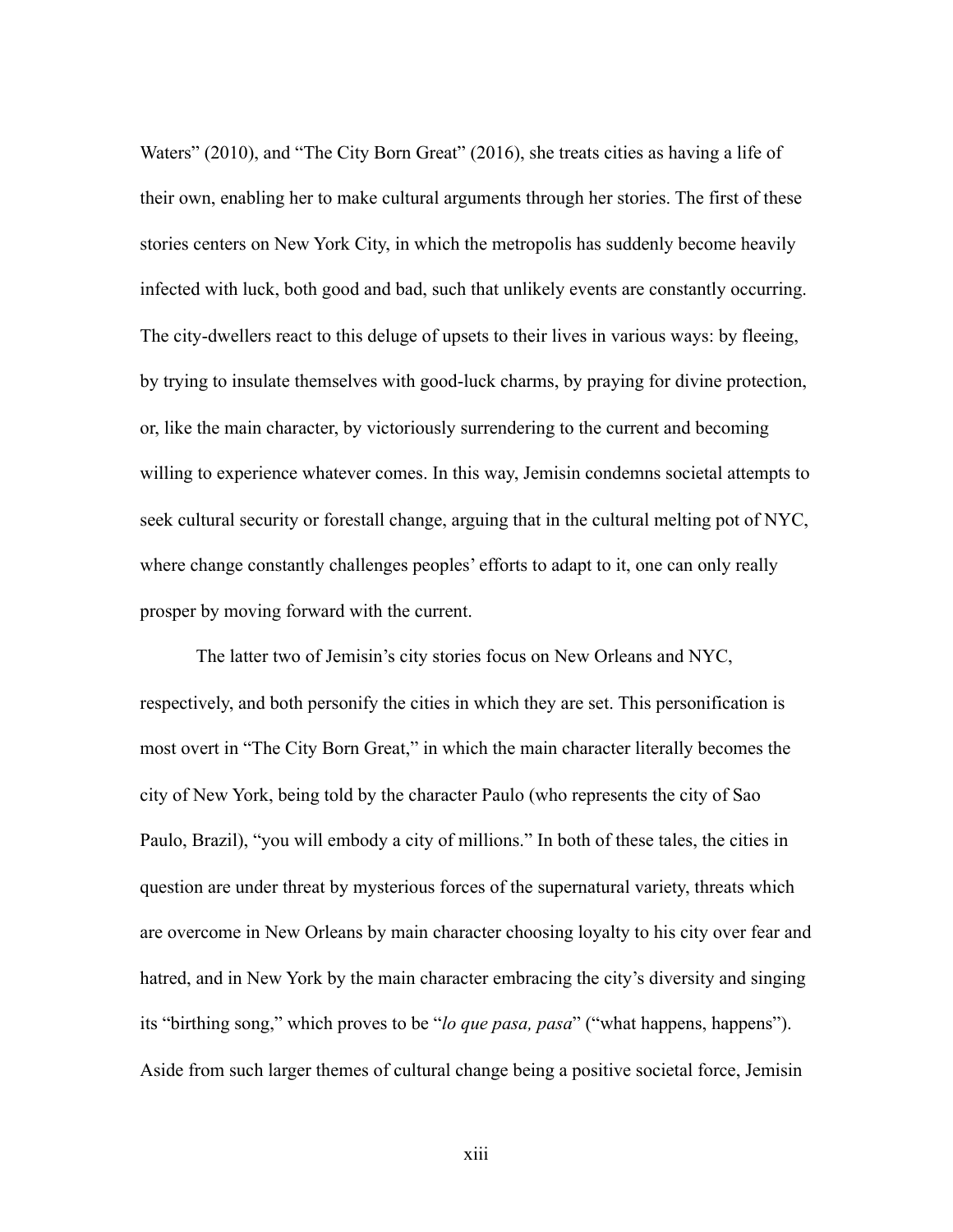also uses these stories to make smaller arguments regarding specific issues, notably against the current state of these cities' police, who are portrayed throughout as aggressive, racist, and sadistic, and whom Paulo refers to in "The City Born Great" as "the city's parasites." Since the health of cities or of city-dwellers is the prize to be won at the end of each of these stories' conflicts, it seems that Jemisin's brand of cultural argument is guided by an optimistic meta-narrative in Olsen's aforementioned use of the term: a simultaneous focus on the general welfare of society and of the individuals who comprise it.

 These five authors' differing uses of the fairy tale during these last seventy-five years in which the old form has been experiencing such a resurgence serve to demonstrate the remarkably self-revelatory nature of fantasy and the wide range of goals which it can be used to pursue. These tales can be tools to push people forward into new ways of thinking, to pull people back in the face of such philosophical inroads, or to go about other projects altogether. While for some time the trend in fantasy literature has been toward the individual and away from society, it may be that we are entering a cyclical return in the story form to the functions it served when twentieth-century authors first pulled it from its dusty shelf. As a reflection of their creators, Western fairy tales evidence the subcultures from which they arise, and their production and reception are a roadmap of the development of Western thought. As we stand at the crossroads or the battle-lines of a society divided among increasingly variant worldviews, the functions of fairy tales continue to multiply, and while these stories will likely become increasingly

xiv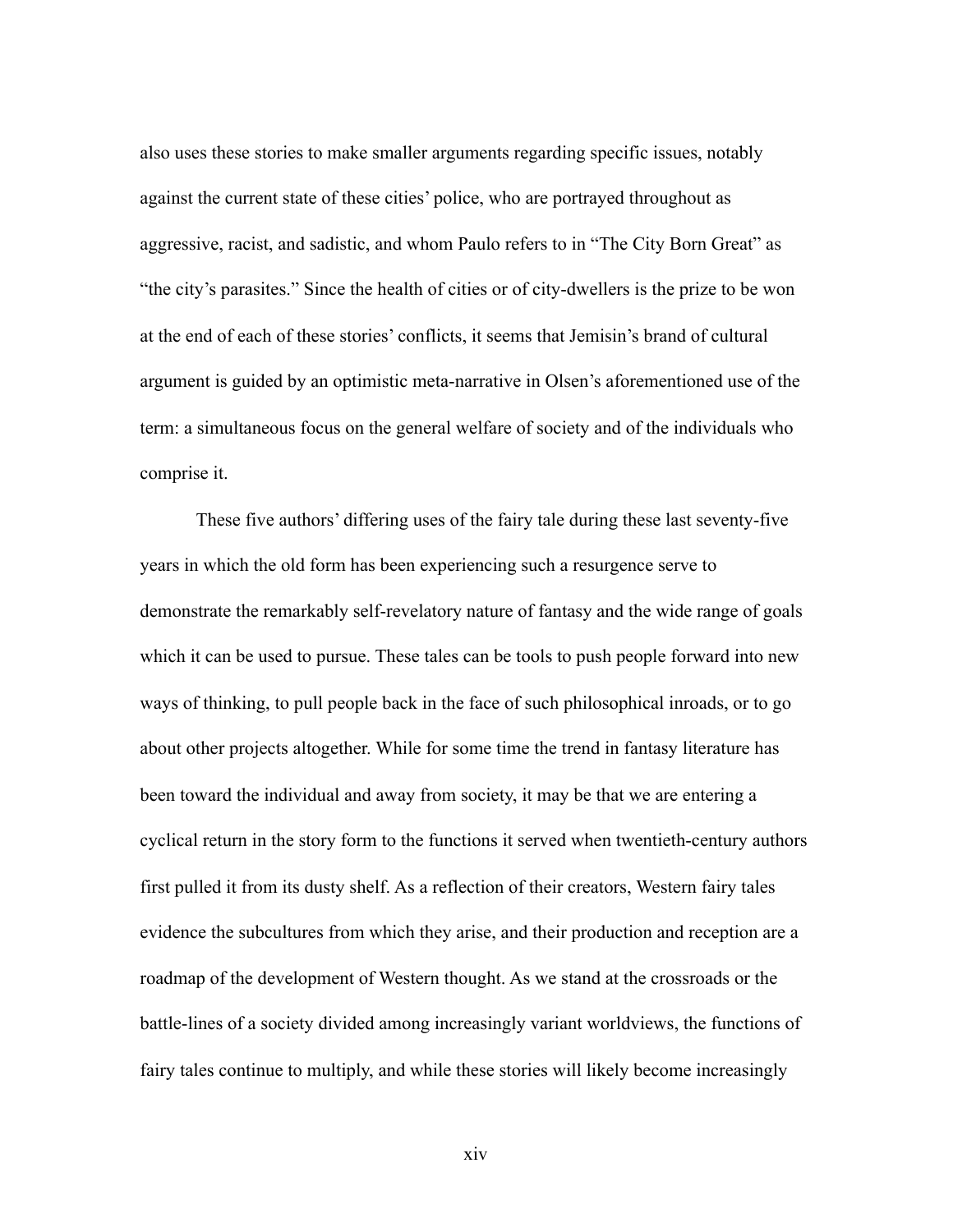difficult for us to define and to classify according to any one set of standards or from any particular perspective, it seems assured that they have no intention of releasing their collective hold on our cultural imagination.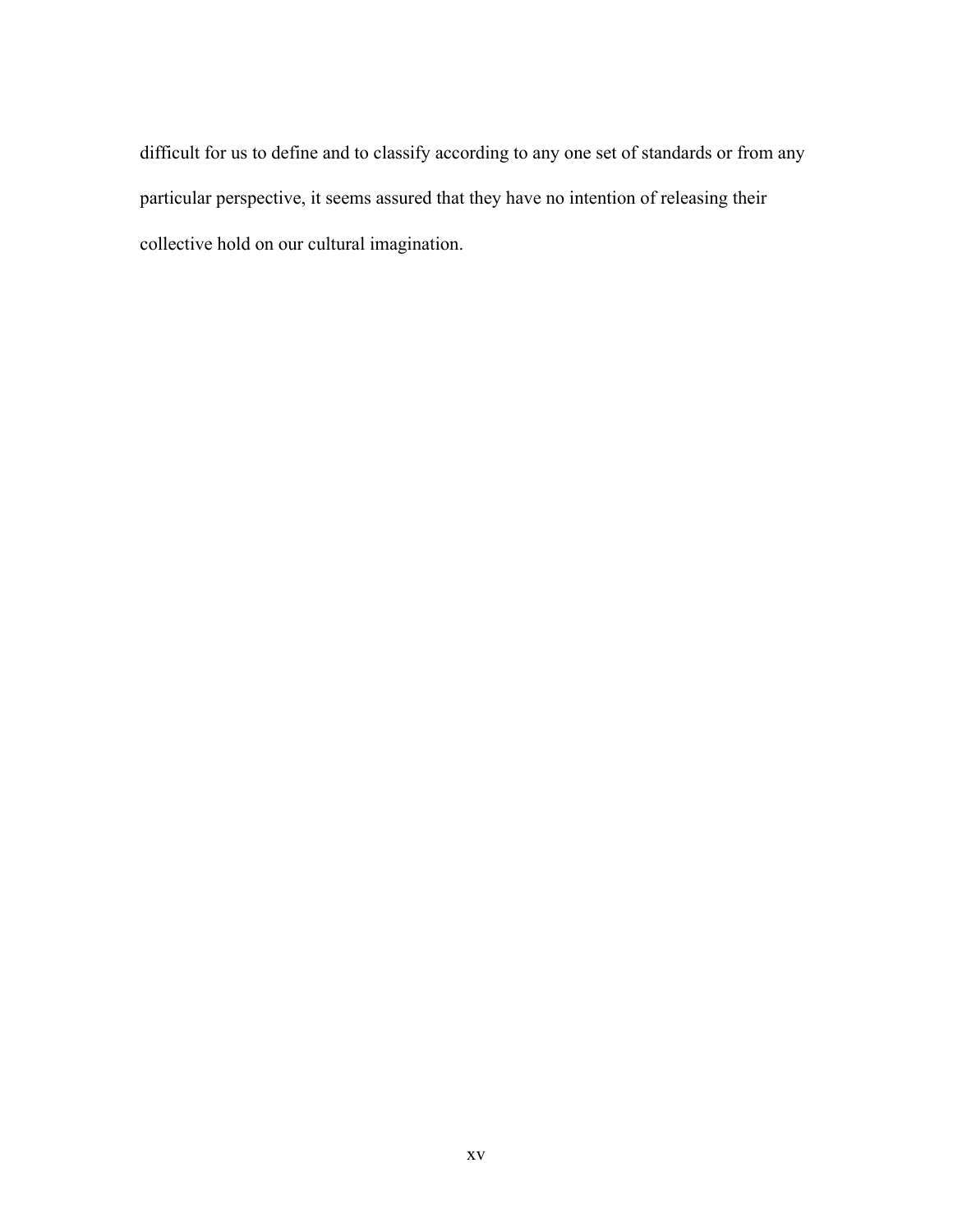#### WORKS CITED

Jemisin, N.K. "The City Born Great." N.K. Jemisin, 2016. *Tor.* Web 3 April 2018.

Lewis, C. S. *The Great Divorce*. HarperCollins, 2001.

Link, Kelly. "The Great Divorce" *Magic For Beginners*, Small Beer Press, 2005.

- Olsen, Lance. "Postmodern Narrative and the Limits of Fantasy." *Journal of the Fantastic in the Arts*, vol. 1, no. 1 (1), 1988, pp. 99–110. *JSTOR*, JSTOR, [www.jstor.org/stable/](http://www.jstor.org/stable/)43307983.
- Pilinovsky, Helen. "The Hybridization of Genres: Reaping the Whirlwind." *Journal of the Fantastic in the Arts*, vol. 15, no. 3 (59), 2004, pp. 189–191. *JSTOR*, JSTOR, www.jstor.org/stable/43310243.
- Schlobin, Roger C. "The Craving for Meaning: Explicit Allegory in the Non-Implicit Age." *Journal of the Fantastic in the Arts*, vol. 5, no. 1 (17), 1992, pp. 3–12. *JSTOR*, JSTOR, [www.jstor.org/stable/43308136](http://www.jstor.org/stable/43308136).
- Wilson, Sharon R. *Margaret Atwood's Fairy-Tale Sexual Politics*. University Press of Mississippi, 1993.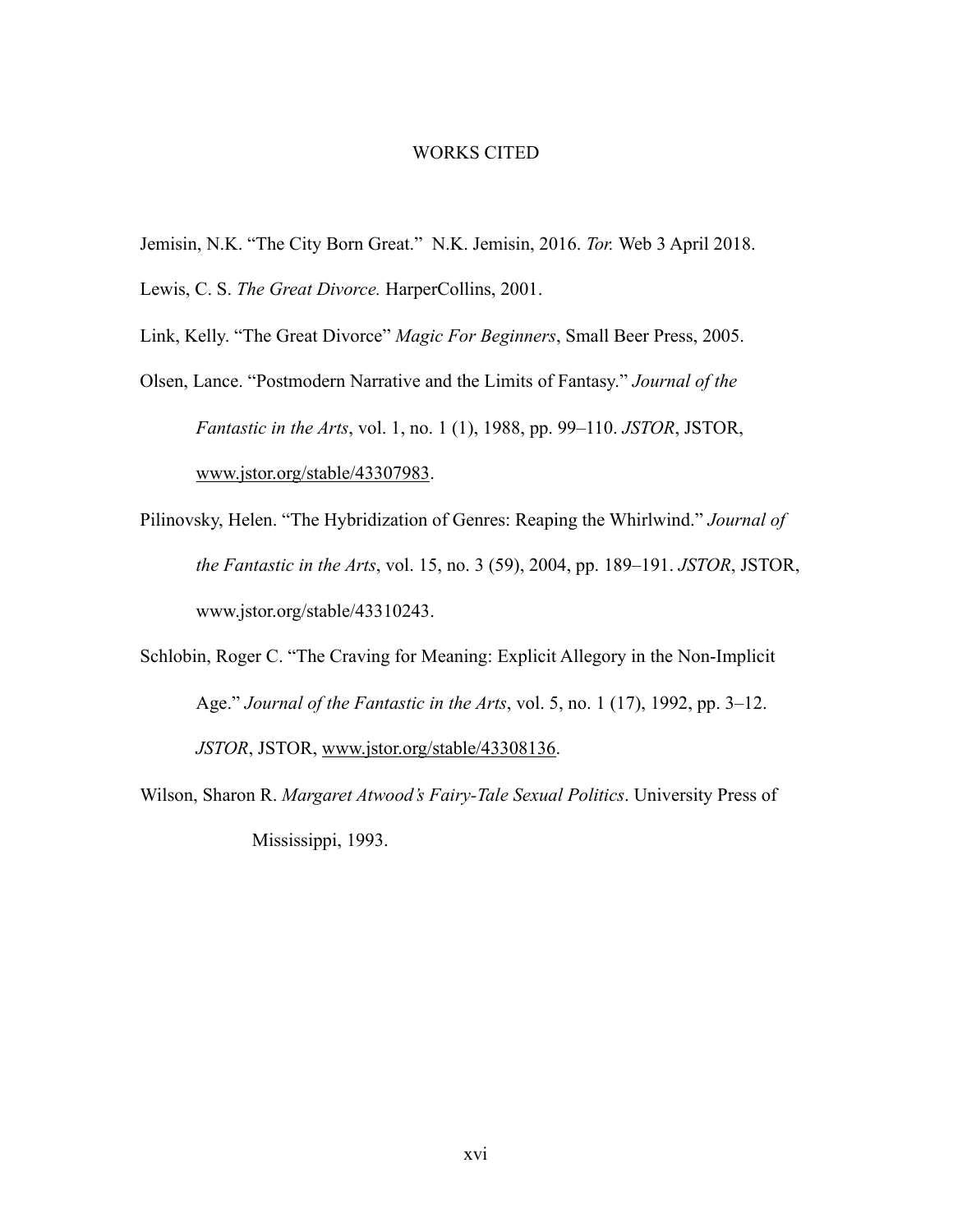#### SOURCES CONSULTED (READING LIST)

Atwood, Margaret. *A Handmaid's Tale.* Ballantine Books, 1985.

Amis, Martin. *Night Train.* Vintage International, 1997.

Collins, Suzanne. *The Hunger Games Series*. Scholastic Press, 2010.

Conrad, Joseph. *Heart of Darkness.* Bantam Books, 2004.

Dekker, Ted. *The Circle Series.* Thomas Nelson, Inc., 2009.

Grimm, Wilhelm. Grimm, Jacob. *Grimm's Complete Fairy Tales*. Translated by Margaret Hunt. Canterbury Classics, 2011.

Ishiguro, Kazuo. *Never Let Me Go.* Vintage International, 2005.

- Jemisin, N. K. "Non-Zero Probablities." N. K. Jemisin, 2009. *Clarkesworld*. Web 3 April 2018.
- Jemisin, N. K. "Sinners, Saints, Dragons, and Haints, in the City Beneath the Still Waters." PS Publishing, 2010. *Uncanny: A Magazine of Science Fiction and Fantasy*. Web 3 April 2018.

Lewis, C. S. *The Chronicles of Narnia.* Scholastic Inc., 1995.

Lewis, C. S. *That Hideous Strength: A Modern Fairy Tale for Grownups.* Scribner, 2003.

Link, Kelly. *Stranger Things Happen.* Subterranean Press, 2012.

Márquez, Gabriel García. "A Very Old Man with Enormous Wings: A Tale for

 Children." *Leaf Storm and Other Stories*. Harper & Row, 1972. McCarthy, Cormac. *The Road*. Borzoi Books, 2006.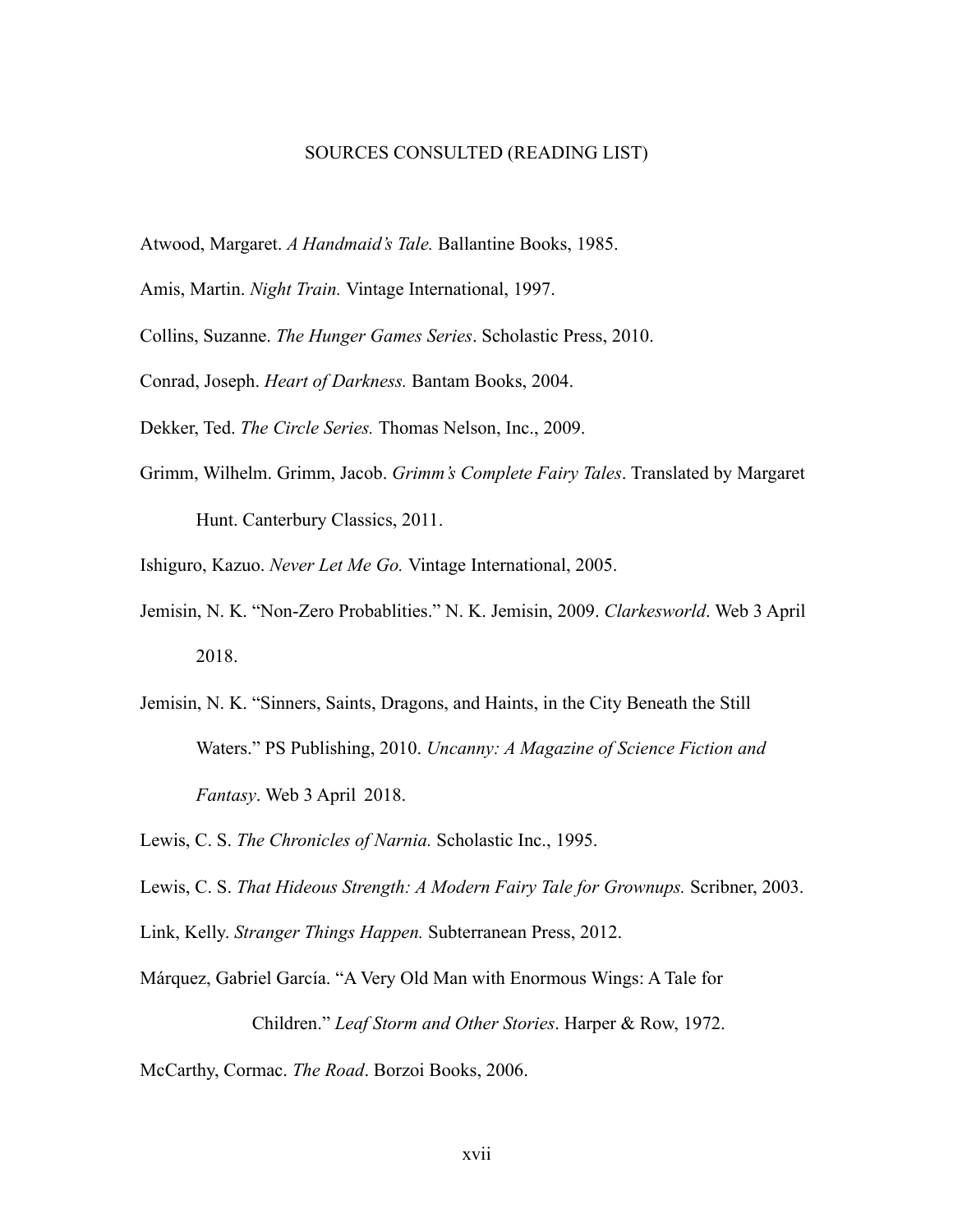Morrison, Toni. *Beloved.* Vintage Books, 2004.

- Norman, Will. "Killing the crime novel: Martin Amis's *Night Train*, genre and literary fiction." *Journal of Modern Literature*, vol. 35, no. 1, 2011, p. 37+. *Literature Resource Center*.
- Northrop Frye: *The Secular Scripture: A Study of the Structure of Romance.* Cambridge and London: Harvard UP, 1976.

Russel, Karen. *Swamplandia!* Vintage Books, 2011.

Tolkien, J. R. R. *The Lord of the Rings.* Houghton Mifflin, Inc., 2001.

Wilson, Sharon R. "Fiction Flashes: Genre and Intertexts in *Good Bones*." *Short Story Criticism*, edited by Lawrence J. Trudeau, vol. 246, Gale, 2017. *Literature Resource Center.*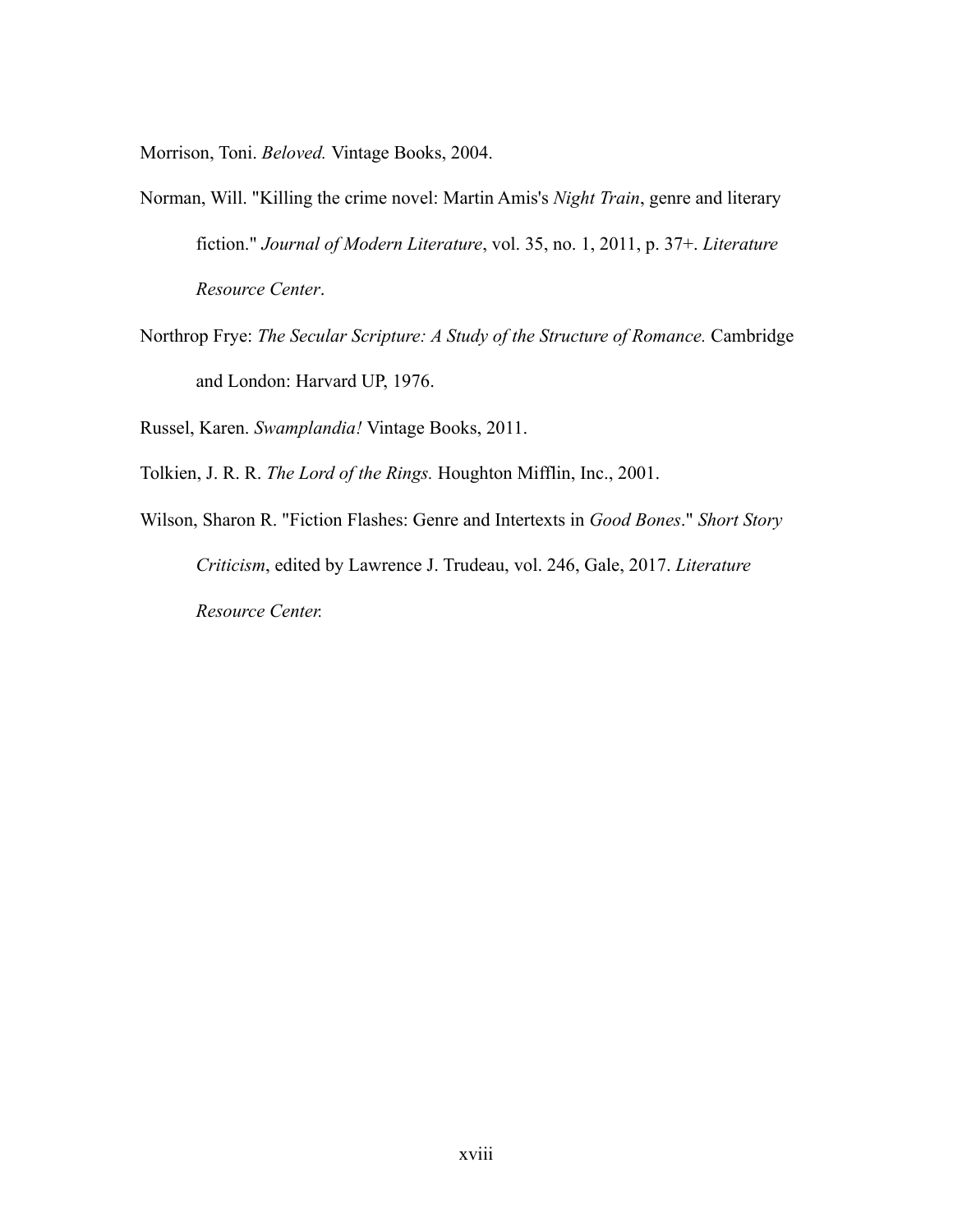## DENDARIAN: A YOUNG MAN'S QUEST PROLOGUE

 Doubtless, the world is filled with many wonders, but a wonder of which I have seldom seen the equal is the forest land of Dendaree. Imagine if you can a great wood, stretching for hundreds of miles in all directions, and bounded by mountains, plains, and seas. Easy enough. But the trees! So tall that the eyes of the sharpest owl perched in the lowest branches cannot descry the dark and foggy depths where hides the ground. Yet do not mistake this forest for a land of gloom and terror, for there is sunlight and fresh air aplenty among the branches of the trees. And there, naturally enough, the people of Dendaree dwell, and they do so prosperously.

 Near the Centers, where the gigantic boughs trap the sediment of the centuries against the ancient tree trunks, soil is rich, and farmers find their toil rewarding. The small hamlets that spring up here are the hub of trade and civilization, for to travel the stretching Windroads, carved into the very trunks of the trees, one must enter at the center, just as the branches do. Beyond the central farmlands lie swaths of rather poorer soil, covered with the lesser cousins of the great monarchs on which Dendaree is built, woods within the Woods and trees among the Trees. Through these woodlands, men cut timber and fell logs for the dwellings of the people. Through trade with the towns, hunting, and some meager farming, they eke out a living for themselves and their families. The timbermen are rather a rougher sort than the farmers and shepherds of the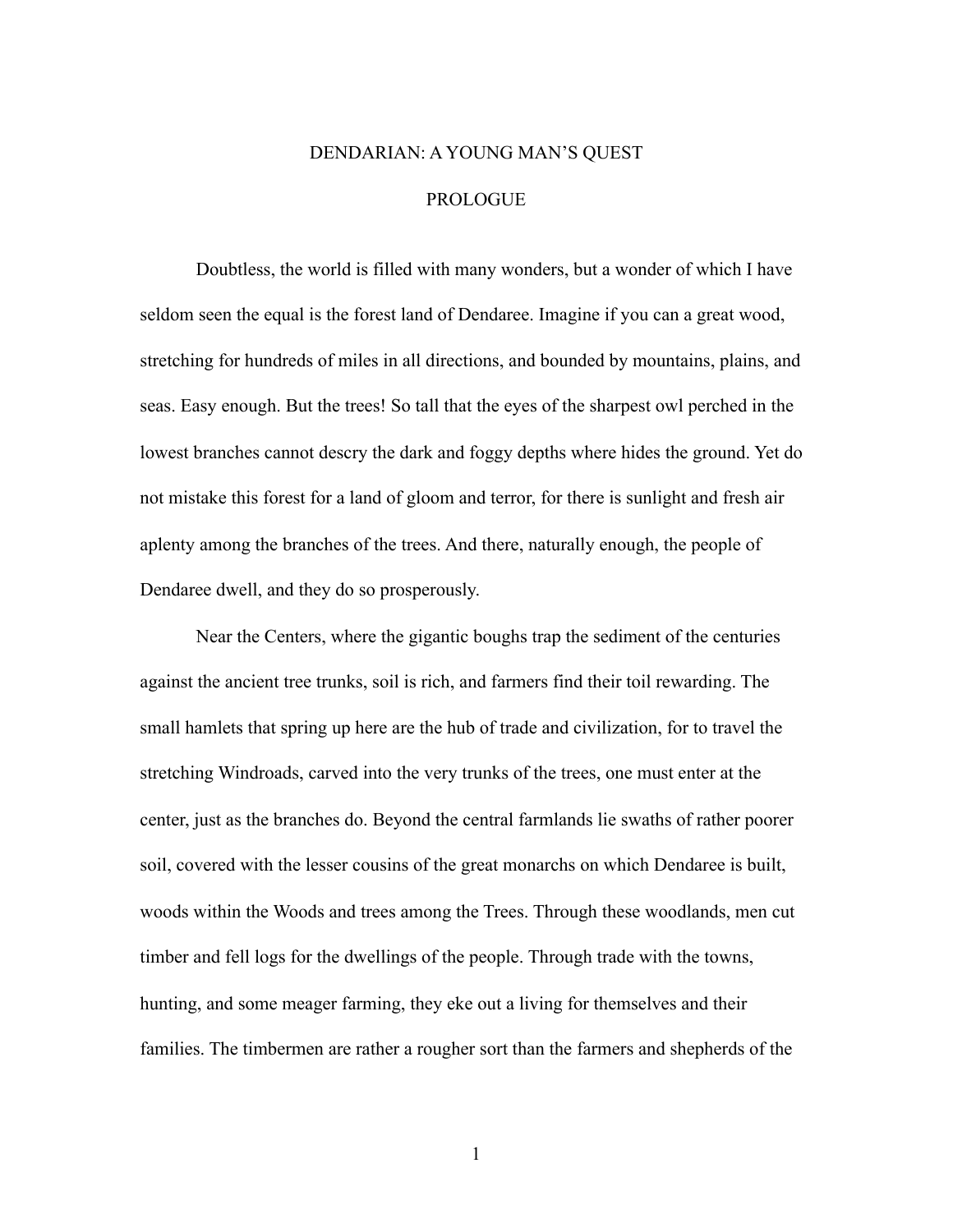interior, but they would not readily admit it. In fact they and the townspeople are much alike when compared with the hunters and trappers of the Outbranches. Where the wide, level ground of the boughs gives way to the winding, treacherous twigs of the Great Trees, carpeted in deep mosses and tangled in countless vines of immense breadth and length, creatures abound. Feeding on the fruits and leaves of the vines and Great Trees are numerous animals of the mammal and bird kinds.

 And where there are small furry and feathered things, there are larger and fiercer furry and feathered creatures to eat them, ranging from the wily and sharp-fanged mosscats to the dreaded and powerful greathawks and horseowls, the royal predators of the leafy realm. Into this food chain the hunters and trappers thrust themselves, eating fresh game and keeping a wary eye for the cats, who on the one hand yield excellent and valuable skins, and on the other offer a rather unpleasant exit from the land of the living. Some of these men band together at times to hunt even the great birds, which alone suffices to show the depth of difference that stands between the Centermen and the Outbranchers. Joined together in society, the people of Dendaree mirror the trees in which they live. Around the middle are the Centermen: steady, strong, and numerous; while extending outward like the thinning branches of a tree, the Outbranchers strive, grow, and sometimes break among the ever-changing leaves, even to the Far Reaches where a man can feel the branches bend beneath his weight.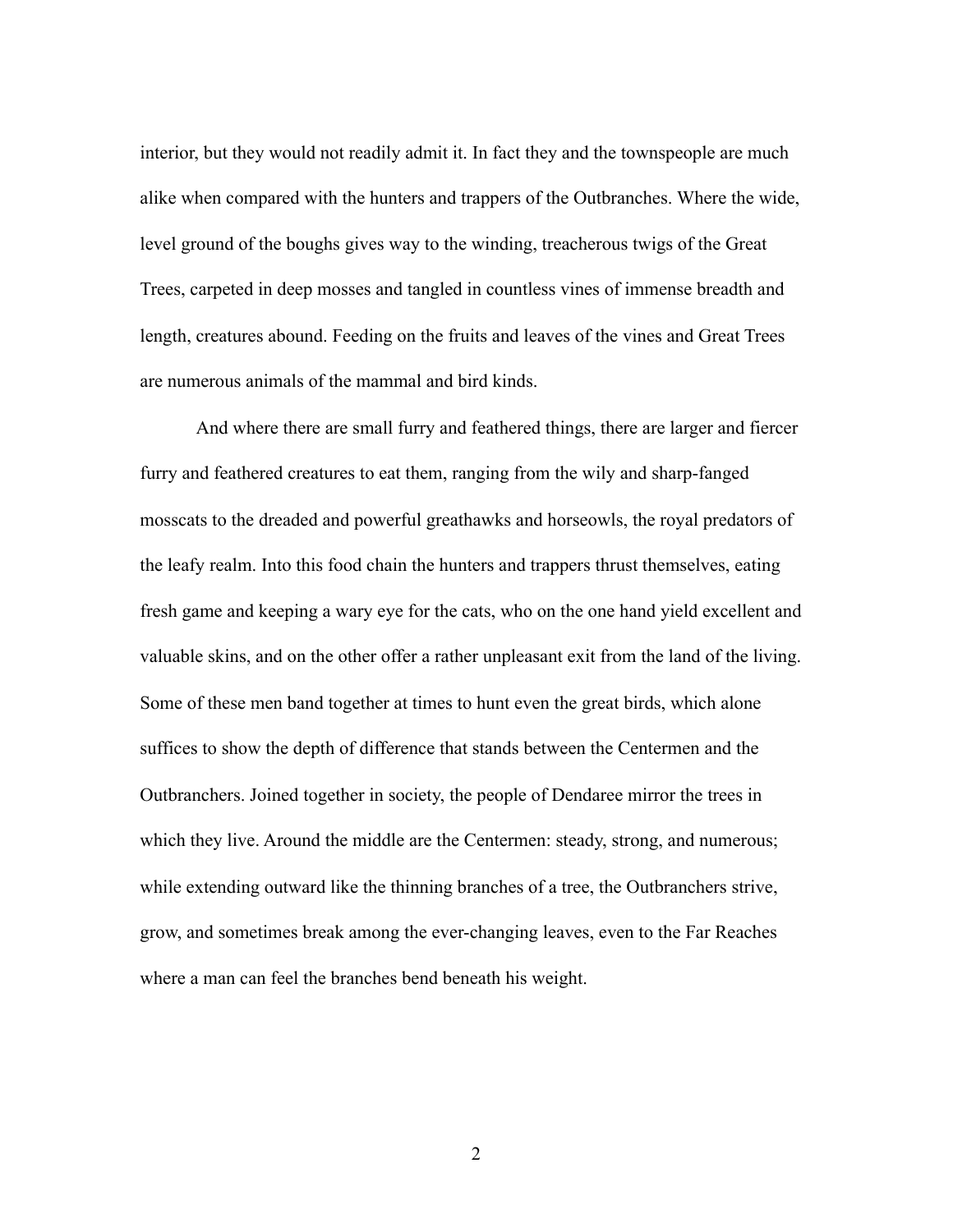#### CHAPTER 1:

#### TIMES OF TROUBLE

 It was a drowsy Dendarian afternoon of late spring, warm and still. Sunlight falling through the Upper Branches rested in great green-tinted pools that slowly made their way across the mossy pasture. It lent the world a secretive air, pierced here and there with bright shafts that had penetrated the leafy vault entirely unscathed. And at the base of one of those slanting pillars of gold, reclining against an affording hillock of small bushes, a young man kept watch over a quiet flock of grazing sheep. His name was Peregrine, son of Wendell, and the little group of animals under his care represented the livelihood of his family.

 An only child was Peregrine, or Perry, as he was more familiarly known, and together he and his father and mother worked to build a comfortable life in the profession of shepherding. It did take work. Even now his mother was at home in the village, grinding bark from the Timberlands and mixing it with alfalfa from a neighbor's farm to produce feed, which would supplement the flock's diet of stringy moss. This would have of course been unnecessary were they able to graze their sheep on grass, but only the best soil could yield grass, and the best soil was reserved for farming. But with a little added feed, the moss was sufficient to raise sheep, and Perry did not mind the added burden to the shepherd; after all, in Dendaree, good soil was not a thing to waste.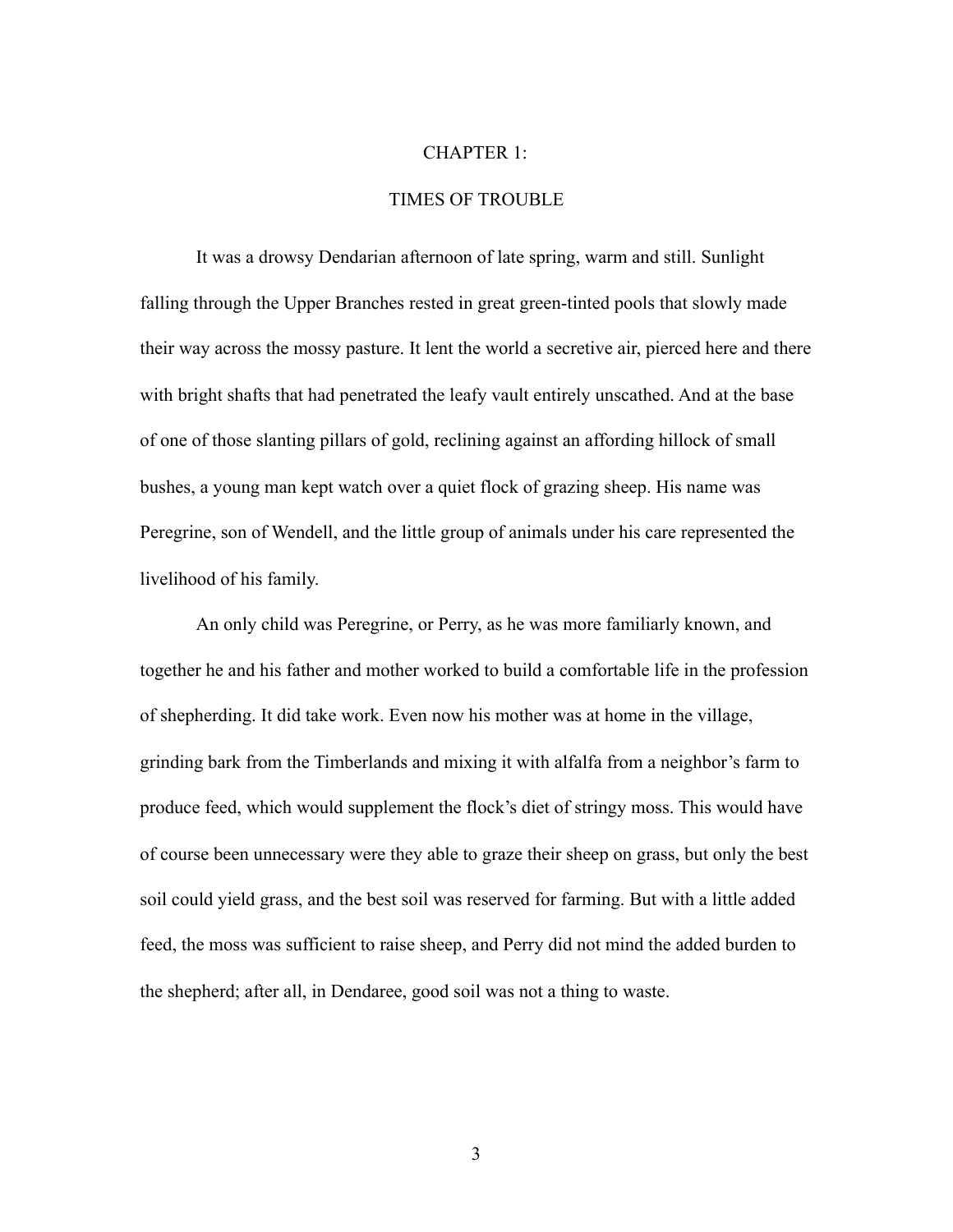It seemed strange to him that as he relaxed in the sun, his mother was pushing tired arms to work the millstone. Usually, he or his father did that job, while the other tended the flock. But Father was away on business, so Perry must mind the flock while Mother took care of the feed. His task was easy for the moment; a child could herd these gentle animals. But at any moment, Perry knew, a pack of timberwolves may come streaking over the rise with strong jaws and hungry stomachs. At such times, shepherding proved itself a man's work. Only a few weeks ago, three wolves from the Timberlands had invaded the pastures and attacked a neighbor's flock, killing a sheep before the shepherd drove them off. It was an unusual occurrence for this time of year, as generally only the cold of winter made the wolves hungry enough to risk such raids. It just went to show: you always had to be on your guard. Perry glanced back toward the rise and gripped his staff at the thought.

 The tool in his hand was his favorite and most valuable possession. Long as he was tall, smooth, hard, and straight as a plumb line, it was made of an exceedingly rare wood that grew in thickets on the far side of the Timberlands, on the verge of the Outbranches. It had been a gift to him, as was the custom, on his twelfth birthday, and although it had towered over his head like a lamppost at the time, it had never ceased to afford him with a feeling of security. During those early days of his first guarding the flock alone, he had come to regard it as a trusted ally. With these thoughts he absently stroked the polished surface, rubbed from time to time with a special oil purchased in the distant markets of Stumton. That's where his father was now, selling the year's wool to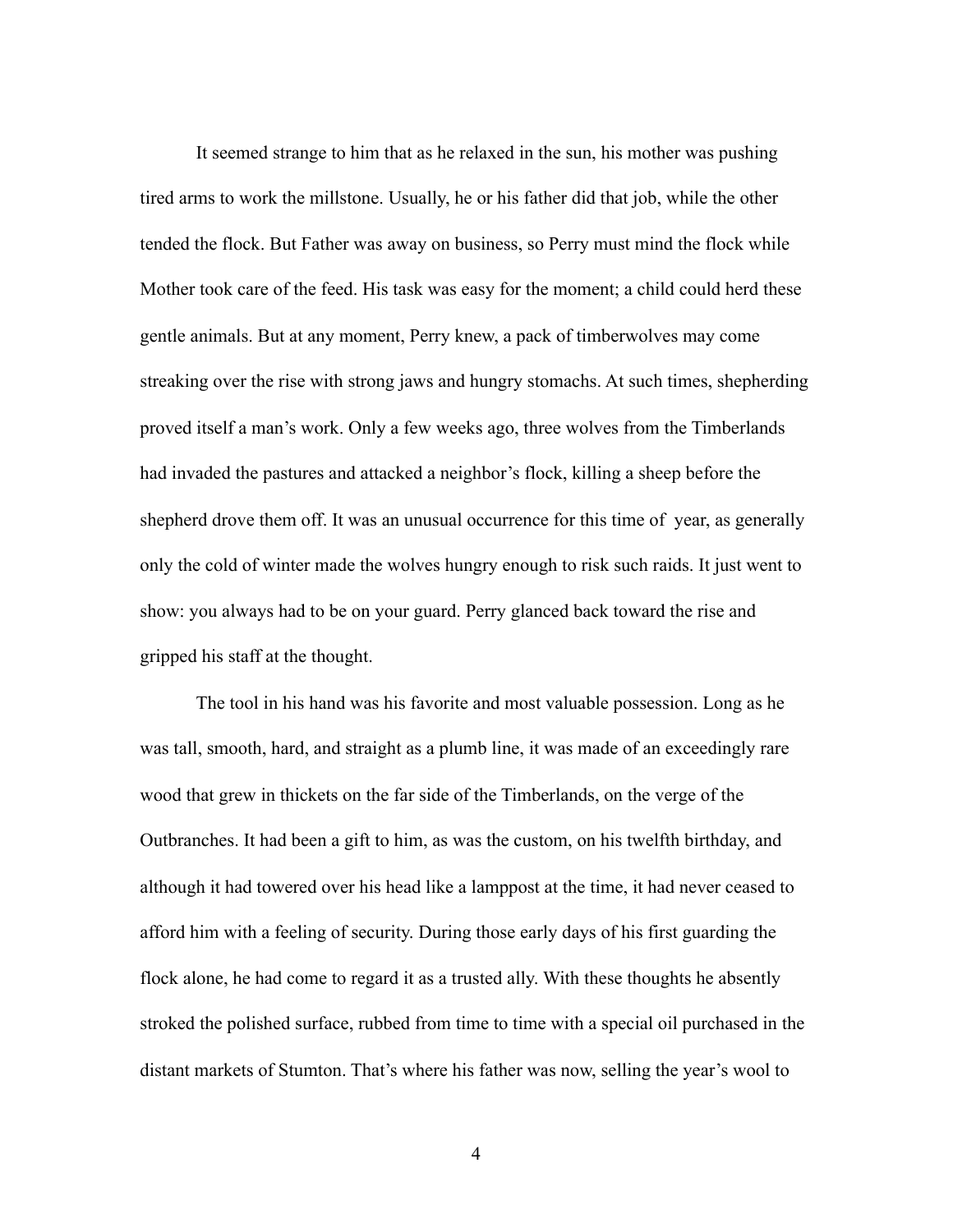the weavers so that the people of the city could have their fine clothes. Profit was much higher in the city, if one was able to make the trip.

 Perry sighed with boredom. He was ready for his father's return, which was already a few days overdue. Until then, he would be spending a lot of time alone with these sheep. Funny creatures, he thought, watching as they munched with a kind of stupid contentment on the gray-green moss that covered the ground. Sheep were easily the most hopeless little animals one could ever wish to meet. Dumb, defenseless, unlikely to survive on their own for more than a few days, even in the relative safety of the pastures. Yet for all the faults of their nature, these were his sheep, each with a name and personality well known to this shepherd. Should any wolf be so foolish… well, he would take on all comers who threatened their safety.

 This musing was interrupted when a ewe called Clover suddenly broke the silence with a heavy bleat, slumping to the ground next to him with the decided air of a farmer falling into his chair by the fire after a long day's work. Perry did not suppress his smile. "Hard day?" he asked. She answered with merely the flick of an ear. Perry stood, stretched his back, and surveyed the rest of the flock. He would go ahead and lead the sheep back home a little early today. Tomorrow was the Festival, and his stomach tightened with pleasant anticipation at the thought. If he was going to get the most out of the day-long celebration, he would need a good night's sleep.

\*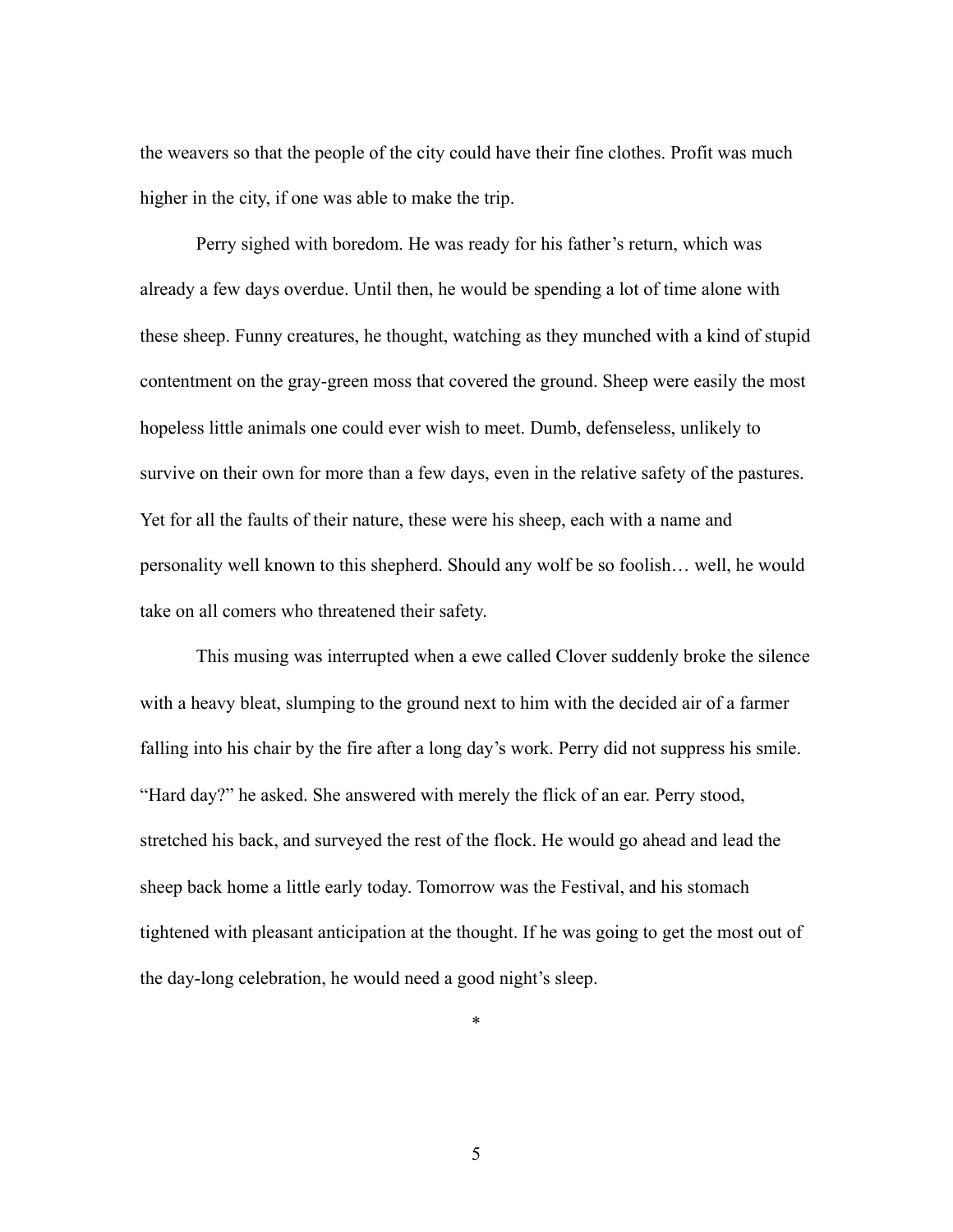Perry was snatched from his dreams with a violent start. The sheep were distressed—he clumsily carried himself on groggy limbs to the open window and peered through the darkness at the fold. The door was shut, as it should be. The bleating of the frightened sheep mingled with the distant sound of wind in the treetops far above him. There would likely be a storm tonight, but that did not explain the flock's distress. Something was wrong. Without pausing to put on his shoes, he threw a cloak over his shoulders, grabbed his staff from the bedside, and hurried from his bedroom.

 The door to his parent's room was shut, and he did not bother to open it. He would let his mother sleep for now; while his father was away, the wellbeing of the flock was Perry's responsibility. Passing quickly through the kitchen, he came to the door, lifted the latch, and was greeted by a strong cool breeze as he stepped out onto the mossy turf. Far above, gusts of wind tossed the mighty crown of Brynntree, and the light of the moon passing through the undulating canopy fell in ghostly patches that danced on the ground like pale waves on a dark sea. He saw nothing amiss as he covered the twenty yards or so to the old wooden gate. The last vestiges of sleep's hold on him gave way as the sheep's sounds of alarm raised the rhythm of his chest. There must be something in the fold. Gripping his staff and reassured by its familiar weight and unyielding surface, he slowly opened the door.

 Before he saw anything, he heard it. From just inside the fold and to the left, there came a low growl. Perry stiffened into an instinctive crouch, whipping his staff with both hands to the left between him and the source of the growl. Big, grey. Mosscat. It was the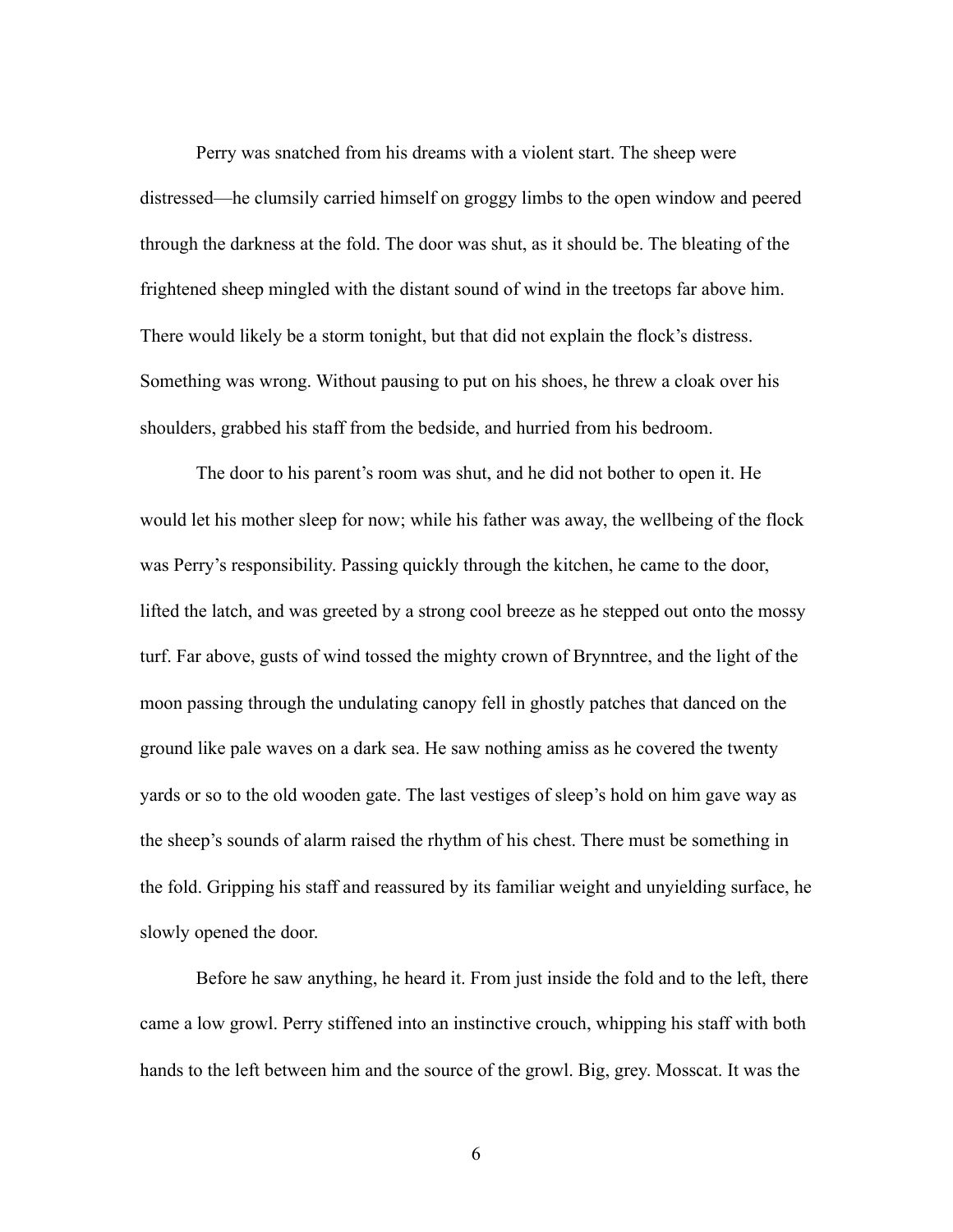first that he had ever seen alive, and the sight was terrifying. Its face was painted with the deep crimson blood of the dead sheep that lay before it, partially devoured. Strangely bright, amber eyes that captured the weak light gleamed at him fiercely, and the beast lifted its forearm and placed a huge paw with outspread claws onto the sheep, exposing large, sharp teeth stained red as it delivered a warning hiss. The message was clear, and Perry took a half a step backward despite himself, clutching his staff with the grip of a vice. A brief silence ensued as man and beast regarded one another. What passed through the cat's mind in that heavy moment it is impossible to tell, but for Perry one clear thought surfaced as he watched the moonlight flicker across the taut muscles that led his attention from the lean flanks up the knotted shoulders and down to the bloody paw: *It's as big as I am.* 

Fear swept over him like an overwhelming current, and it might have taken him, had not the sheep at that moment, emboldened by Perry's presence, resumed their terrified bleats. It was a call for help, and as his mind turned to the sheep he regained his tenuous hold on his senses. He could not abandon his flock to the appetite of this monster. Their welfare was his responsibility. He seemed to see for the first time the dead sheep beneath the creature's claws. An animal he had cared for and protected all its life lay slain and torn. Pity rapidly gave way to anger which rose to fury all in the span of an instant, and with nothing in his mind but the desire to destroy this destroyer, Perry let out a shout and lunged forward. The cat had not been poised for nothing, and answered his advance with an angry shriek blended with a roar that drowned Perry's shout as it erupted onto his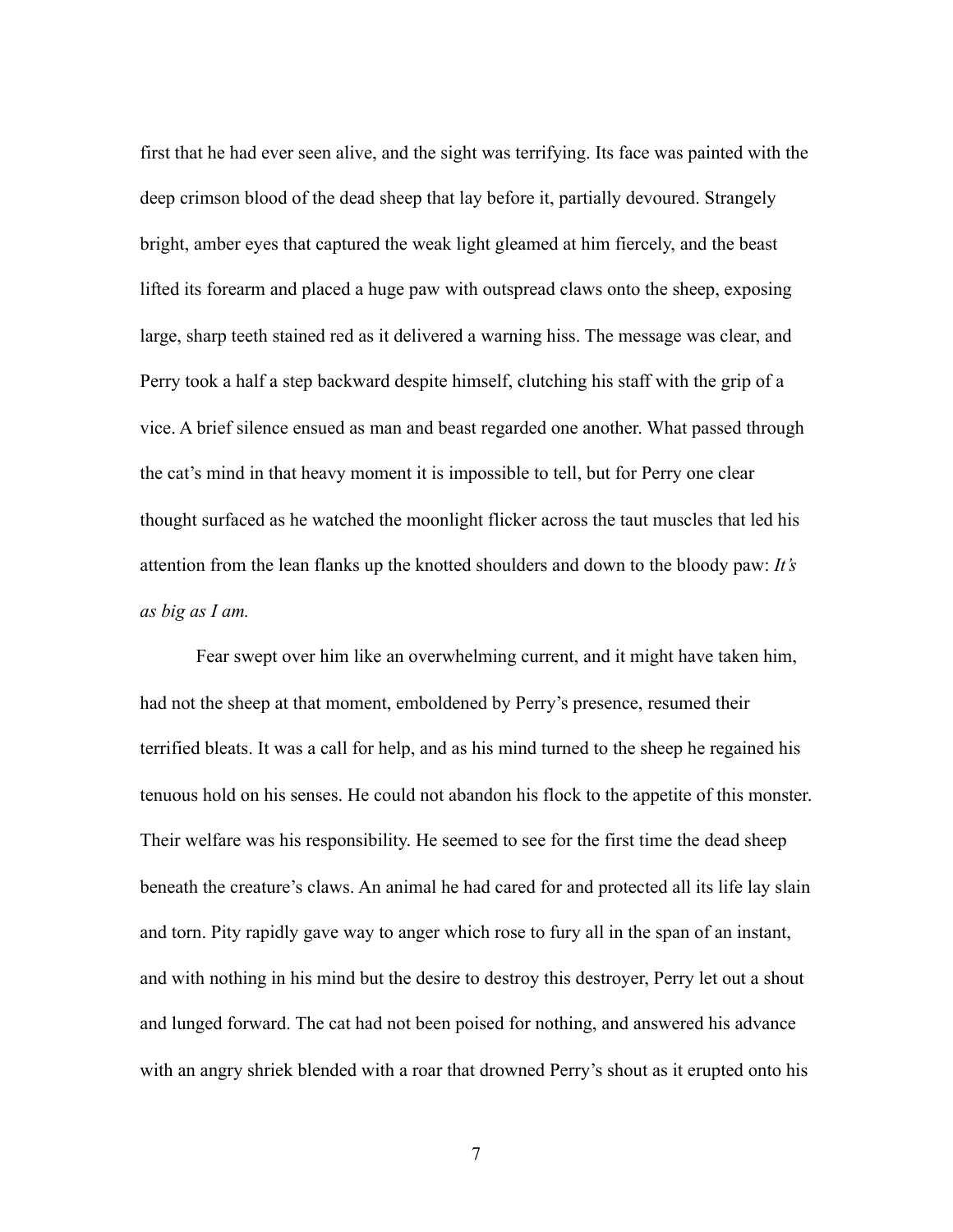ears with astounding intensity. Before his foot hit the ground, the mosscat sprung toward him with outstretched claws and gaping mouth. There was no thinking now, only the struggle: the movements of the cat and the movements of himself in all-absorbing clarity.

 Perry struck the cat mid-air on the right side of the head and shoulders, pushing himself to the right and deflecting the cat's assault harmlessly to the left. Landing deftly, it reached for his leg with one raking paw as it tucked its hind legs for a leap at his throat. Perry meanwhile had replanted from his dodge and swung the base of his staff upward with desperate strength and practiced accuracy. Just as the cat began to release the coiled spring of its deadly pounce, Perry's blow met the creature at the base of the jaw, snapping its mouth shut and knocking the surprised animal's head backward a full three inches. Stunned and momentarily disoriented by the blow, the cat merely raised itself slightly as it broke off the attack, and Perry pressed his slender advantage, striking the cat with a crashing downward blow on the head. Next moment, its bravado broken by the fortunate success of Perry's assault, the overwhelmed predator spun on its heels and bolted away in retreat. Passing the sheep unheeded in its flight, it bounded over the wall of the fold and was gone.

 Perry stood for a moment, hesitating in his disbelief that it could have ended so quickly, and that a danger so great could be so suddenly removed. Was it really over? The sheep sat in their corner with their eyes fixed on their champion as he stood trembling over the body of their fallen member. The wind moaned for a long, still moment; then the sheep noisily crowded toward the safety of the shepherd. Finally Perry began to accept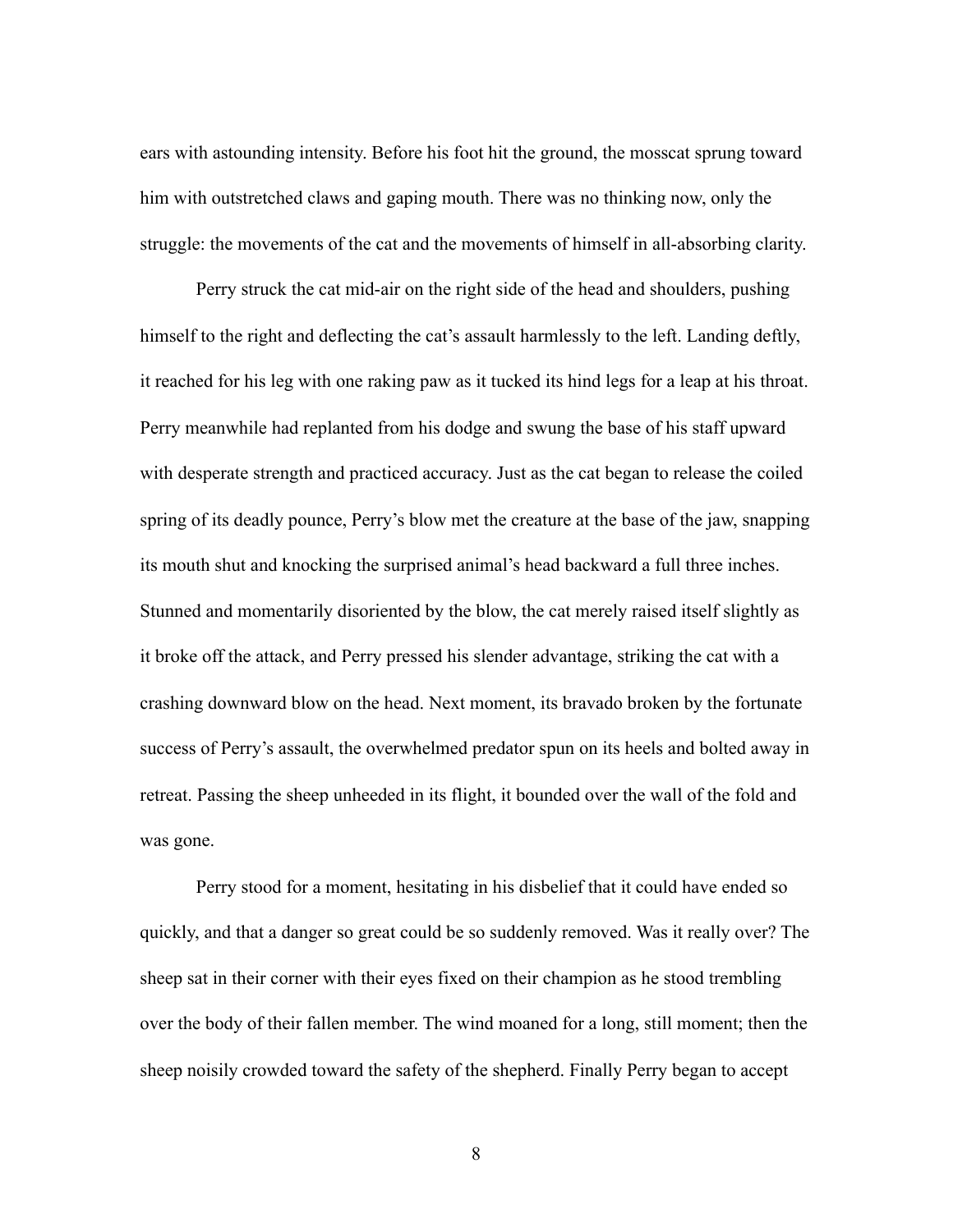the possibility that the cat had truly left. He relaxed slowly, blinking in the darkness as he made the slow transition back to a thinking man. Breathing heavily, with his pulse still pounding in his ears, he heaved a tremulous sigh of relief and leaned upon his staff. Something warm trickled over his bare foot to the cool ground, and he absently looked down, startled to see that the side of his foot was covered in blood. Oh, it was coming from his leg, he remembered now that the cat had swatted him there. He angled the outside part of his lower leg toward the moonlight, gently clearing a space among the sheep with the help of his staff. Four deep furrows dug through his flesh—no, five from which the blood flowed freely. Strange that he felt no pain. Leaving dark footprints on the moss, he walked over to the where the cat's victim lay, kneeling down to place a hand on the savaged body as though to comfort it. Old Belle, he noted sadly, tenderly withdrawing his hand from the begrimed wool. Then, in growing conviction of his good fortune at having escaped the ordeal with so minor a wound, he left the flock of sheep, shutting the door to the fold behind him. Limping across the yard as the pain finally began to assert its existence, he walked back to the house and met his anxious mother on her way out the door.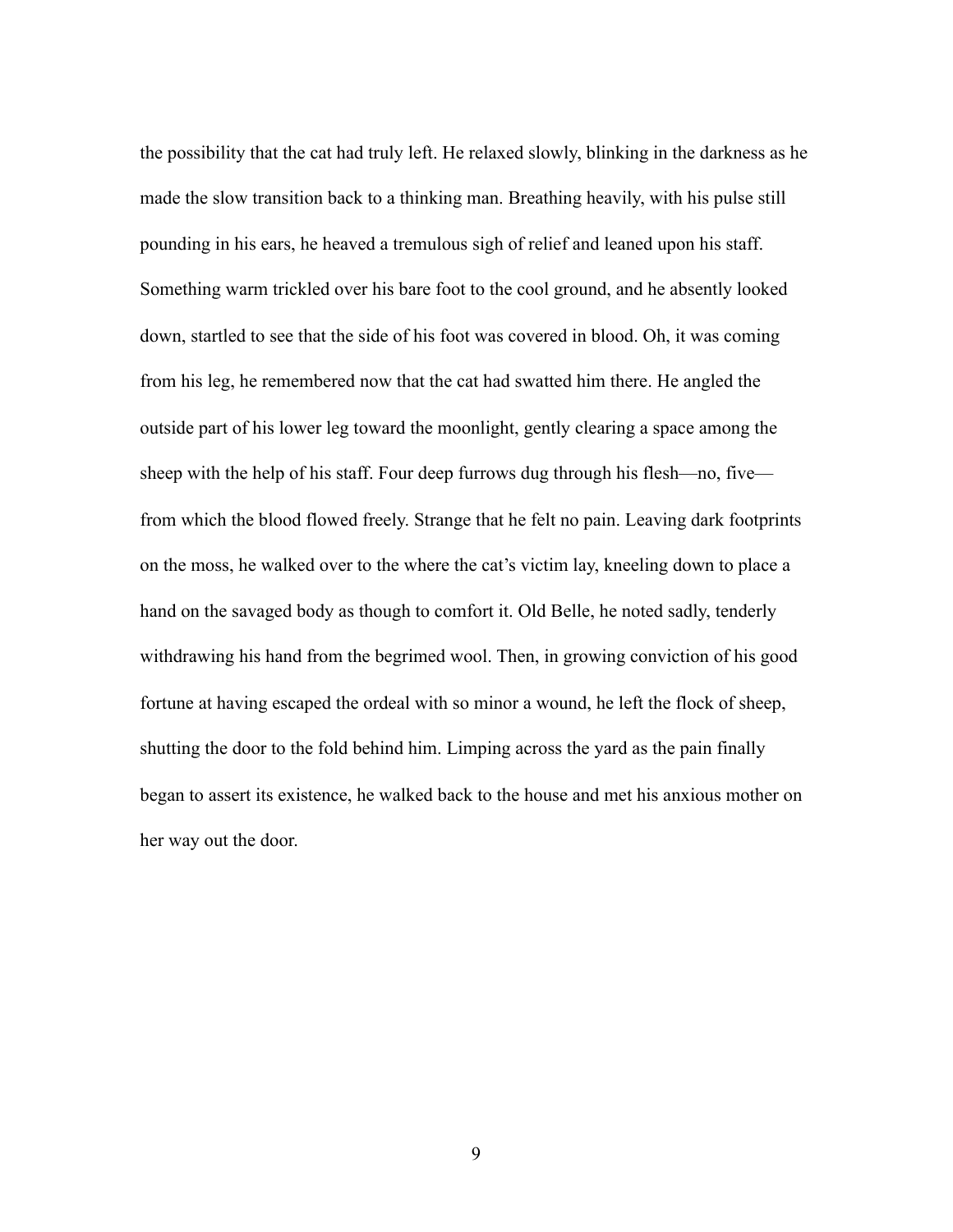Morning came, and Perry awoke before dawn, as he always did. He began to raise himself but stopped suddenly when his leg shouted a painful protest. The events of the previous evening came rushing back to him, and he was surprised to acknowledge their reality. To think that he had actually fought off a mosscat! And his leg would hold a scar to bear written witness to the tale for years to come. He lingered a moment under the blankets as his pride and delight swept him away. He imagined himself standing at the town gathering, firelight playing across dramatic scars on his leg, as a whole cluster of townspeople hung on the words of his story. Someone might say, "A mosscat, right there, staring you down! It must have taken some guts not to budge then!" "I didn't really have time to think about it," would be his humble reply; and all the while Seren would be there watching. His manly qualities of strength and bravery would be on full display, and he would meet her gaze to see her bright eyes shining with admiration…

 "Perry?" He looked up to see the slender figure of his mother in the doorway, her voice full of concern. "How is your leg? Does it hurt very much?"

 "I don't know; I just woke up," he said, raising himself up carefully into a seated position and pulling off the covers. The leg was wrapped in the white cloth bandages his mother had dressed it with last night, marked now with dark blotches where the blood had soaked through in a few places and dried. Apprehensively, he gradually began to push the ball of his foot downward, wondering what waves of pain might result. Not too bad. He completed the motion, then tested the opposite direction. "It does hurt a bit, and it's stiff, but all around it doesn't seem too bad."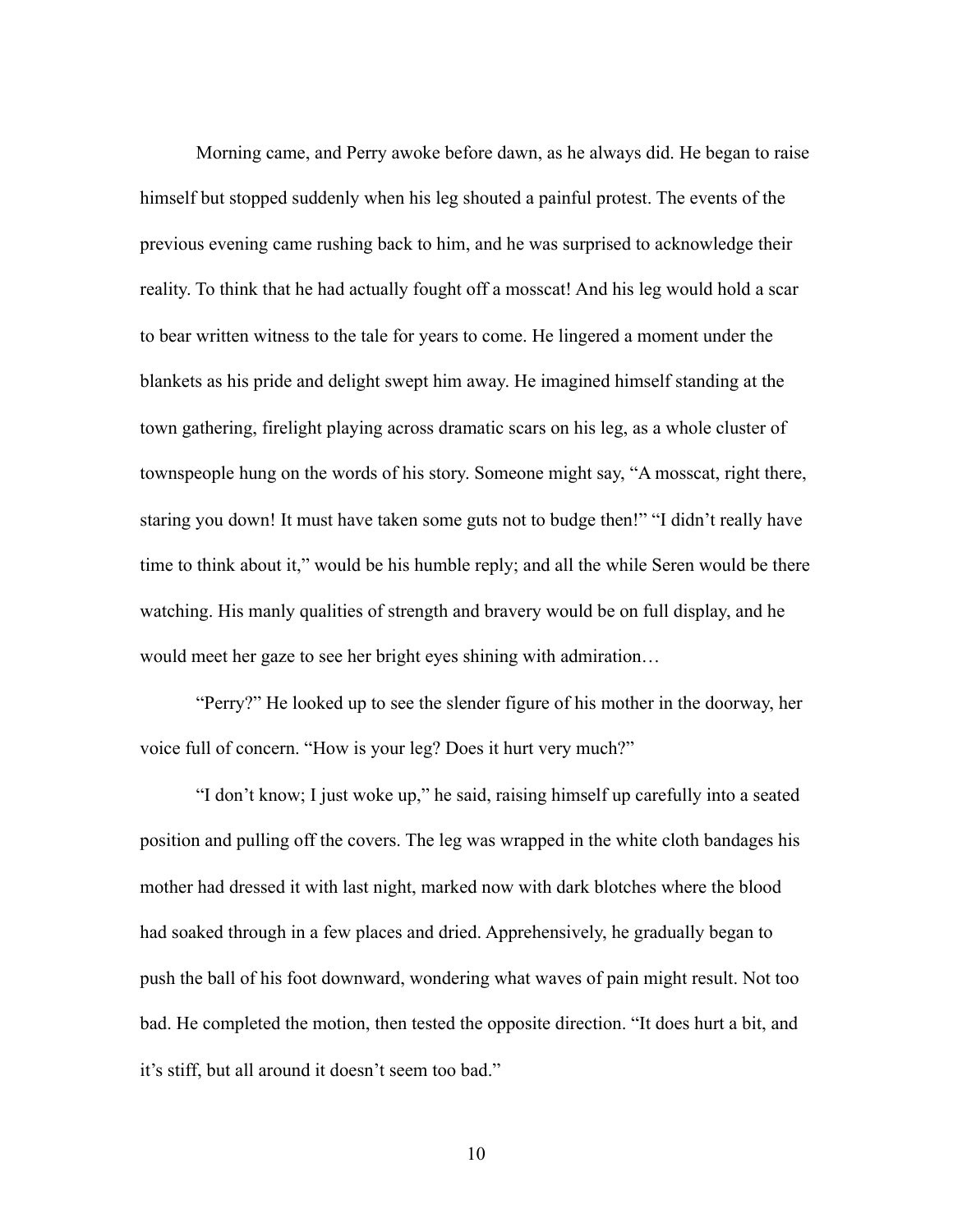"The pain will probably be worse if you try to put your weight on it. Why don't you just stay home today and rest?"

 In a flash, Perry remembered what day it was. "Can't do that; there's no way I'm going to miss the Festival. If I can't walk that far I'll get Elgan to give me a ride in his cart. This is the biggest day of the year, you know, Mother." He finished with a teasing grin. "Besides, if I don't show, people might say a cat got the better of me."

 "Well, of course, we wouldn't want that," she said, giving up the cause. "But please do take it easy today; you know it won't take much to reopen the scratches."

"Don't worry, I'm not about to race or wrestle with a leg like this."

 She went outside to remove the dead sheep from the fold while Perry washed his wound and changed the bandages. By the time the sun had risen over the pastures, they were on their way to the nearby town square. From there his mother would turn aside to meet up with her sister's family, and Perry would continue on to Elgan's house to catch a ride. Ultimately, everyone was headed for the same place.

 The festival was held once per year, as a way to celebrate the ending of another winter and to maintain friendships among the different communities on Brackenbranch. Almost all of the town would be there, along with Timbermen in large number. Usually a few Outbranchers could be found in the assembly as well, which was of special interest to Perry, who despite a long-held interest in places far from his own, had never had the chance to venture beyond a short distance into the Timberlands. There would be a feast, of course, and entertainment, and games of all sorts. The celebration began in the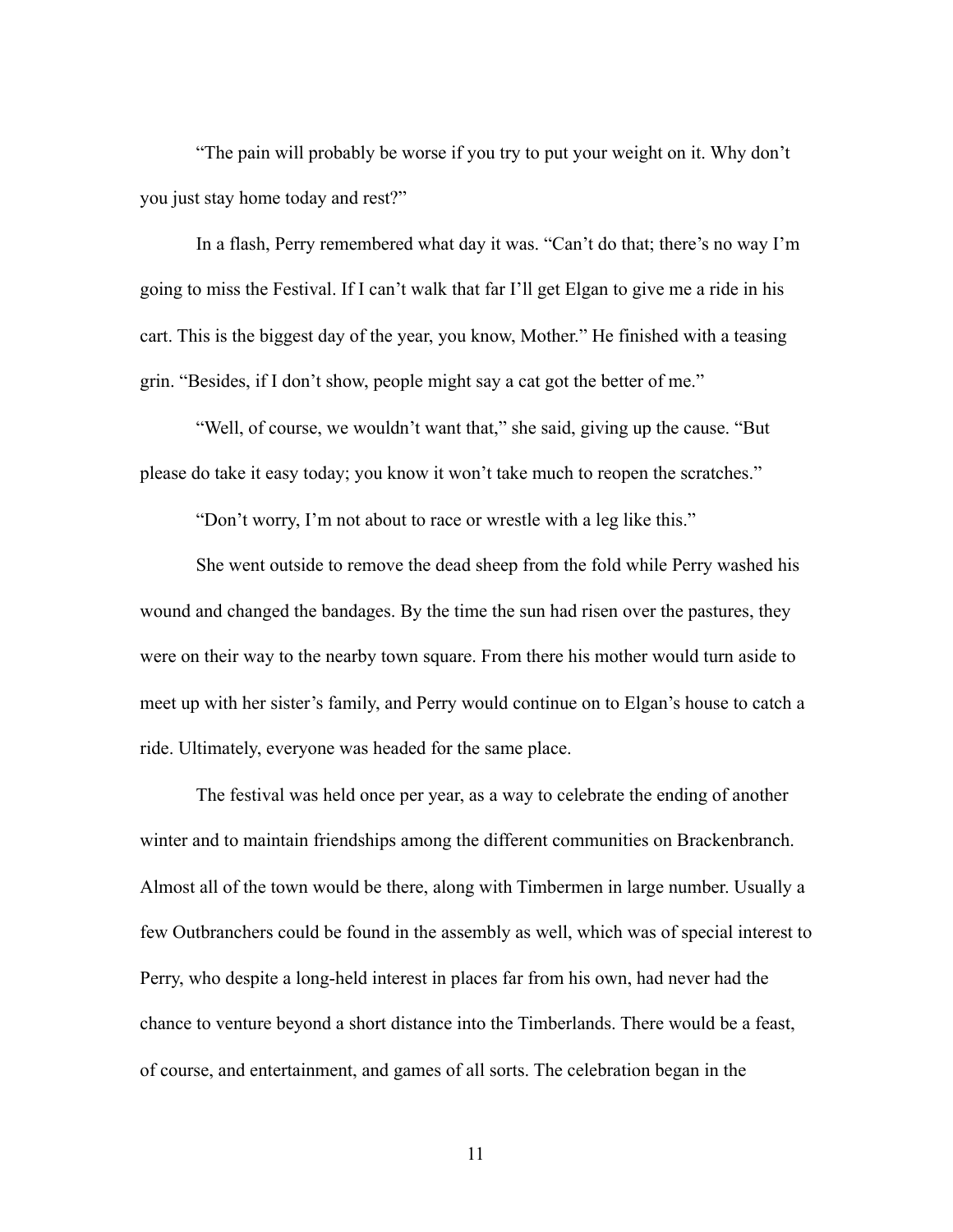morning and lasted far into the night, with many of the celebrants simply sleeping until morning in makeshift tents and canopies or on the open ground.

 Eager as he was to get to the Festival Field, travel was slow for Perry that morning as he hobbled along his way. Nonetheless, he found an odd satisfaction in the strangeness of having to rely on the support of his staff to walk. Parting with his mother in the town square, he made his laborious way down the Main Row. This was the best street in town. The road here, as in the town square and a few other important areas, was built up into a boardwalk of wooden planks, which was a real benefit when heavy rains came, turning all the other roads into an estuary of swamps and muddy rivers. On his left now was Hayden's carpenter shop, with ornate woodwork adorning the structure as testament to the proprietor's skill. Oftentimes Perry would pause here to enjoy the intricacy of the interlocking beams and the exquisite designs carved into them, but today time did not permit such reverie. If it had, he might have stayed a moment. Perhaps he also would have raised his eyes over the roof of the shop, and taken in the view of a larger, infinitely more impressive piece of woodwork, which is to say, he might have taken a look at Brynntree itself. The houses of Main Row skirted the boundary of branch and trunk along much of its habitable length, their structures butting right up against the trunk, many with additional rooms carved out of the living tree. The trunk of Brynntree was always visible to its inhabitants, of course, but here, standing at the very vertex of the two vast planes, the outlook was, in Perry's opinion, at its most awe-inspiring. Few sights could make a man feel so small as looking up at such a pillar, with its mountainous girth,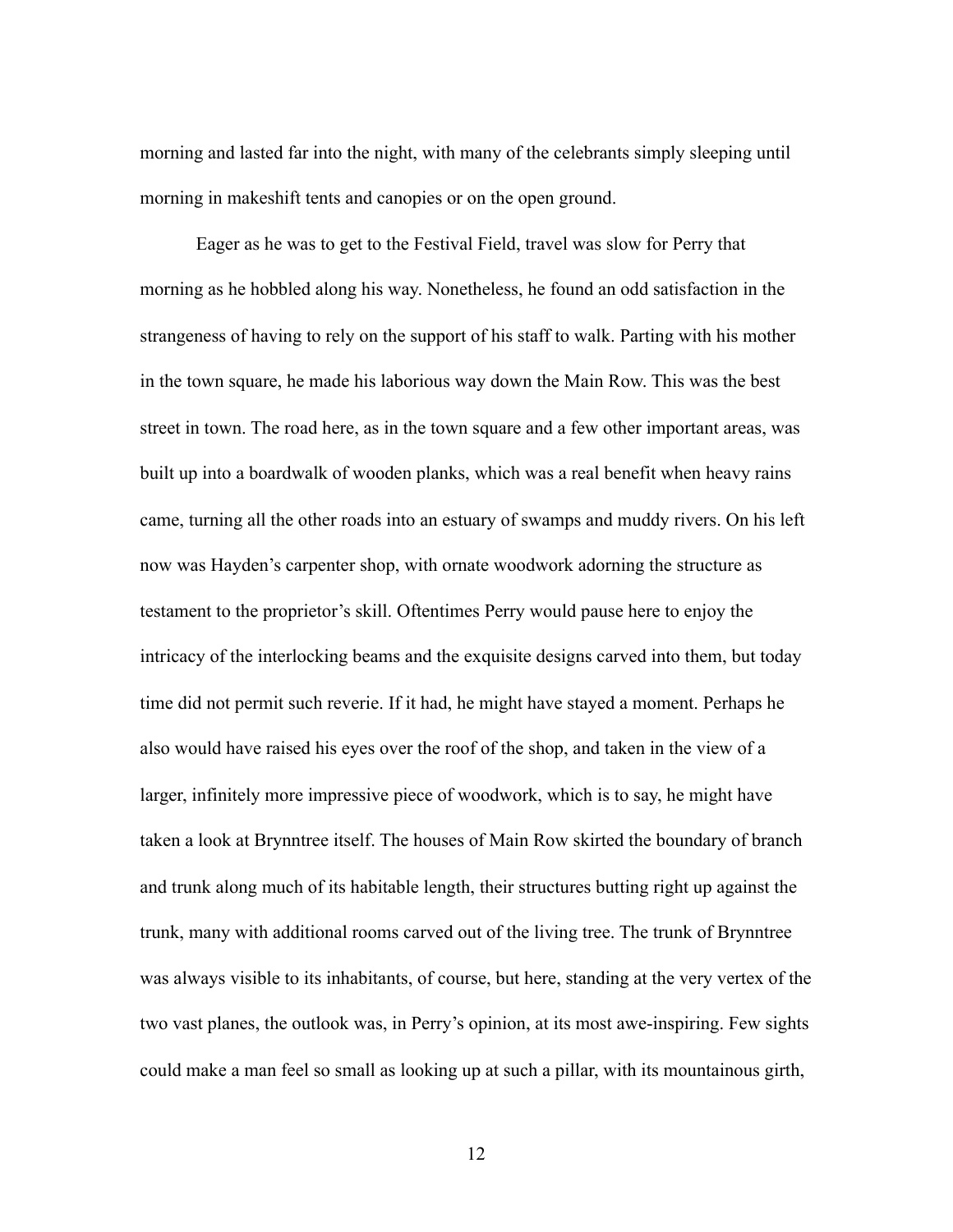running straight up, high above him, spreading eventually into a huge and sunlit crown in the indeterminable distance above. But today, the bustling town paid little attention to the tree in which it nested. It was this bustle that now caught Perry's eye.

 Everyone was in a hurry to make the festival. Doors were open as families jostled in and out loading carts, horses, and donkeys with supplies for the day's revelry. Men were sporting their best apparel as they lashed bundled tents to the saddles, and women in lovely dresses clutched their culinary creations as though each one was a prize-winner to be. It was smiles on the faces and shouts on the air, and children darted everywhere with untrammeled enthusiasm in the excess of their excitement. Perry knew the inhabitants of each house, to varying degrees, and more than once at the sight of his limping gait a neighbor called out: "Perry! Are you all right? What happened to your leg?" To these he answered with a cheerful reassurance of his welfare, which normally would have brought on eager questions, but not on festival day. He was glad for the lack of interest; he needed to be sure to reach Elgan's house before the old man left for the Field. Sometimes it paid to have a friend with a cart, Perry observed. It would also be a chance to revel in the story of last night's battle with one of his favorite audiences. Elgan was an old widower who had moved into town years ago, at about the time that Perry was getting old enough to express his endless questions in the form of intelligible sentences. The patient old-timer had proved to have a corresponding abundance of answers, and the pair had been asking and answering ever since, which suited them both just fine.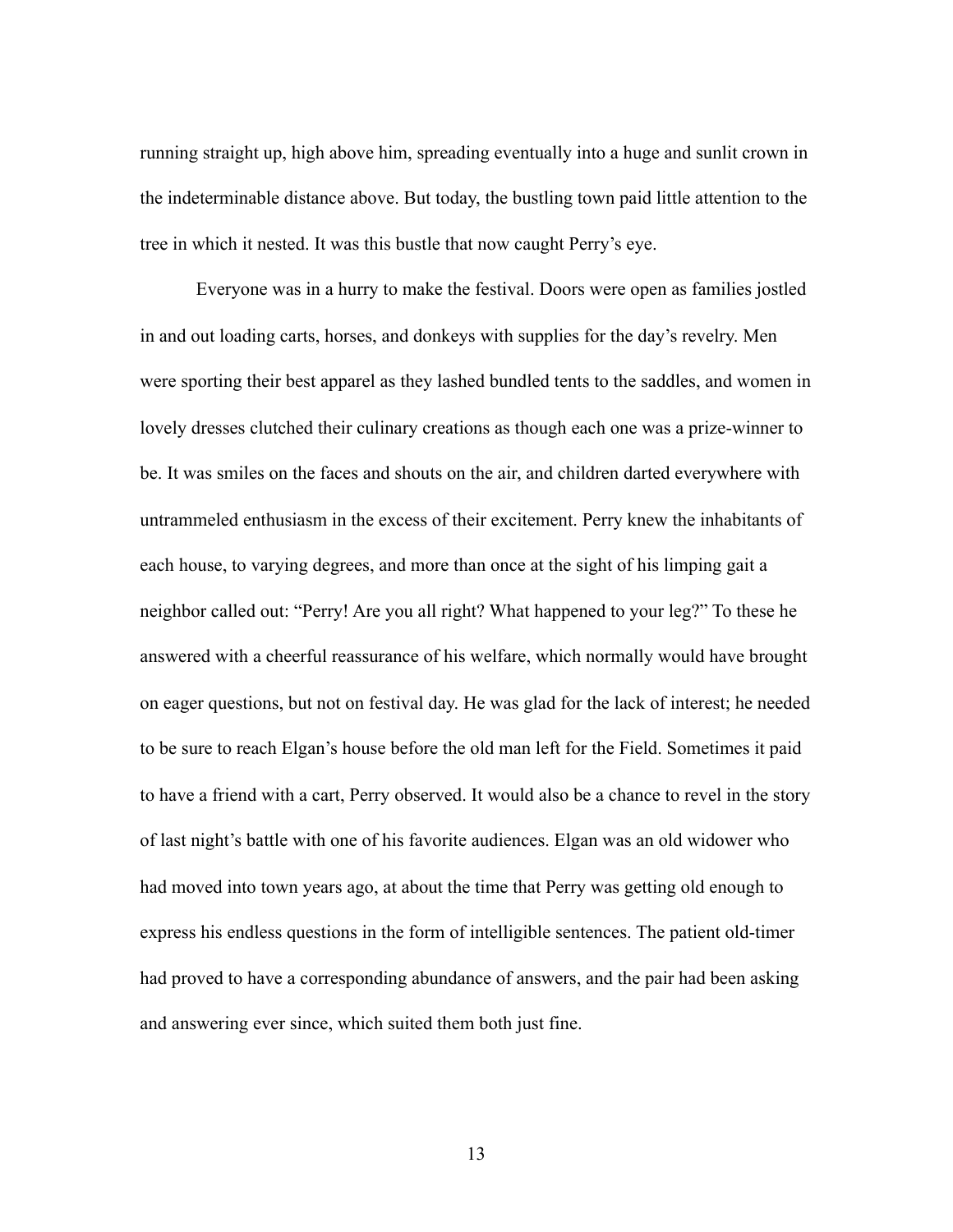Perry was almost beyond the hive of activity when a horse and rider came rapidly into view with steady drum of hoofs on boardwalk. He paused to rest his throbbing leg and was pleased to see the familiar face of the rider coming into view. It was Dylan Owenson, splendidly dressed, riding his father's horse, and wearing his characteristically vibrant smile. He looks no different than usual, thought Perry with a chuckle. For someone as cheerful as Dylan, every day seemed a celebration.

 "Ho there, beggar!" called the young rider. "And how was it that you lost the soundness of your limbs?"

 "Lame since birth, I'm afraid," he quipped back. "Can you spare a few coins?" Dylan pulled the reins and slowed the horse to a stop alongside him.

 "I'm just on my way to find my lady and carry her to the Field in style," he said with his easy manner. The lady he referred to was Carwen, a cousin of Perry's on his father's side and soon to be Dylan's wife. "And here I see you hobbling on your shepherd's crutch when you ought to be warming up those legs with a brisk walk. How are we going to hold on to our pride if some axe-toting Timberman beats us in the footrace?" Perry was one of the fastest runners on the branch, and in the race last year he had only lost to Dylan by an arm's length.

 "You'll have to defend our honor on your own today, unfortunately. I'll consider myself winner enough if I make it over to Elgan's fast enough to catch a ride on his cart."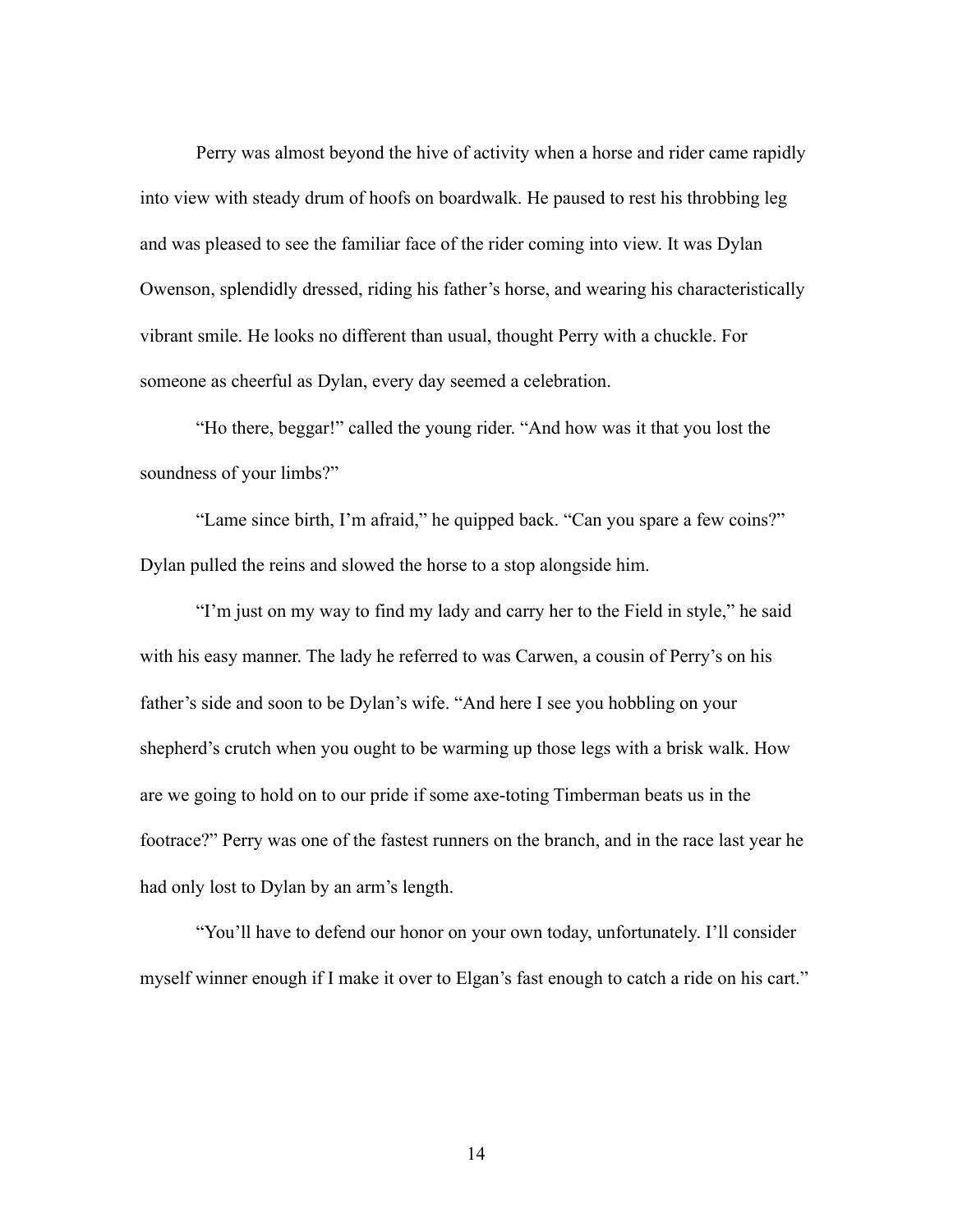"I just came from there. After what happened with Luc's boy last year, my father wanted me to make sure he didn't forget to bring an extra cask of water. He's still loading up, so you should make it if you hurry. Anyway, what happened to your leg?"

 "Oh, I'm just faking my way out of the race so you can look good for Carwen. I'd hate for my cousin to have to marry a beaten man." These words brought a laugh. "Actually, it was" —he hesitated, itching to tell Dylan every detail of the encounter, but knowing that if he missed his ride it would take him half the morning or more to hobble to the Festival. "Well, I might better just tell you the story later, but mark my words, friend, you're in for quite a tale."

 Dylan was in no mood for prying, so he accepted the postponement readily. "If Peregrine Wendelson says a great story is in the waiting, then I believe it," he said, flashing that smile of his. "Well, I best be off, or Carwen will be cross. Take it easy on the leg, and I'll see you at the Field."

"Till then," he replied as Dylan resumed his carefree canter down the road.

 Elgan's house stood on the edge of town, past the length of the actual boardwalk, in fact. It terminated about thirty feet shy of the old man's house, which he had built himself, Perry knew. Why he had ever built his house here when there were remained open spaces on the developed portion of Main Row, Perry did not know. At the terminus of the long, wide planks of the walk began a continuation of the platform on a much smaller scale, neatly fashioned but homey compared to the official version it projected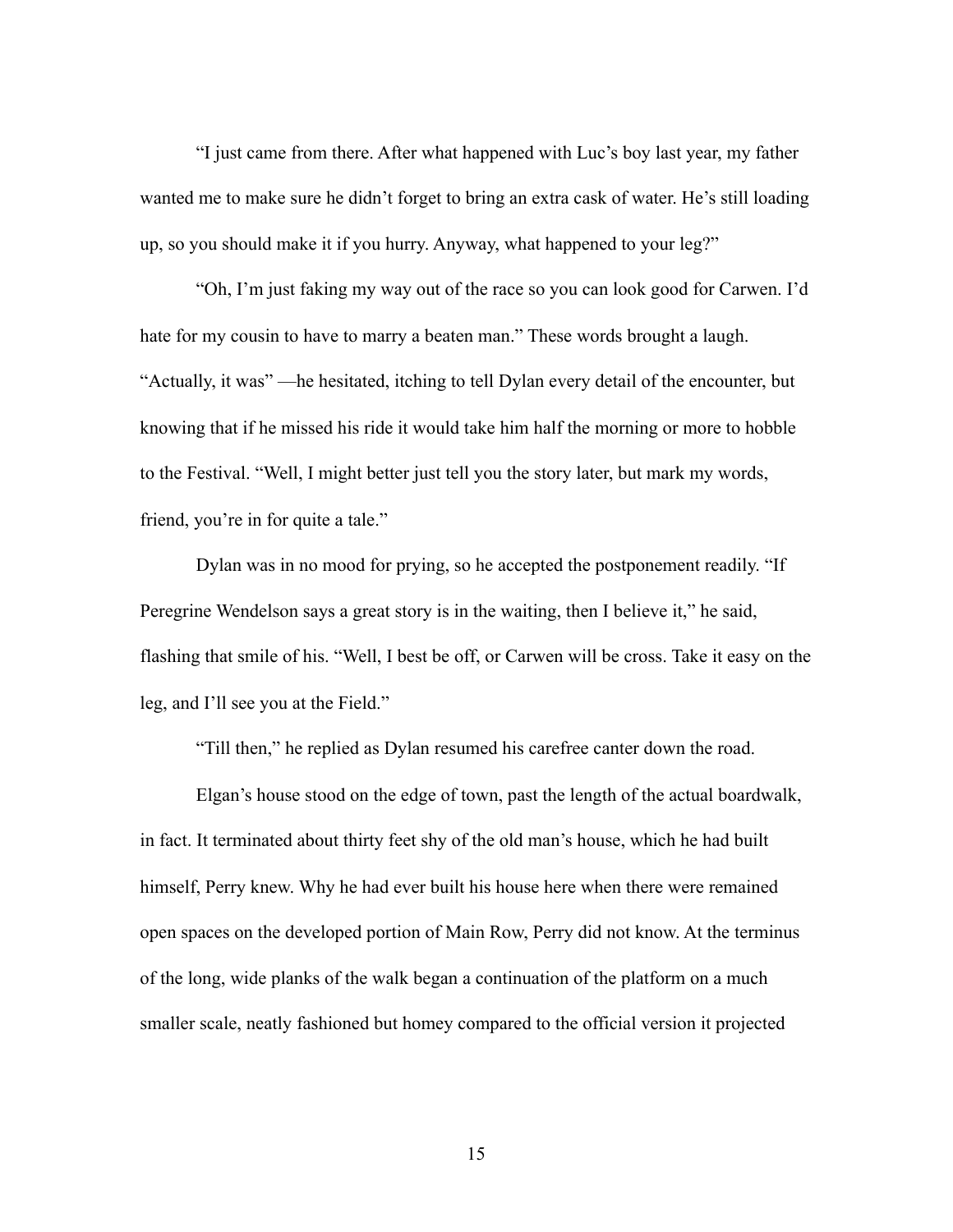from. Another work of Elgan's, this narrow causeway, barely wide enough for two persons to walk abreast, led directly to his own front door.

 Perry arrived at this private bridge in the nick of time, calling out to the old man just as he began to give his pair of horses the nudge to go.

"Hello, Elgan! I'm glad I caught you before you left!"

 "Perry! As am I, my young friend!" He turned on the cart's bench, presenting his striking semblance to Perry's view. Gleaming white hair thinly covered his aged head, wisping down across his forehead toward great, bristling eyebrows that seemed to reach up to meet it. Peering out from beneath them were dark eyes constantly glittering with observation. Age had exaggerated the angles of his face, and his large frame was somewhat stooped and withered. Clearly he was old, but still hale, as evidenced by the heap of supplies he had just loaded onto the cart alone. He spoke with measured voice: "You're moving rather slowly today."

 "I have a right to be. My leg was mauled by a mosscat last night." The words felt unbelievable as he said them. Perhaps mauled was too strong.

 The keen eyes widened perceivably. "Mauled? Mosscat?! Climb aboard, if you can, and tell me what happened. I assume you're here for a ride to the festival?"

 "Indeed I am, and much appreciate the lift," answered Perry as he cautiously clambered up to join him on the bench.

 "I appreciate the company. Now, are my ears playing tricks on me, or did you say you were mauled by a mosscat?"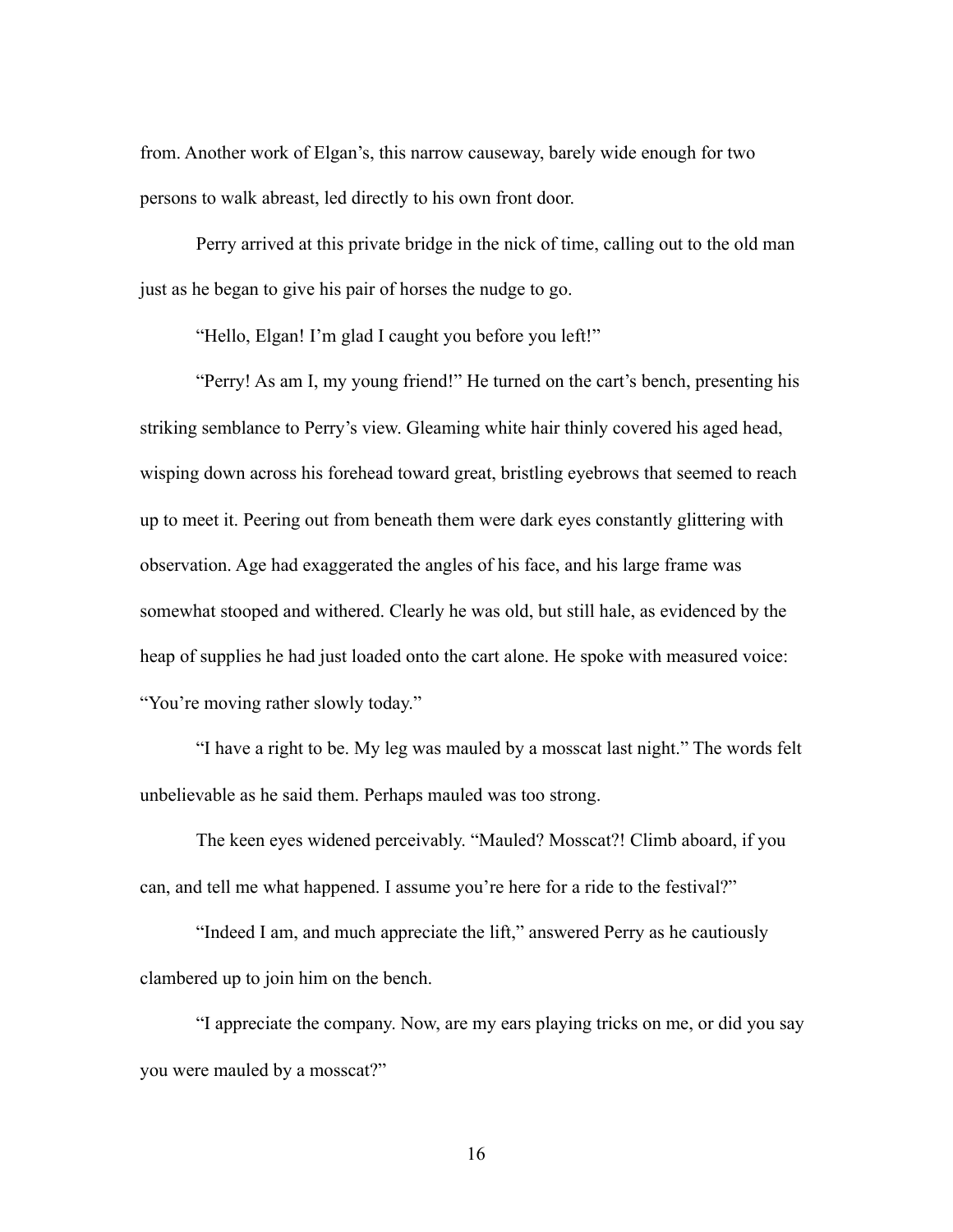It was half an hour's ride to the Festival Field, which gave ample time to thoroughly explore the subject of Perry's battle for the flock. Elgan was an eager audience, being as fond of receiving such accounts as he had always been of giving them, and when Perry brought him up to the throbbing of his swollen wound at the present moment, the old man became thoughtful and pensive.

 "Wolves in the fields in springtime," he muttered. "Now a mosscat shows up on the edge of town. In the springtime, good weather…" He was squinting a little, as if the effort would help bring the issue into better focus.

 "Strange, isn't it?" said Perry, with some pride in how casual his voice sounded, like they were discussing an unseasonal thunderstorm.

 "I've heard several strange things of late. Do you know I was in Evanson's shop the other day, and he was telling us all how the man he gets most of his dry goods from comes by the Branch every few months—was going on about seeing a great bird flying low over the Timberlands. The night before he made it into town he'd been camped on the Windroad a little ways up the Trunk, you know, where he could look out over the whole Branch. Said he'd been up early waking his fire for breakfast, still grey out, and he saw this dot moving back and forth over the tree-line. Which would have to have been a greathawk or horseowl for him to have seen it from that far away. Owl, I guess, since it was hunting in the dark."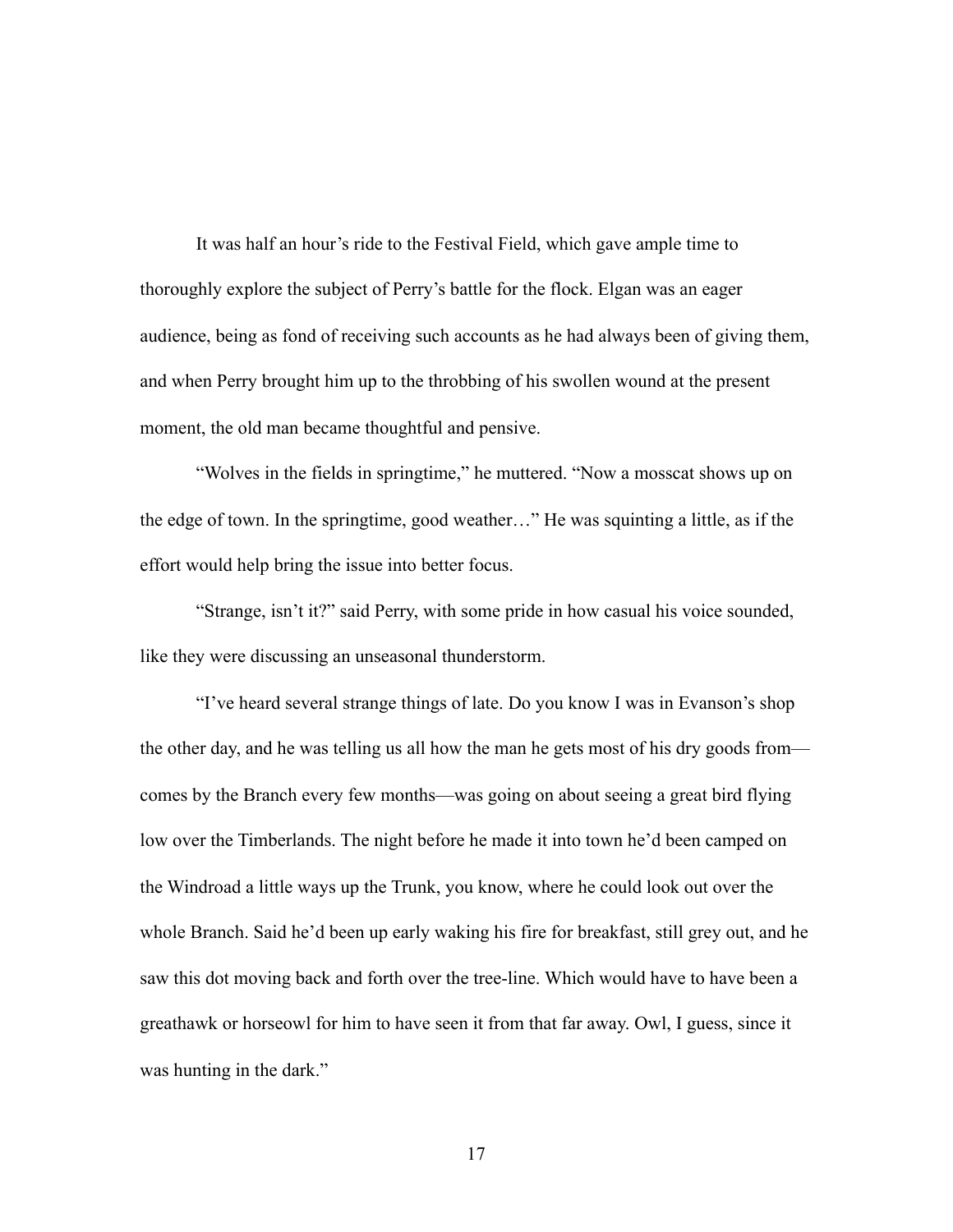A pleasant thrill of something like fear shot through Perry at this. He had heard the stories. An owl the size of a cart house, able to carry off animals the size of a horse for a meal. Even bigger than the greathawks, people said, one of which Perry thought he had seen once from a vast distance.

 "Said he watched it for five minutes until it disappeared toward the Outbranches," Elgan continued. "A horseowl on this side of the Timberlands! Strange."

"What's that got to do with the wolves or the mosscat?"

"It's all adding up to something," said Elgan. "I just don't know yet what it is."

 Perry had to agree that it seemed like an awful lot of bad luck to have at one time, but whether the old man was onto something, he wasn't sure.

 As they drew near the field, they saw the sprawling panoply of tents and tables, surrounded by a milling crowd of people that swarmed like ants across the field. Soon the sounds of lively music and loud voices met them on the path, and Perry felt the excitement the Festival always brought welling up inside him. Elgan drove straight to a rather large and official-looking pavilion, saying that this was the destination of the goods he carried.

"Well," said Perry as the cart slowed to a stop and two men emerged from the shade of the pavilion to greet it, "I'd offer to help you unload, but I really don't know how much help I'd be with my leg…"

 "Don't give it another thought, my lad. Between myself and those two fellows there, this task is well in hand. Don't forget, I loaded the whole thing by myself this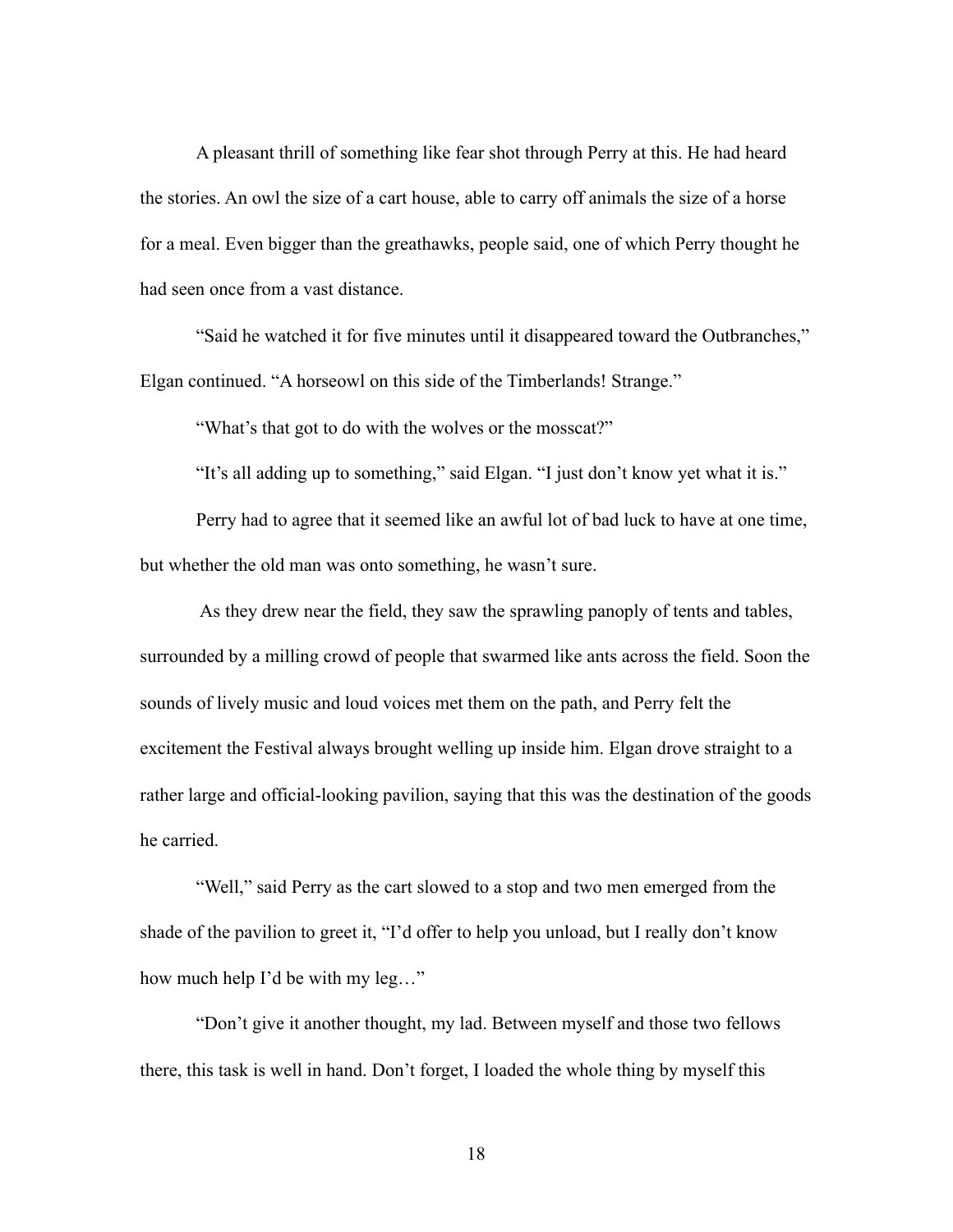morning. Besides, I've already seen more than one pretty girl pass by wishing some young buck would show her around." He winked and raised a gnarled hand to wave Perry off the cart with a smile.

"I won't keep them waiting. Enjoy the Festival," said Perry as he climbed down.

 "I'll do my best. And one more thing, Perry." He paused, his face growing more earnest as Perry looked up at him expectantly. "You're a brave man, and I'm proud to know you." He spoke deliberately, not losing the seriousness of his expression. Perry was a bit startled by the frankness of the remark, although his previous experience of the old man tempered his surprise at such open sincerity. At a loss for words for the moment, he simply nodded his head and smiled.

 Elgan smiled in return and said, "Now you best be off or you'll miss the Festival. I'll see you later, friend."

 "I'll see you later," said Perry. And supporting his weight on his staff, he made his way toward the buzzing crowd.

\*\*\*

 The Festival did not disappoint. Perry was standing in more or less the center of the temporary tent village, and he turned his head this way and that to survey the lively scene that surrounded him. The clearing in which he stood was continuously being crisscrossed here and there and in every direction by hundreds of people. Some flocked slowly by in large, jovial groups erupting with boisterous laughter as they pulsed along according to the rhythms of their conversations, while others shot through like solitary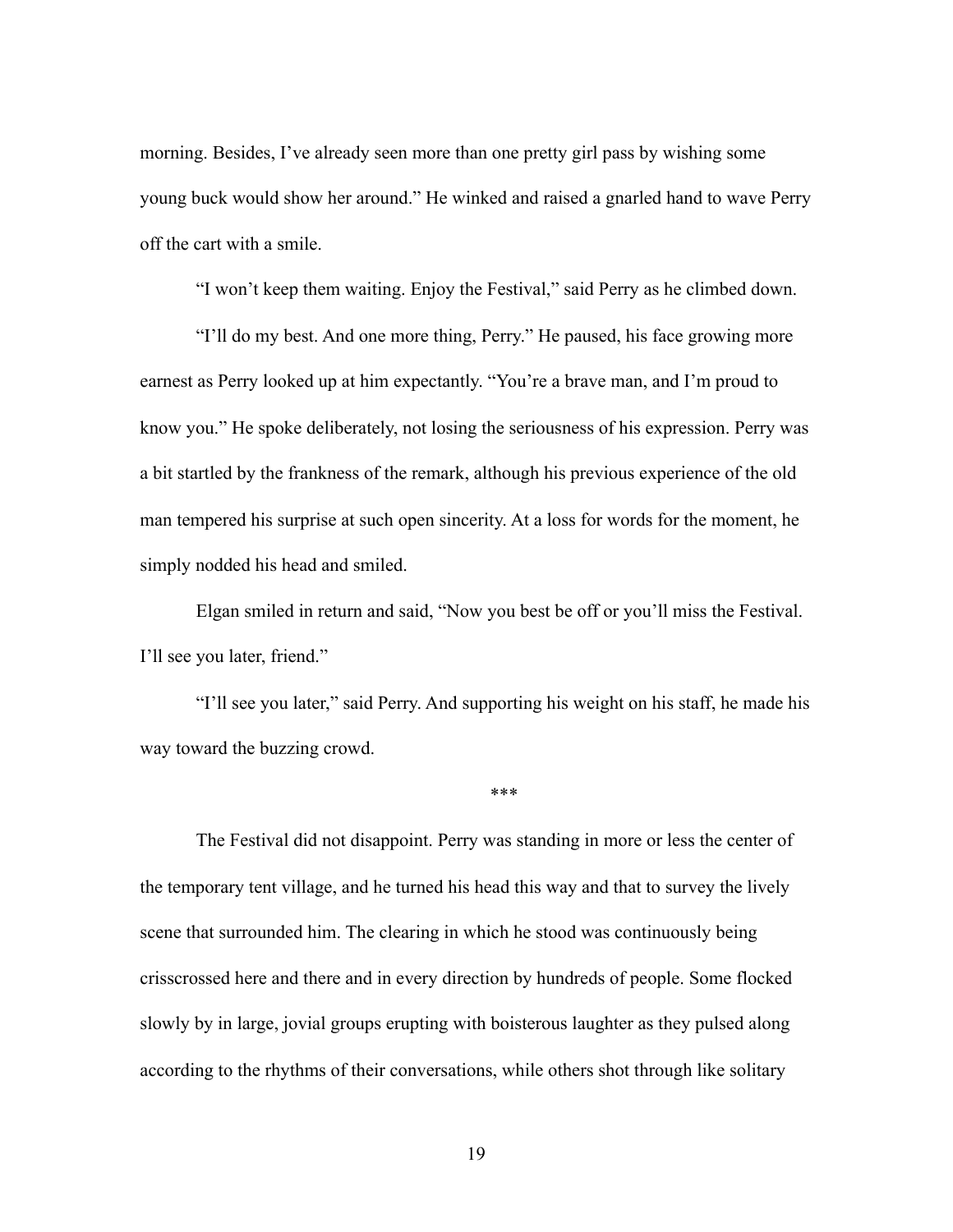arrows, slicing their way through the field on pressing errands known only to themselves. Amidst the bewildering chaos, the shifting windows of the crowd revealed more stable groups of onlookers standing like dense thickets growing around the various canopies. At one nearby tent beneath a long yellow streamer, he could see a prodigious concentration of graceful forms with long hair, and small children clutching at hands and skirts. Perhaps one of the cooking contests, he guessed. He was instantly reminded that had skipped breakfast that morning. Far across the way, through a short-lived gap among the traffic, he saw people tightly knotted around some spectacle he could not see, while just beyond them and a little to the right, several short figures were hopping by as they vigorously sought victory in a sack race.

 His wandering exploration led him eventually alongside the wood-cutting competition, and as it was one of his favorites, he congratulated himself on the discovery and moved closer to watch. This event was for the benefit of the Timbermen, obviously, and the few townspeople who entered the contest did so mostly in fun. As he approached, there was just such a person currently striving to sever the log before him. Perry recognized him as Phylip, a young fellow of sixteen years who was an acquaintance of Perry's and a fellow shepherd. His family's home was on the far side of the pastures however, so the two saw little of each other. Phylip was hacking at the log in a frenzy, pausing for just a moment to lift his axe to the audience as they shouted their delighted support. The jokester's hopeless bravado was hilarious, and Perry laughed heartily with the others. The abused log before him looked more chewed than chopped, a stark contrast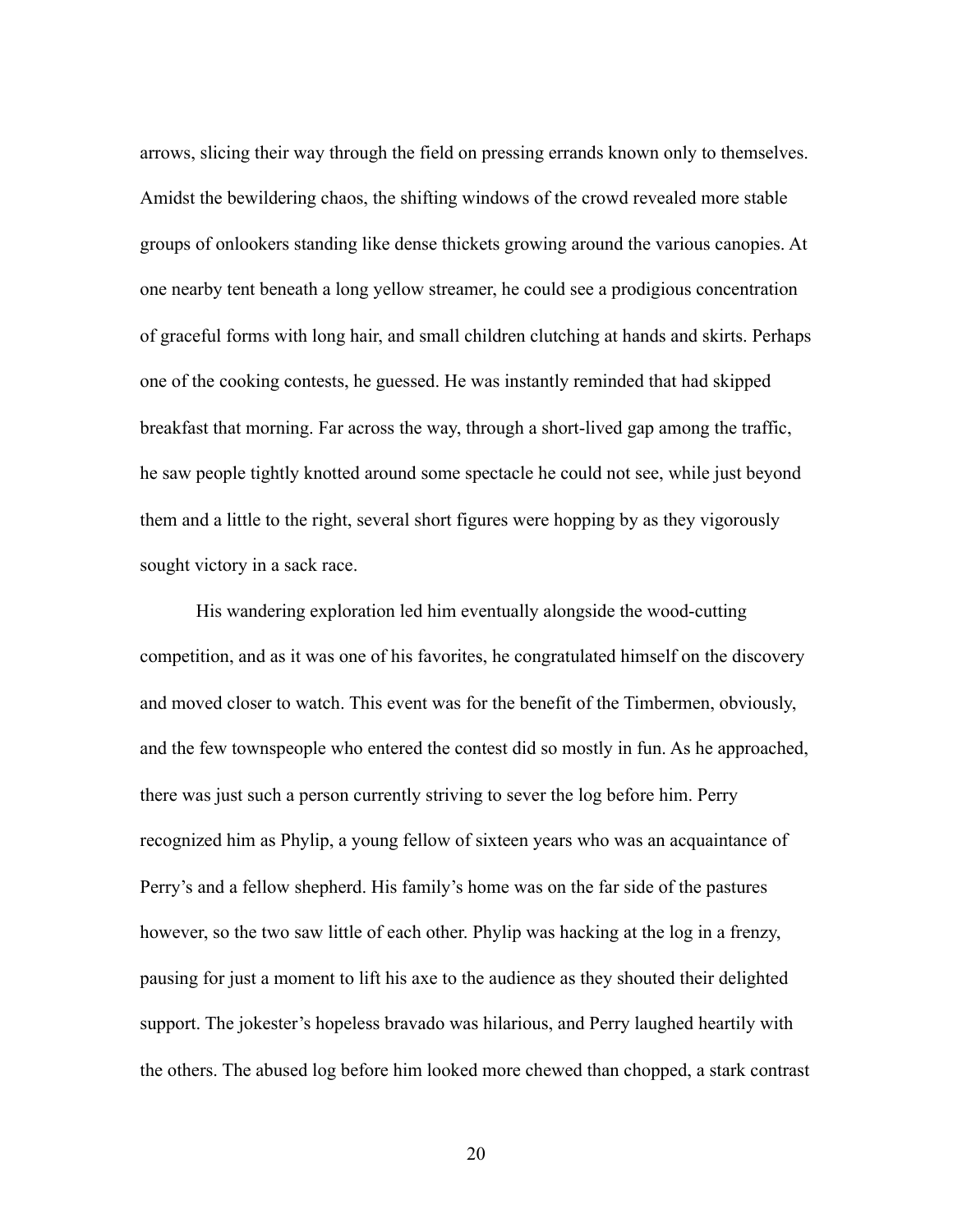from the deep, wide grooves that the Timbermen he was competing against were etching into their wood. Perry looked now at the foremost contestant: a big, hairy young Timberman who had nearly finished his cut.

 He made the action look effortless as he lifted the axe high above his broad shoulders and then dropped it quickly and surely into the log, spitting out pale chips of wood with every stroke. The skill these Timbermen commanded over the axe was incredible. After a final swing, the man lifted the axe to his shoulder, resting it there, and broke the remaining bridge between the two halves of the log with a confident thrust of his heel. The audience cheered, and it was announced that this winner would advance to the final rounds, scheduled to take place later that afternoon. Perry decided it was time to make his rounds of the cooking contests in case they needed a volunteer judge.

 Perry felt he had already seen almost the entire town at some point or other on the Field already that day, with one notable exception. Where was Seren? Had she stayed home? Surely not, that would be unlike her. Seren was not the sort of person to miss a party, in fact, parties seemed to spring up around her wherever she went. With one look of her lustrous eyes and flash of her brilliant smile she could light up a gathering like a sudden blaze of light. Perry wasn't sure how long he had admired her over and above the other girls, probably for as long as his mind had possessed a category for such thought. And she was beautiful. Perfect and pristinely beautiful, with shining golden hair and crystal blue eyes. He had never seen anything to compare with those eyes. As if on cue, just as he reached the edge of the large tent housing the pie contest, his musings were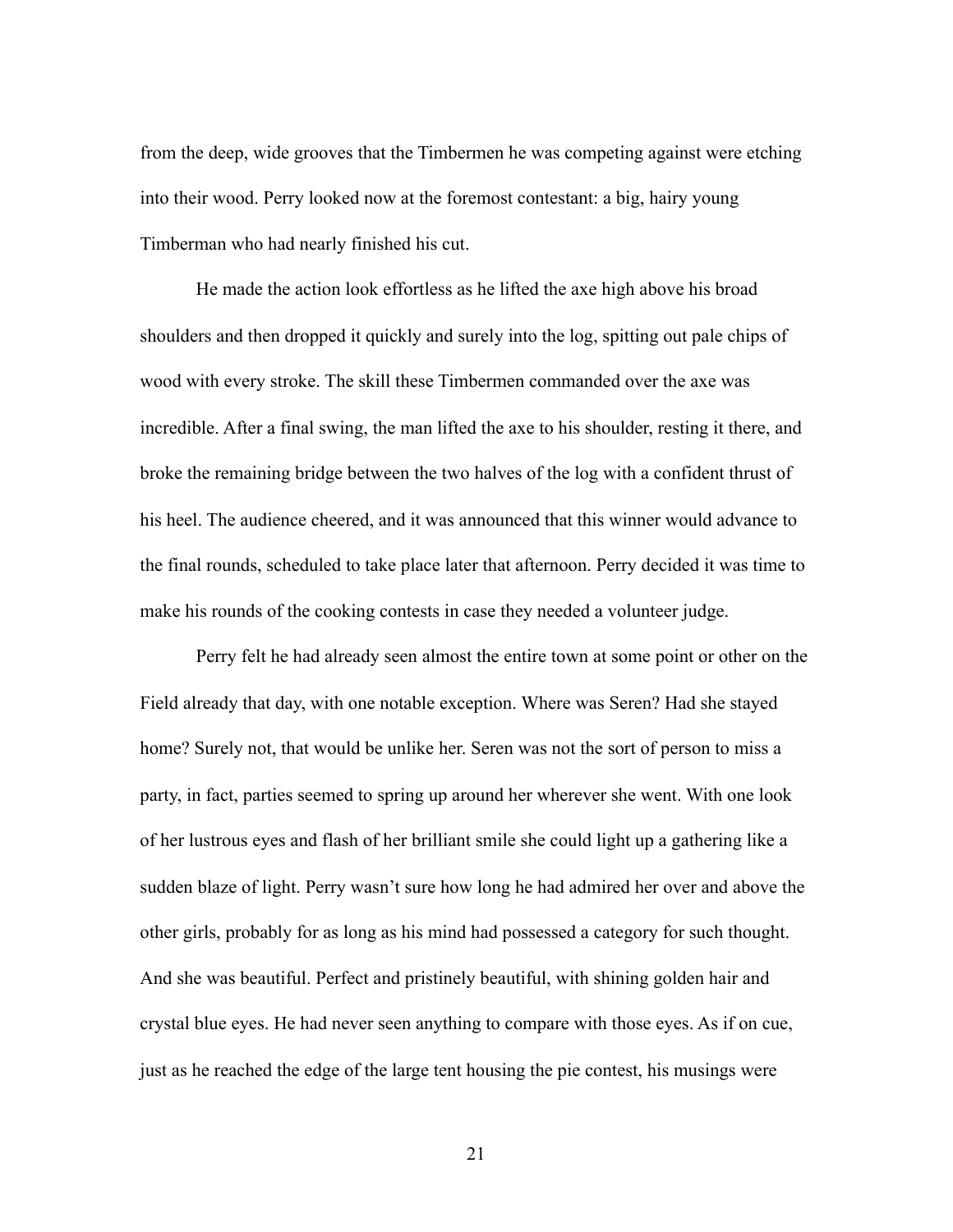interrupted by the real thing: a flash of pale yellow hair, a warm and friendly smile beneath shining eyes. Seren herself.

 She was standing behind a table, cutting slices of pie and handing them out to a line of hungry people in front of her. Every move she made had a flawless yet careless grace, and everyone seemed to notice. Several men (the pie tent was getting more traffic than usual today), a couple of women with their kids, everyone in the line was smiling, perhaps unconsciously, as they waited their turn to stand in front of a truly beautiful woman and accept a plate from her hand. Seren accidentally got a bit of pie on her finger and popped it into her mouth with an apologetic and mischievous smile for the little girl she was handing the plate too, as if she were letting the child in on a funny secret. The little girl put one hand over her mouth and bashfully leaned forward to accept the pie with a giggle. Perry's heart ached as he pulled up short outside the tent and watched. He was too far away to hear what was being said, but Seren had something to say to everyone in their turn, stopping once to rush to the aid of a fat, flustered-looking woman beside her who was nervously trying to set more pies on the table than she could safely manage at once. Seren did this with a laugh, giving the lady a reassuring rub on the arm, which seemed to visibly relax her, before she bounced merrily back to her post. Everyone around her was happy. The line was now dwindling, and soon there would be only Seren waiting expectantly behind the table. Vacillating between a pleased smile and a nervous grimace, Perry then did an odd thing. Odd, but not unusual in his experience. Just as the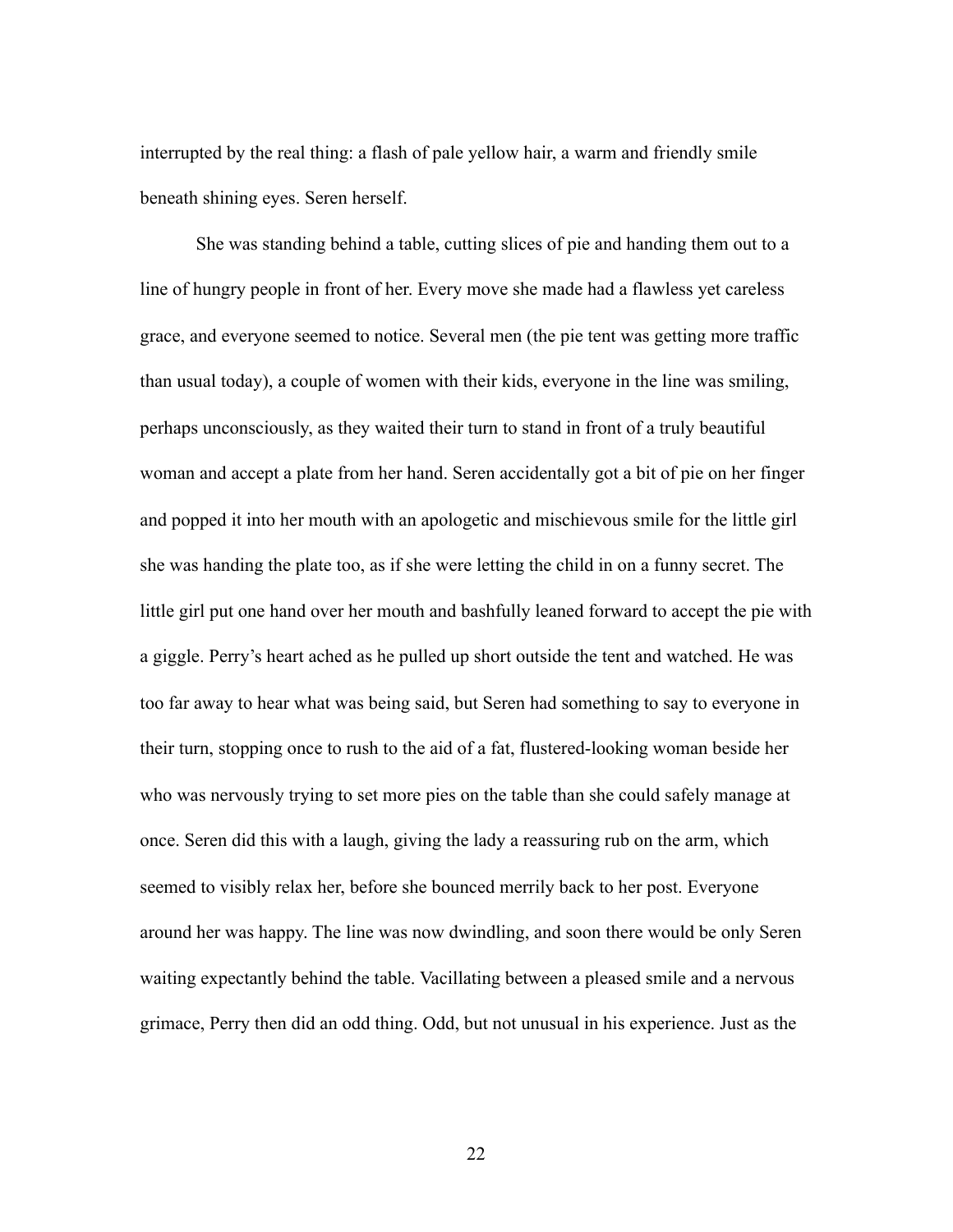last person in line had been served his slice of pie—an older man who left Seren with some witty compliment—Perry wheeled his back to the tent and walked hurriedly away.

 Kicking himself for his cowardice, Perry's mood waned as he wandered aimlessly through the tents, until at last he ran into Dylan and Carwen, Perry's cousin, who was horrified to see him injured. Cheered by her friendly solicitude, he again brushed off any explanation, preferring to wait until after the Festival when he could say what had happened without distraction or interruption. Instead, the trio set out to try to hit each of the day's major attractions. Watching the games while being unable to compete was not as bad as Perry had expected. Now that he didn't have to worry about how he would perform when his own chance came, he found himself able to more completely absorb himself in the spectacle. He wondered if perhaps this was a bit what it would be like to grow old. The wrestling was great fun to watch, as always, and the contestants did a fair job of keeping their struggles clean and aboveboard. A Timberman ended up carrying away the prize which Perry had coveted, although he honestly doubted very much if he could have bested the big man anyway. Perry knew he was fairly strong and rather agile, but against that hulking fellow, whose prodigious belly was more than atoned for by his huge, thick limbs, Perry's best tricks would have likely served little purpose. He could have climbed the man like a tree more easily than thrown him to the ground.

 When the time came for the footrace, Dylan beat the rest of the field by a good margin. He was called to stand on a small stool and receive his prize, which he raised into the air for the onlookers to see. It was an uncommonly good prize; typically the winner of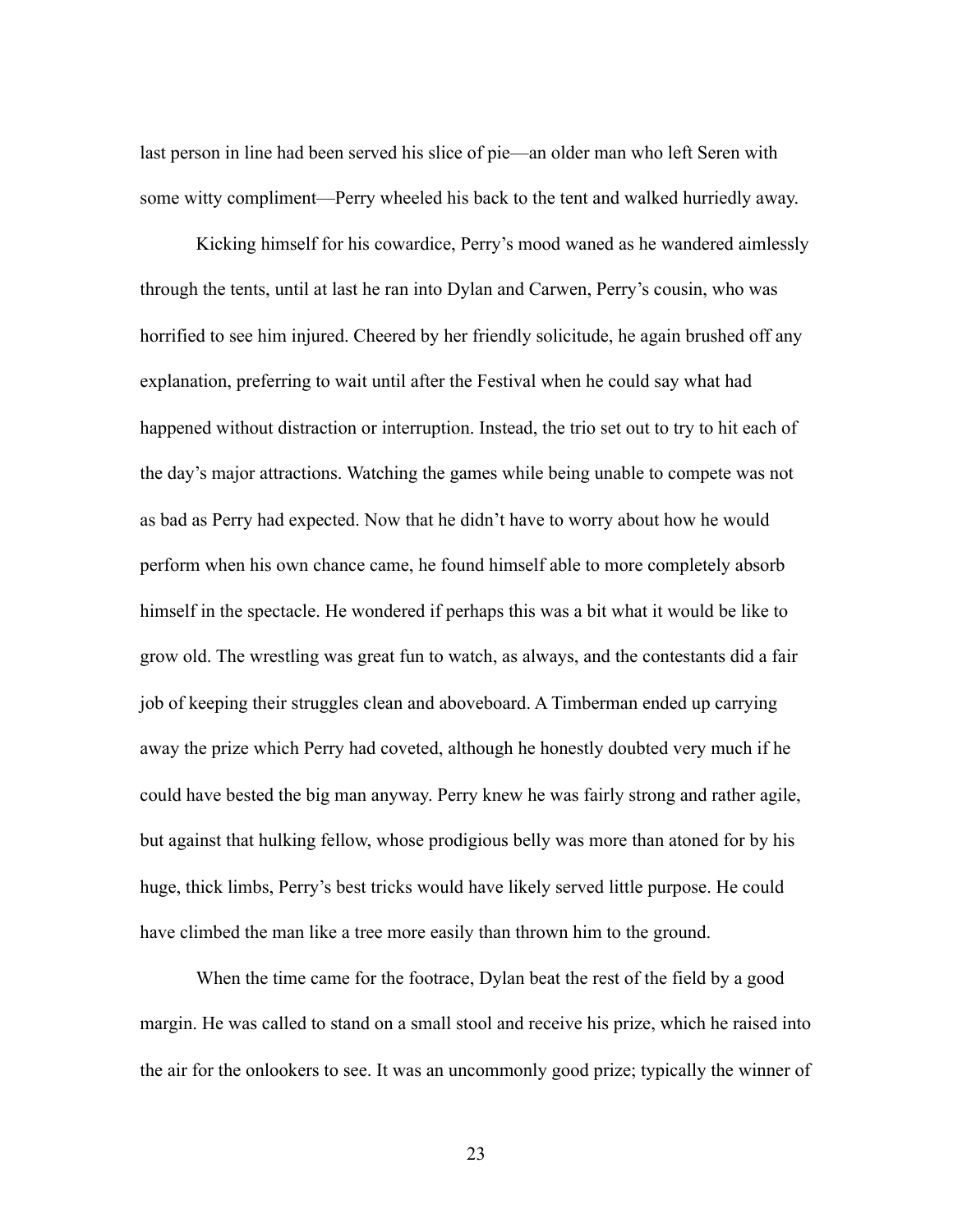the footrace was awarded a simple cloth badge, but not today. Dylan had won a small rock, about the size of an egg, but flat, with the dark figure of a runner painted onto it. The onlookers were duly impressed; Perry was outright jealous. As the soil among the Branches of Dendaree was really just sediment from higher branches, the only rocks to be had were ones that had been brought into the Trees long ago. Most of the ones Perry had seen on Brackenbranch were tools of some kind or other; the large millstone that his family used to grind feed was the only one on Brackenbranch. Immensely valuable, it had been collectively bought by the farmers and shepherds years ago and shared among them ever since. Smaller rocks like this one, less useful as tools, were valued more for their beauty and curiosity, prone to be displayed on mantelpieces or carved into jewelry. Elgan had told him that in some places of the world there were so many rocks on the ground that the grass could hardly grow and people walked on top of them just to get around, a bizarre and fascinating thought.

 Dylan stepped down from the stool amid the applause to show Carwen and Perry his prize. Carwen seemed even more delighted than Dylan, and after she had excitedly examined the rock she handed it to Perry. It was cool, smooth, hard, and heavy. They were always heavier than he expected, and stronger than the strongest wood by far. Stone. A ridiculously good prize for a Festival contest; with some difficulty he managed to swallow his bitter regret and put on a smile. The sun was hot, and the three of them retreated to a nearby canopy along with many of the other runners and watchers to cool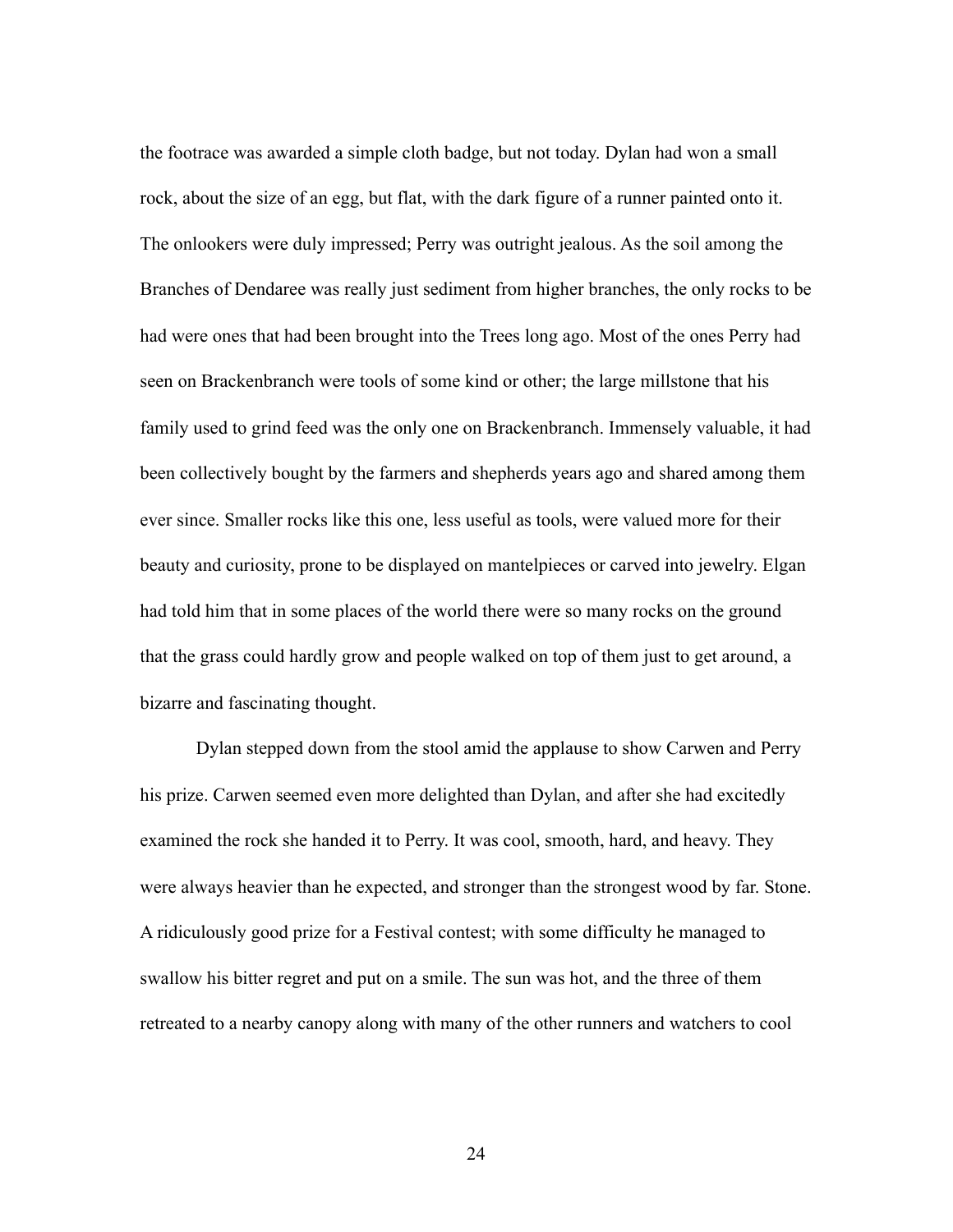off and quench their thirst. As they seated themselves in the shade on makeshift benches, Perry heartily congratulated his friend.

"Well done, Dylan. You're the fastest man on the branch."

 "Save one, perhaps," Dylan replied graciously. "When your leg heals up we'll see. Either way I'm keeping this" he said, carelessly flipping the rock like a coin and catching it as it fell.

 Carwen gave her long, curly tresses a pretty toss and stuck her nose in the air as she declared with mock pride, "My fiancé and my cousin, the fastest men on the branch." She then beamed sweetly at Dylan, leaving no question that, jesting aside, she really was proud. "The very fastest."

 Dylan grinned and put his hand over his heart. "All for your honor, my dear. And this small token, fair maiden,—"

 He stopped short at that moment as an ill-favored Outbrancher, who had fared poorly in the footrace, made his sudden appearance in front of Dylan.

 "It's alright for you Centermen to win contests rigged in your favor," he said loudly to no one in particular. "I never could run in a straight line anyway. But if we'd been racing in the Outbranches, you wouldn't have had a chance."

 Dylan was courteous in his reply. "I really don't see how that would change anything, but I suppose you're welcome to your own opinion." He watched the rude fellow steadily, sizing him up to determine what he was up against. They were about the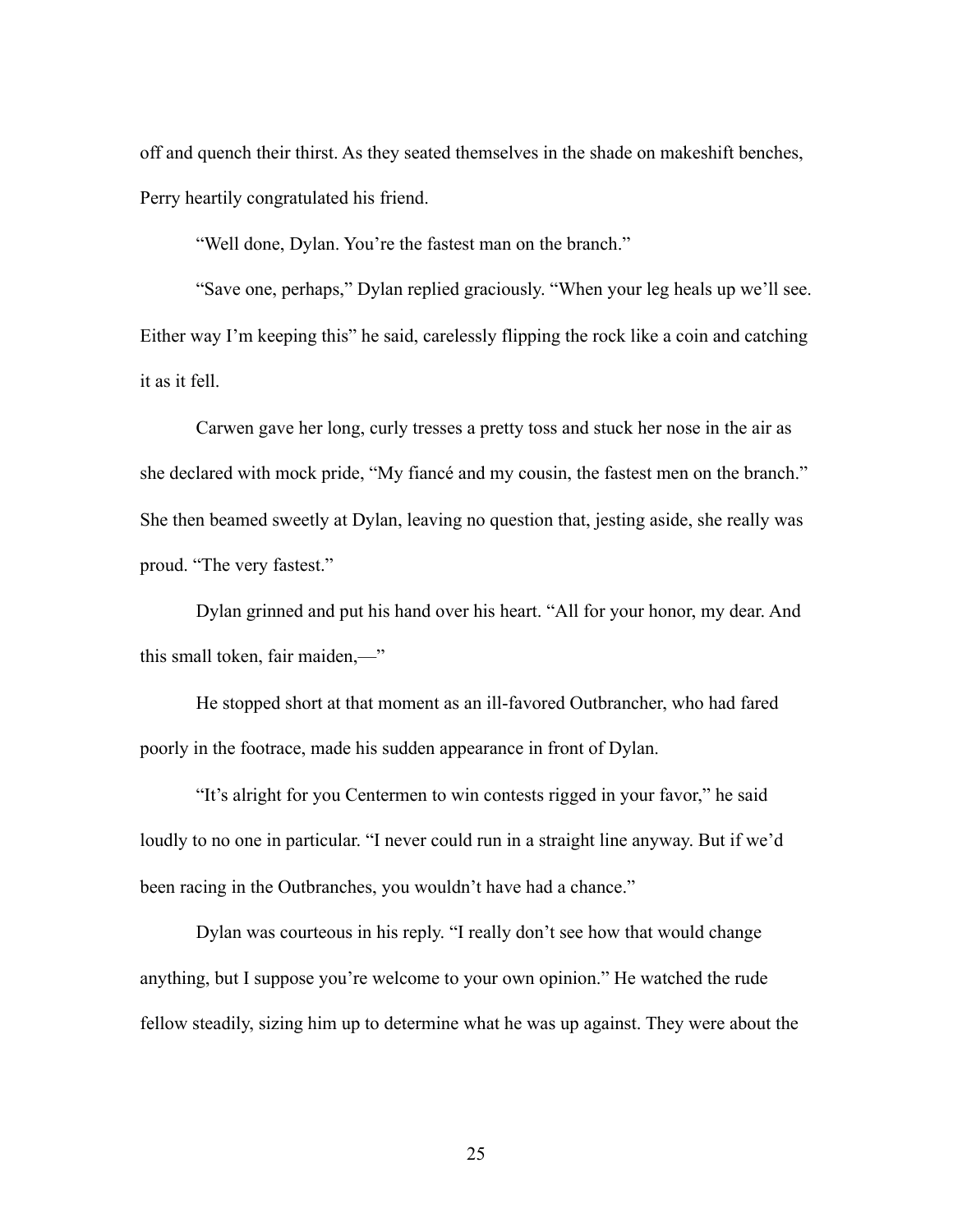same size. Perry was sitting between Dylan and Carwen, and she nervously touched his arm.

 "I'd say I'm welcome to the prize you're holding. Unless you're too cowardly to fight for it, which is about what I'd expect from a dandied up Centerman like you." The sneer on the Outbrancher's face increased his ugliness five-fold. He was looking for trouble, and Dylan seemed willing to oblige him. With slow deliberation, Dylan began to rise from his seat as the Outbrancher's sneer shifted to a smirk. Perry sat and watched, fully prepared to support his friend in any event, using his staff if need be, but unsure if he should intervene or let Dylan face the challenge man to man.

 Dylan glanced over to Perry, who understood the summons and immediately stood beside him, staff in hand. The Outbrancher looked from one to the other. A nasty gleam came into his eye, and he reached a hand behind him as though to draw forth some object hidden there, but then seemed to change his mind with a glance around the tent. The gleam faded but the nastiness remained as he spat out, "You Centermen are all the same. All cowards." With that final insult, he slunk away from the pavilion.

 Perry was relieved to see the fight end before it started. Besides his pragmatic concerns—the Outbrancher had seemed strangely undaunted by he and Dylan's combined challenge—there was the simple fact that he was not a violent man. His limbs shook a little from the aborted call to action.

 Carwen could contain herself no longer and rushed over to her fiancee's side. "Oh, what a snake that was!" she exclaimed.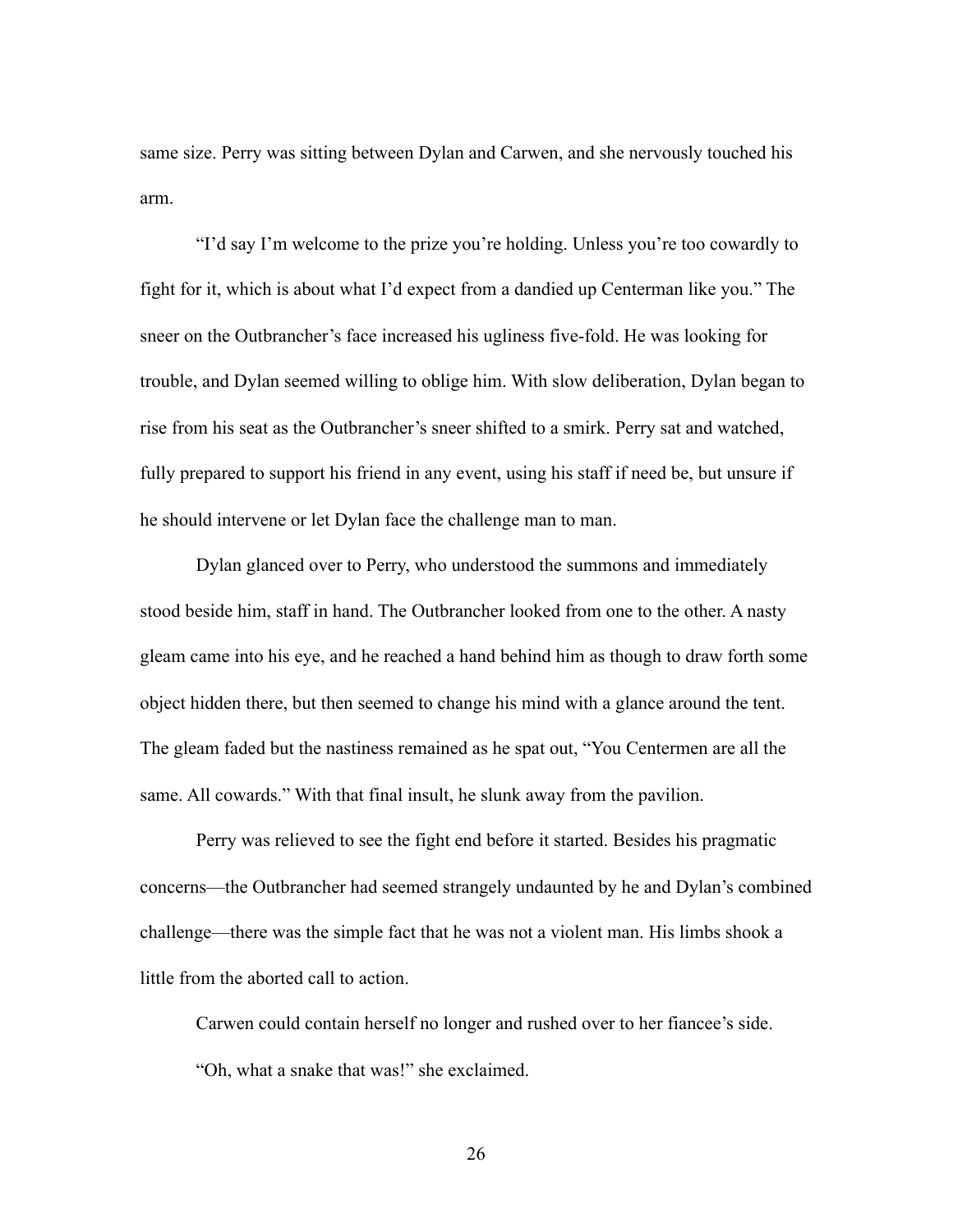"Yes," said Dylan as he wrapped a reassuring arm around her waist, "a worthless troublemaker. But it's all right now; thanks, Perry."

 "I think you had him," Perry lied. "All the same I'm glad it didn't come to anything," he continued, following with his eyes the path the Outbrancher had taken from the tent.

 "Well, I'll tell you what I wish to know," replied Dylan, thoughtfully looking down to his bright red tunic, smoothing it a little with his hand before darting twinkling eyes back up to Perry with a grin. "Would you say these clothes look dandy?"

They were all about to sit back down when another person approached the party.

 "I'd like to apologize for what happened a moment ago," the newcomer said. "We Outbranchers aren't all like him; in fact, most are not." One look at him made his claim abundantly apparent, as a more total opposite of the fellow they had just dealt with would be difficult to conceive. Where the former was rather squat, ugly, and mean of expression, this man was tall, handsome both in his features and dress, and most importantly carried with the expression of his face the impression of a kind nobility. "May I buy you some drinks to make amends?"

 The little group welcomed the newcomer gladly, and they reclaimed their seats while the owner of the pavilion quickly moved to replenish their cups at the Outbrancher's bidding.

 "That guy was a real piece of work," said Perry. "I don't know when I've come across a more disagreeable sort. Do you know him?"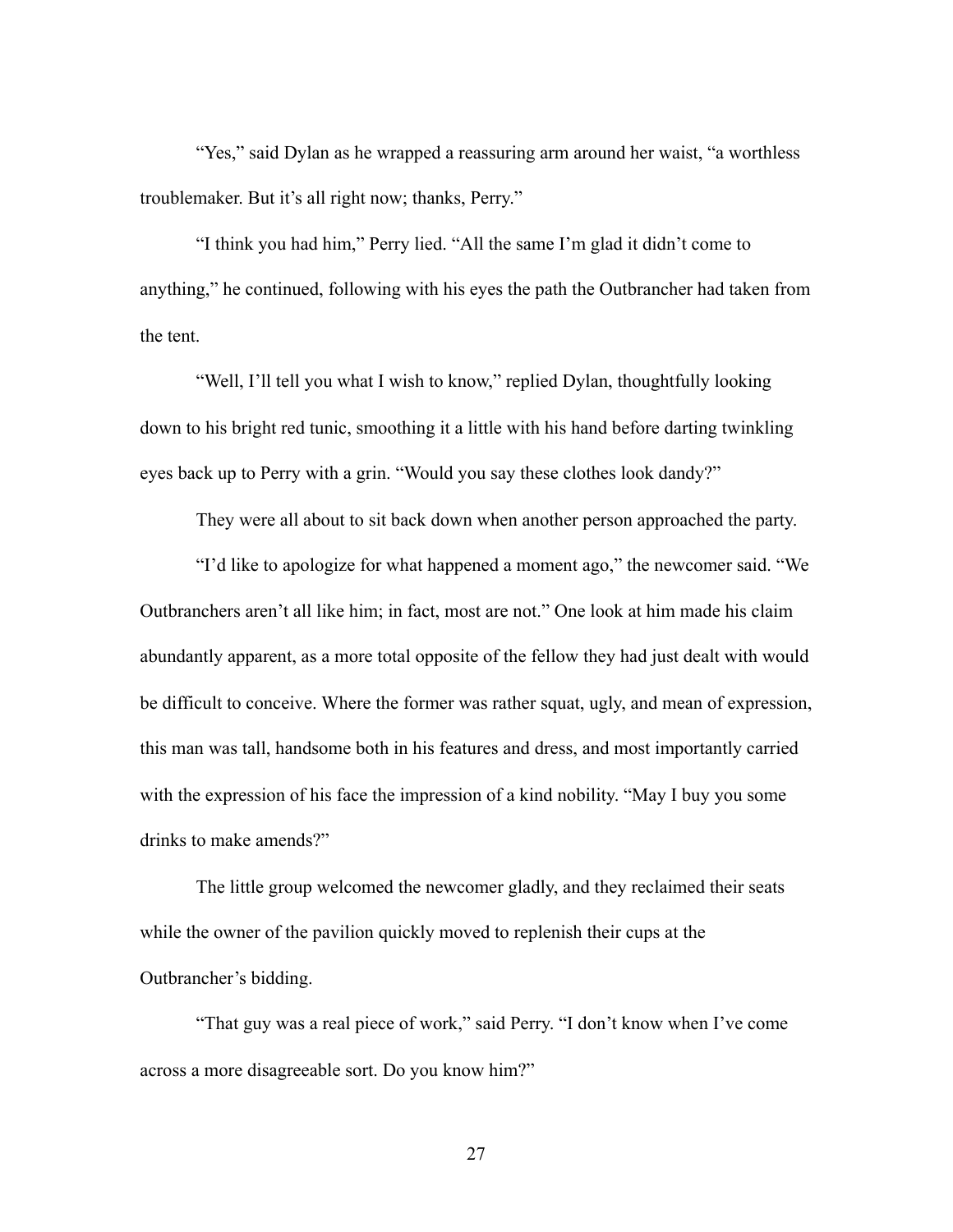"The answer to that question is yes, although I do not associate with him. There are not many of us Outbranchers on Brackenbranch, but I manage to avoid his particular company with a fair degree of success. He is a low kind of man beside whom wild animals appear benevolent. Iwan is his name."

"And what's your name?" broke in Carwen, with friendly insistence.

 "I am called Rodric," he replied, smiling, "and may I request the honor of your names?"

 As the names were given, Perry examined the man with keen interest. He already liked him immensely, yet he was puzzled by his appearance and manners. Outbranchers were known to be a very rough, uncouth lot by and large, and here was this fellow carrying himself with more polish than anyone Perry had ever met. He surmised that this Rodric had seen more of the world than the tangled Outbranches that he now called home.

 "Have you always lived in the Outbranches?" asked Dylan, perhaps pondering along the same lines as Perry.

 "No, not always, as I suppose may be seen clearly enough. Though where I lived before going there I do not normally tell." He paused, and a brief silence ensued until he spoke again, "And now I will dwell in the Outbranches no longer."

"Where are you going?" asked Perry.

 "I am not yet sure. I will probably begin by traveling to Stumton; there is work for me there. The next step I will decide later."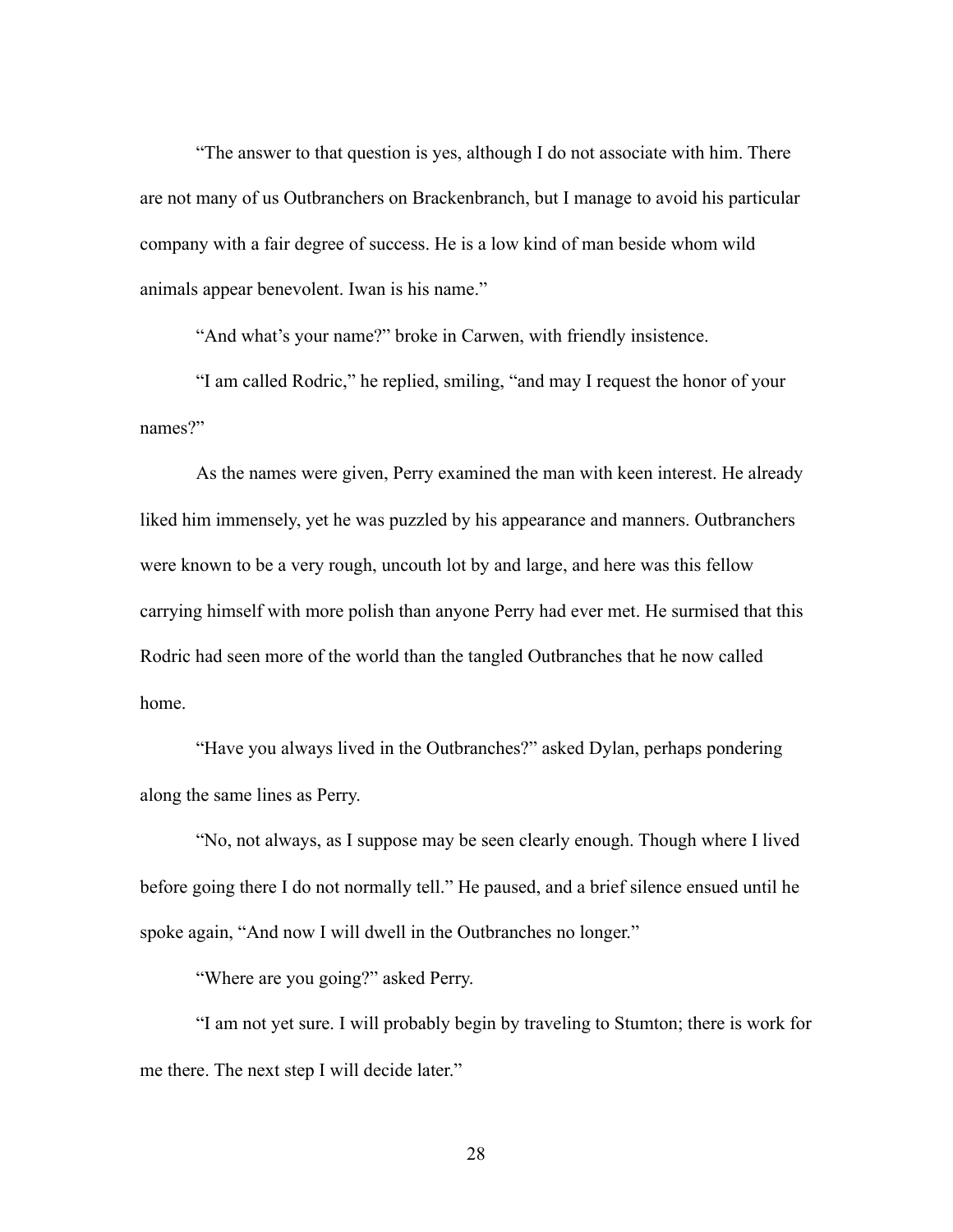"Work in Stumton?" asked Carwen.

 "Yes, work in Stumton," came the inscrutable reply. "I will tell you the reason for my departure, for it affects you also, though in a much lesser way." The group waited, spellbound by the mysterious man. Little could have prepared them for the shock of the next three words. "Brynntree is dying."

 Perry was stunned. The idea that their own great tree, so unknowably ancient, could die, was something he surprisingly had never considered. He was to be the third generation of his family to live out his days on Brackenbranch, and his forefathers before his grandfather's time had come from Bardsbranch, which was higher up and on the opposite side of the same tree.

"I doubt it will survive the winter," he continued quietly.

 Dylan voiced what everyone was thinking. "That's crazy; how could that be? Besides, the leaves are green."

 "The leaves are still green… relative to brown, at least. But the fruits are drying up, and the leaves will follow," Rodric replied.

 Perry knew that every year in the autumn, small fleshy fruits that held the seeds of the great trees fell intermittently for several days until they thoroughly littered the ground. He recalled now that last year the fruits did not fall until after the falling of the leaves, and when they did they were dried and shrunken. The bitter clusters were never of much value to the townspeople anyway, except sometimes as fertilizer, so no one had paid much notice.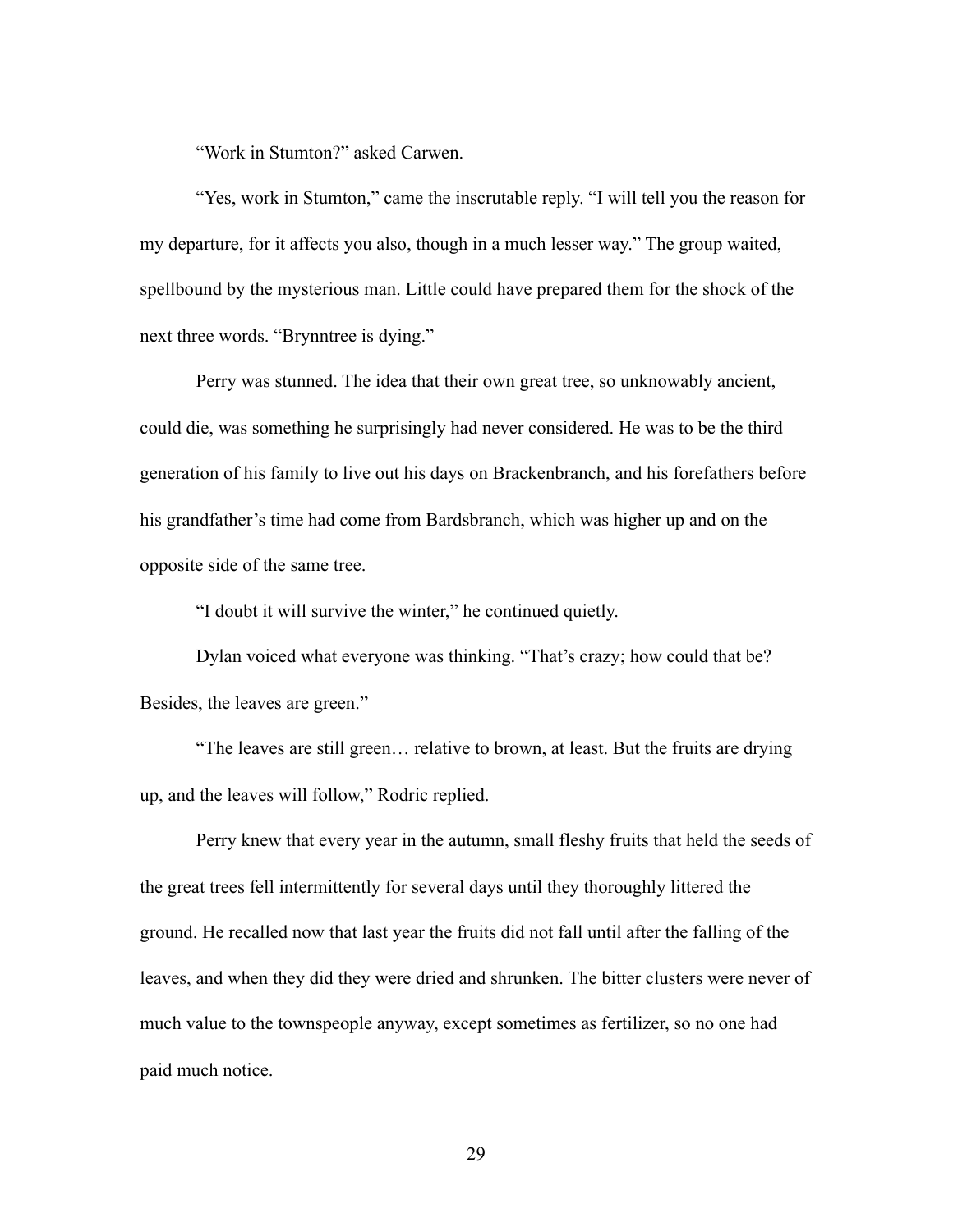"Of course the tree will stand for hundreds, perhaps thousands, of years after it ceases to live. However that does not solve the problem we are beginning to face in the Outbranches. Gorging on the fruit of Brynntree normally allows the small animals of the Reaches to survive the winter. Last autumn, the fruits failed, and those creatures mostly died. The effects of this are beginning to be felt. The predators are hungry, and game is growing scarce." Here Perry's mind flashed to Elgan's murmurings that morning, but Rodric did not slow for him to pursue the thought. "It is time for everyone in the Outbranches to leave. They will, too, before the coming of this winter at the latest, I expect. Many of the Outbranchers you see here at the Festival have merely timed their exit so they could enjoy this celebration, like myself."

 A more quiet group was not to be found at that moment amid all the Festival noise of Brackenbranch. Perry thought perhaps he should say something, but he was speechless. Rodric looked about the table with a decided air.

 "Well, I see that I have shocked you with this information, which is understandable. I would not be too alarmed, as I do not foresee this affecting your lives in a manner too drastic. But now I must go if I am to meet my companion at the appointed hour. It was a pleasure to meet each one of you, though I am sorry to have been the bearer of bad news. I now bid you farewell."

 "Yes . . . pleased to know you, farewell . . . goodbye," came the mumbled responses.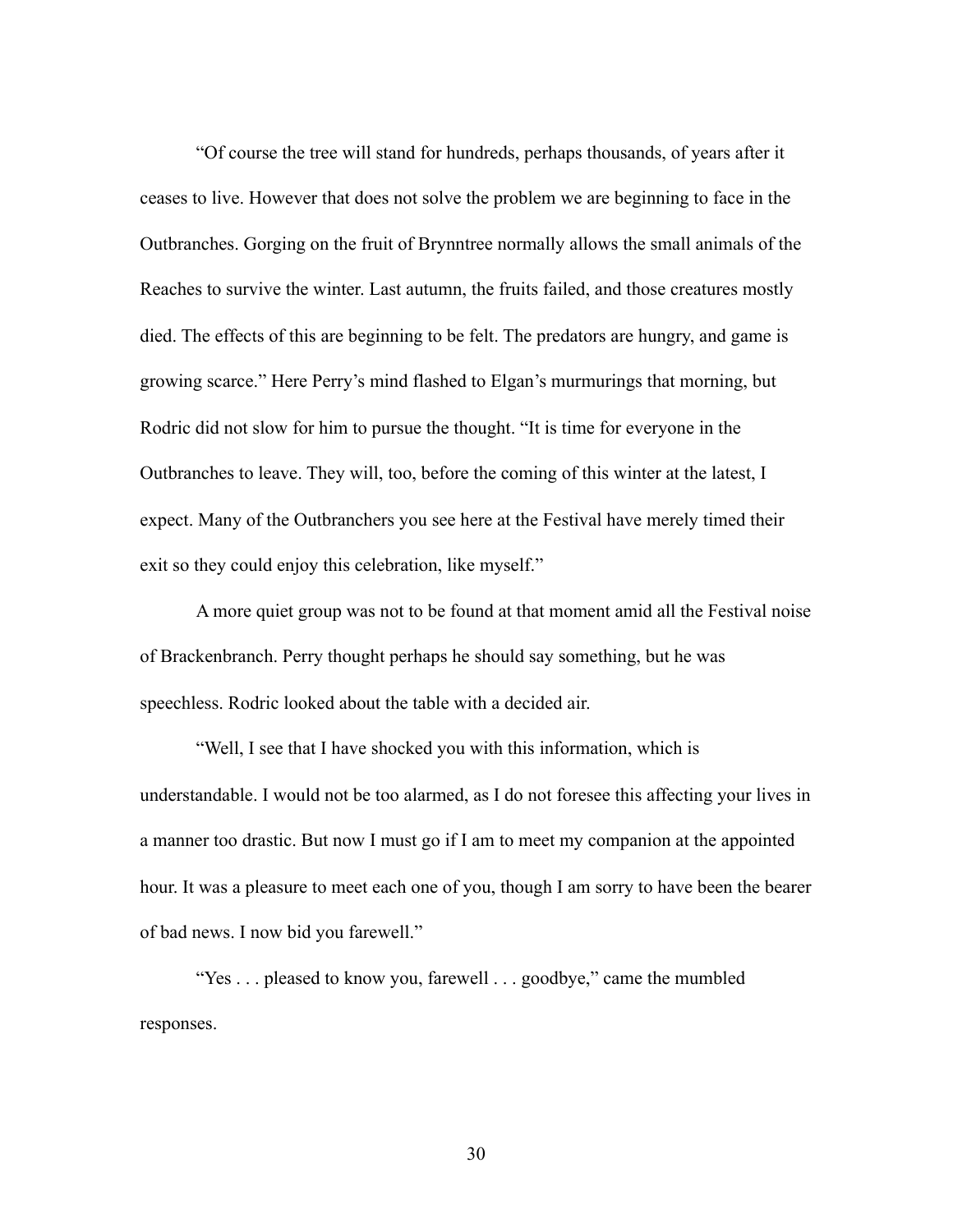"And Iwan was right about one thing, by the way," said Rodric as he rose to leave.

 "What?" asked Perry, more as a general mark of confusion than a specific question.

 "About the race. An Outbrancher would never defeat a Centerman in a race here on wide, level ground, but neither would a Centerman, even one so swift as Dylan here, defeat an Outbrancher in a race out in the Reaches. It's a totally different terrain and requires a different method of movement."

 "Well, I guess that makes sense," said Dylan, slowly coming back round to the topic of their earlier conversation.

 "He's still a jerk, though," declared Carwen stubbornly, and the group seized the opportunity to relieve their tension with laughter.

\*\*\*\*

 Night came, cooling the air and refreshing the weary revelers. The dances were done, and the doubtful portent of Rodric had long been dismissed from Perry's mind. Although disappointed to have missed out on the dancing due to his wound, which was now complaining much more loudly than it had even when he first received it, Perry tempered his regret with a consoling thought. Seren had not been at the dance tonight anyway, which was surprising, because she loved to dance. Perry loved to watch her dance; it was even worth the sickening stabs of envy he inevitably felt for her partners.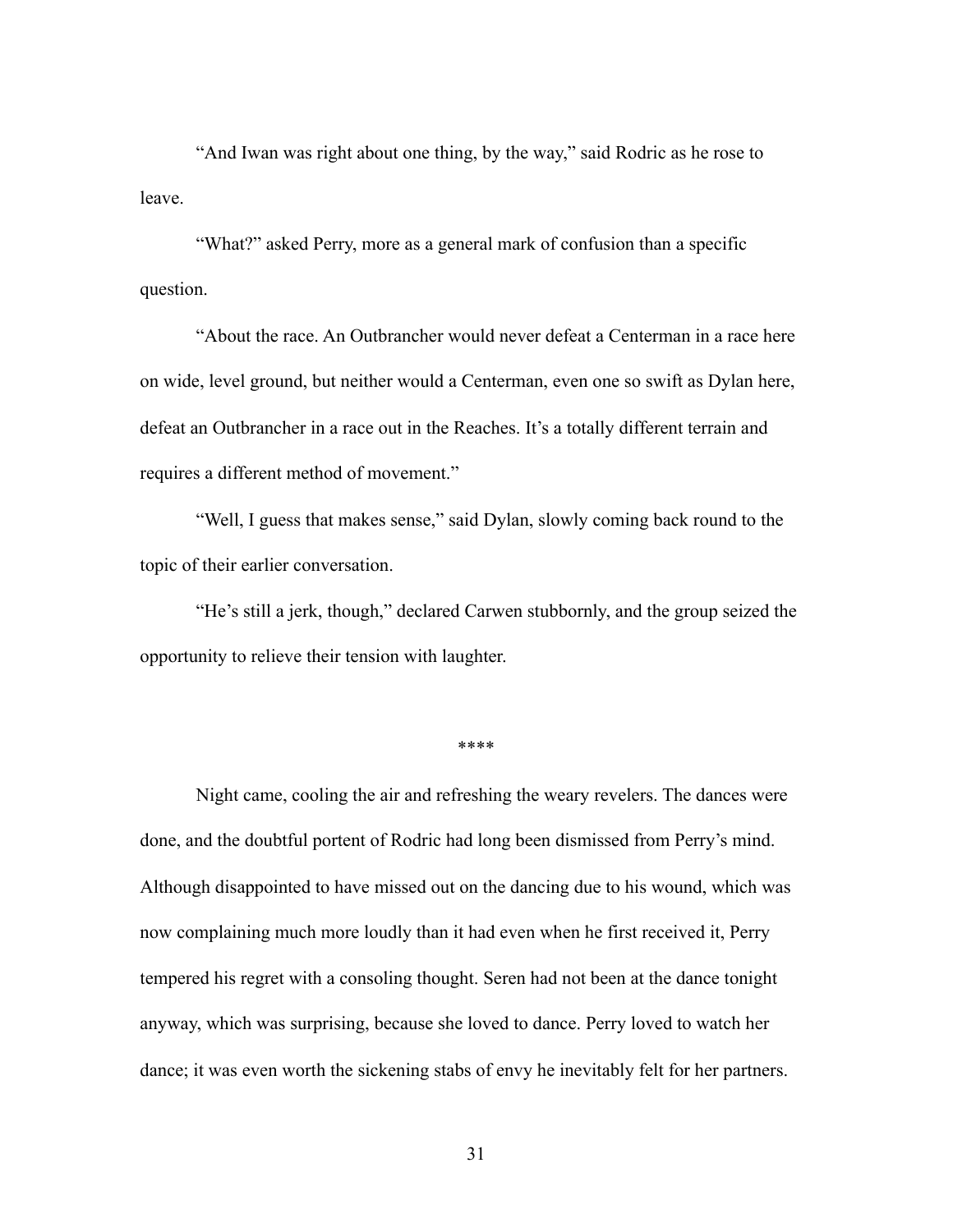How could a woman be so beautiful, all the time? There were other pretty girls on the Branch, to be sure, but Perry hardly noticed them. For him, Seren was the standard against which every other girl was naturally measured, and to whatever extent they shared her features, that was the extent to which they really hit the mark. That was how far and above Seren stood; she was in a world apart. But the same glory that drew Perry's affections so powerfully toward her also terrified him. And so it was that she remained to him inaccessible, distant as a star, which no matter how devotedly he gazed upon it, left him cold and alone.

 If Seren hadn't been at the dance, then he hadn't missed much by his wound, though with this thought a voice rose inside to remind him that he would not have asked her for a dance either way. *A very brave man, indeed, Elgan. I surely am very brave*, he thought to himself with some bitterness. But he was drawn from these unhappy thoughts by an elbow from Dylan in his side. Perry, Dylan, and Carwen were now seated with the rest of the crowd that remained of the Festival celebrants on a mossy knoll on the far side of the Field. They were close to the Overlook, a place where through some happenstance of life the edge of the great branch dropped off sharply down and back, leaving a sort of promontory cliff. From the sturdy platform built out over the edge of this cliff, an observer could look straight down the entire length of Bryntree until the mighty trunk disappeared into the trailing mists that forever shrouded the ground far below. Perhaps this unusual feature was what had first led to the Festival Field being proclaimed in this spot; regardless of how it came to be so, this knoll beside the overlook was the traditional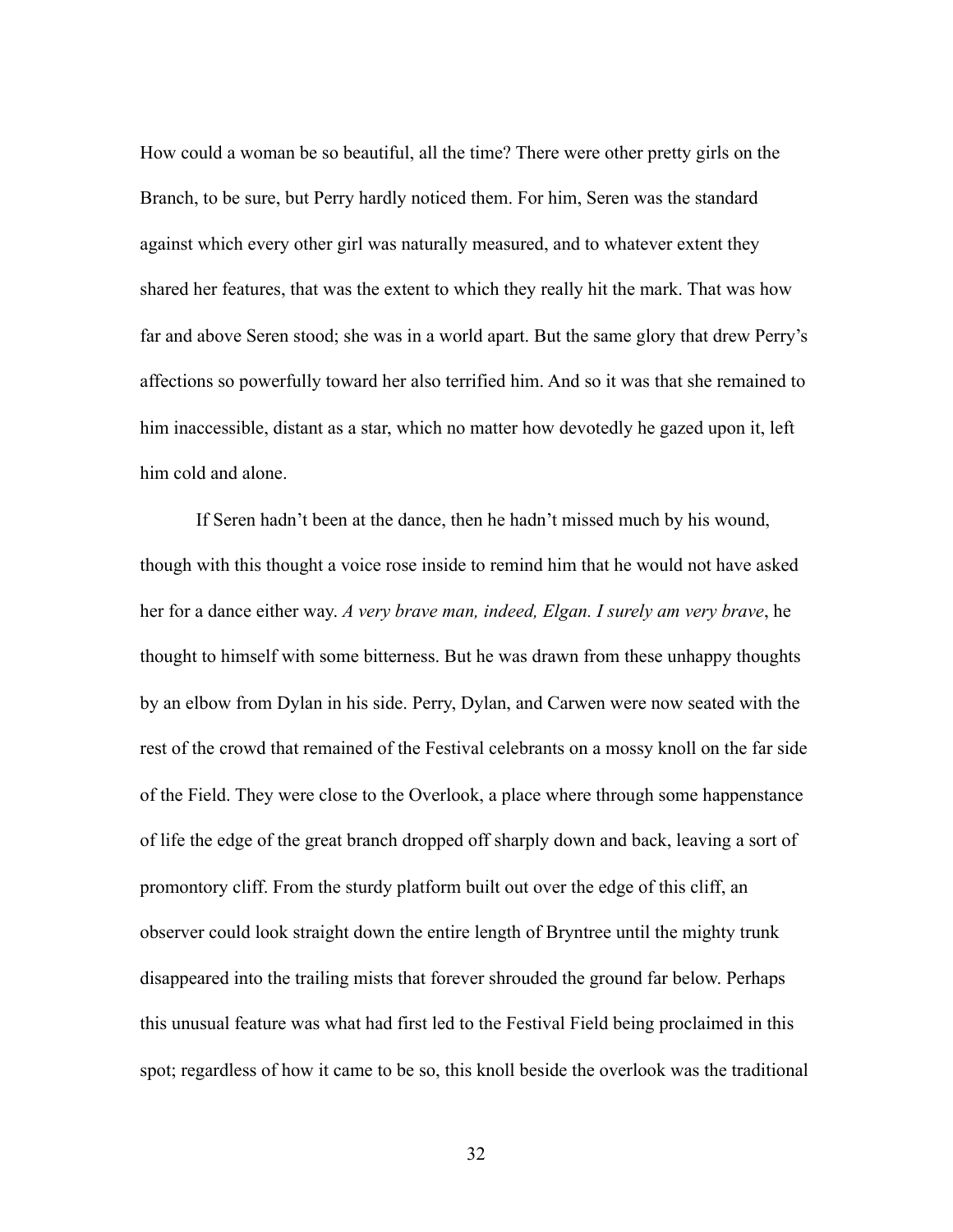scene for the final event of the Festival, the Brackenbranch pageant. The dramatic production was more myth than history, and in recent years it had become increasingly fanciful. Perry's mind had long begun to wander during the various scenes that were probably intended to weave some common thread through life on Brackenbranch. If so, that meaning was lost on him. But now at the finale of the show, as a little group of children in colorful garments sang and the musical instruments swelled, Perry's eyelids were heavy. He was feeling very tired from the long day. Dylan's intruding elbow continued its onslaught until Perry shoved it away.

"What?" he hissed.

Dylan leaned toward him. "Don't you see?"

 Perry's heart somersaulted. It was Seren. Seated on a stately white horse, and clothed in a long, blue dress that shimmered along with her golden hair in the light of the torches, she looked more magnificent than he could remember her ever being before. The play's wandering theme may have lost the attention of the audience some time ago, but here was a spectacle that needed no plot to give it significance, and the crowd stirred with interest. Around her walked figures in grey cloaks bearing torches, with the one in front leading the horse slowly across the open field that served as a stage. She looked placid and serene as she was led along her allotted course. *Like a star*, thought Perry. And she turned and looked at the crowd, at him.

 Suddenly, out of the darkness above, a huge dark shape dropped silently onto the girl, obscuring her from view and knocking the torchbearers to the ground. Perry started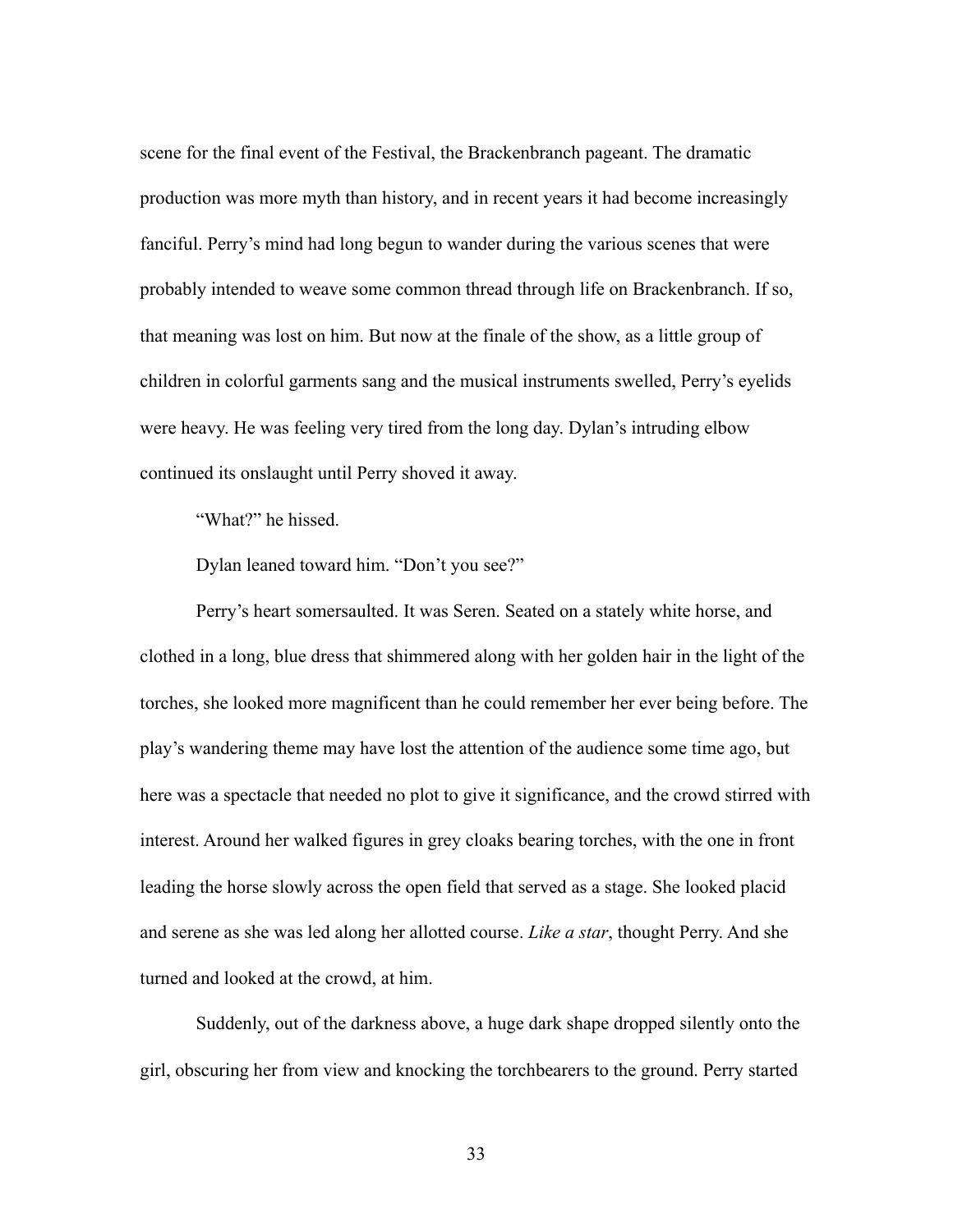violently as the horse gave a terrified scream. The thing immediately raised itself, exposing Seren and her mount firmly clenched within massive yellow talons that seemed far too big.

"Horseowl!" shouted someone on the right.

 Gasps and cries filled the air, and the girl in the grip of the great bird screamed. Immediately several men near the front sprang into action, grasping torches abandoned by the actors and whatever else they could find to attack the huge predator. Nothing that Perry had ever heard about the great birds braced him for what he now saw. That a creature could be so big was at once astounding and terrifying. Its wings stretched out immensely from side to side, and its colossal head towered above the ground with immense round eyes bigger than he would have ever thought possible. It was no wonder that this behemoth could fly off with a horse in its clutches. The men's charge would have been utterly in vain had not the grey-cloaked torchbearer who had been leading the horse boldly kept his grip on the halter, dropping his torch and clinging to the rope with both hands. His weight, added to that of the horse and the girl, was simply too much for the owl to carry. It flapped its wings frantically, creating blasts of wind that could be felt throughout the forward portions of the audience as it pulled at the stumbling man, but the attempt at flight was to no avail as long as the halter held firm.

 Perry tried to force his way down to the struggle, but the crowd was in a panic, and even with rather indiscriminate use of his staff his progress was unbearably slow. Screams mingled with shouts as the men struggled to force the bird to release its prey.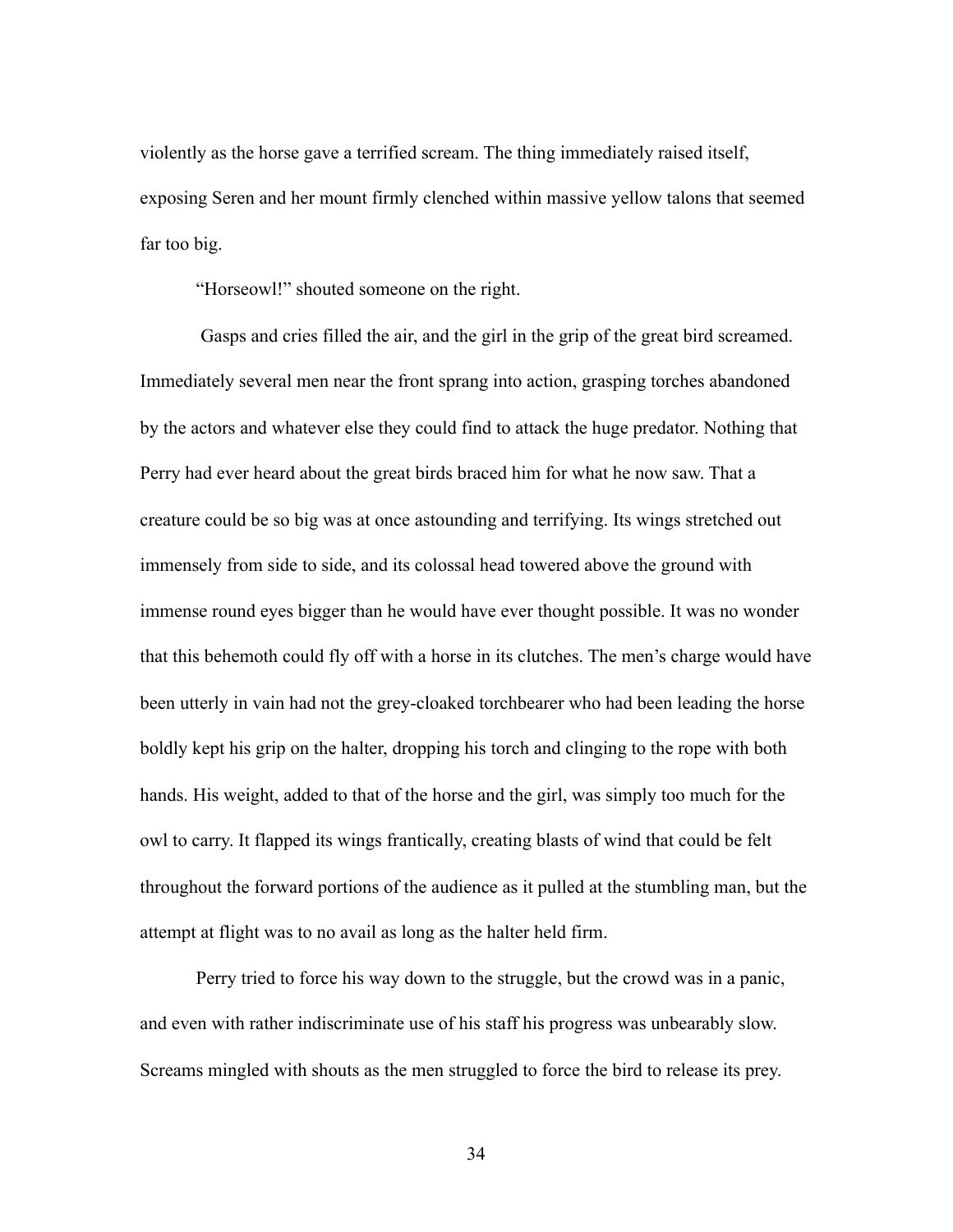They plunged up at its feathered legs and body with the torches; one beat upon the joints of its talons with already bloodied fists. But the creature was relentless, fazed neither by the impotent blows nor the reeking smoke of smoldering feathers. As he forced his way through the crowd, Perry could now see Seren also struggling against the predator. She fortunately had not been stabbed by any of the long, cruel claws that now skewered the dying horse, but her left leg at least was hopelessly pinned between the body of her mount and the iron grip of the owl. Her dress was torn but she seemed otherwise uninjured, besides what damage the pressure might be doing to her leg.

 Perry was almost through the crowd when he saw a tall figure streaking across the dark plain toward the deadly contest. In his hand was a long, terrible spear whose sharp point glittered threateningly in the night. In a moment he had ducked beneath the sweep of a powerful wing and darted past the men with torches. It was Rodric. He stopped hard on his heels beneath the bird's chest and spun around to meet its gaze. The owl looked down on him, beak gaping open in a threatening expression that looked oddly like some deranged smile. Rodric set himself, drew back the long spear, and then hurled it with deadly force at the creature's chest. The owl pierced the field with a deafening screech as the point drove home, burying itself in its victim far up the length of the haft. The bird flopped backward in a paroxysm of shock and agony, knocking many of the fighting men aside. It was in that moment that the halter broke, slipped off the horse, or finally fled the grip of the grey torchbearer's hand. The bird was now free, just as Perry at last burst through the last confines of the surging crowd and sprinted toward the girl. But it was too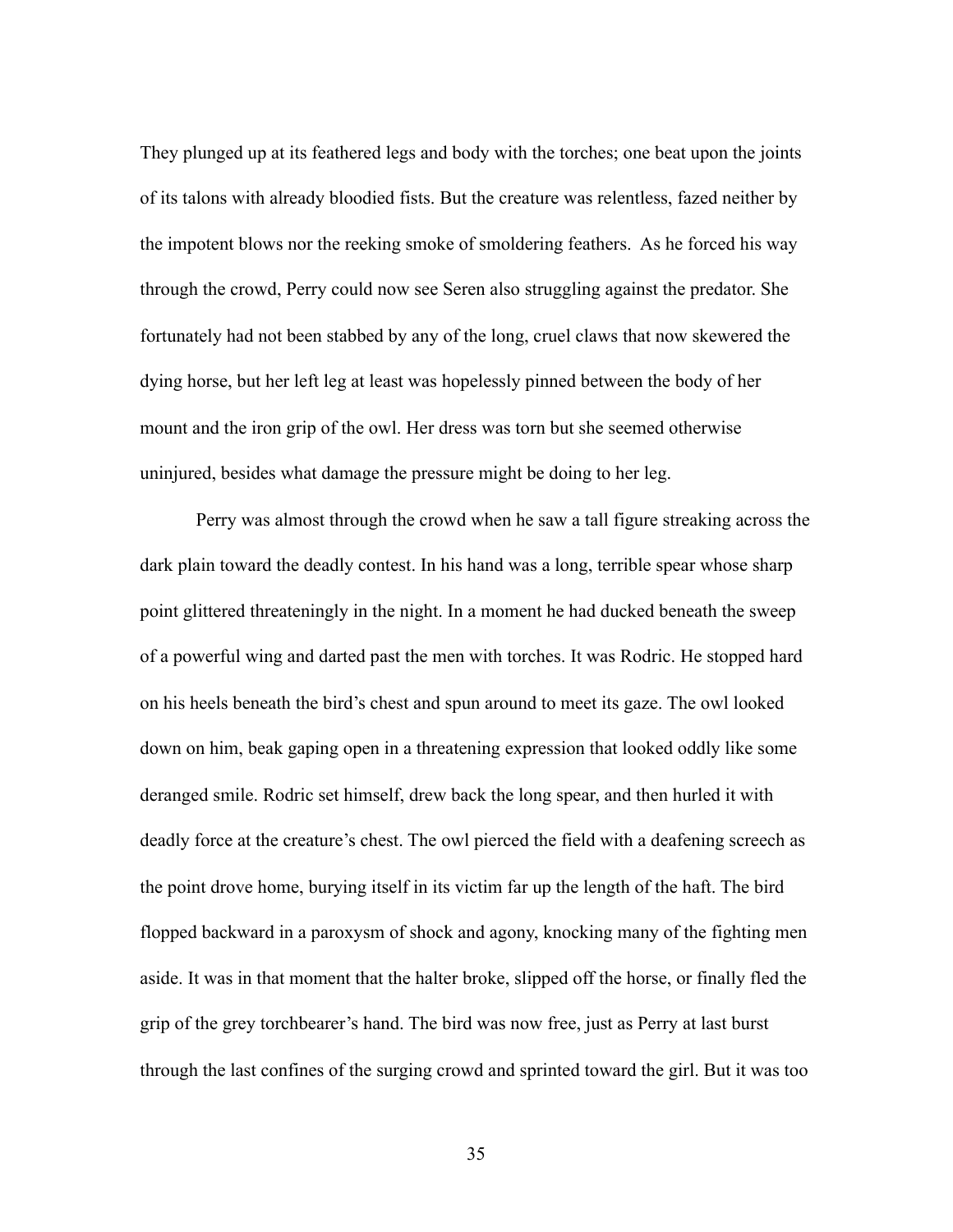late. Immediately sensing the new lightness of its burden, the expiring bird, still tightly clutching its floundering prey, half flew and half dragged itself away from the crowd toward the edge of the Overlook. It reached the edge, almost seemed to pause there for a second, then dropped into the open sky.

 At that sight, with its finality too devastating to accept, Perry's blood ran cold in his veins even as he dashed out onto the platform, leaned out over the rail, and peered anxiously down. He could see nothing besides dim blackness, but over the din of the crowd behind him, he could hear the girl still screaming at the top of her lungs for help. Soon all the people were pressed up against the rail behind and beside him, listening in a horrified hush as slowly, pitiably, her cries faded away into silent distance of the dark night, with her doomed captor winging his careening way down through the mists to the far-away ground. Seren was gone.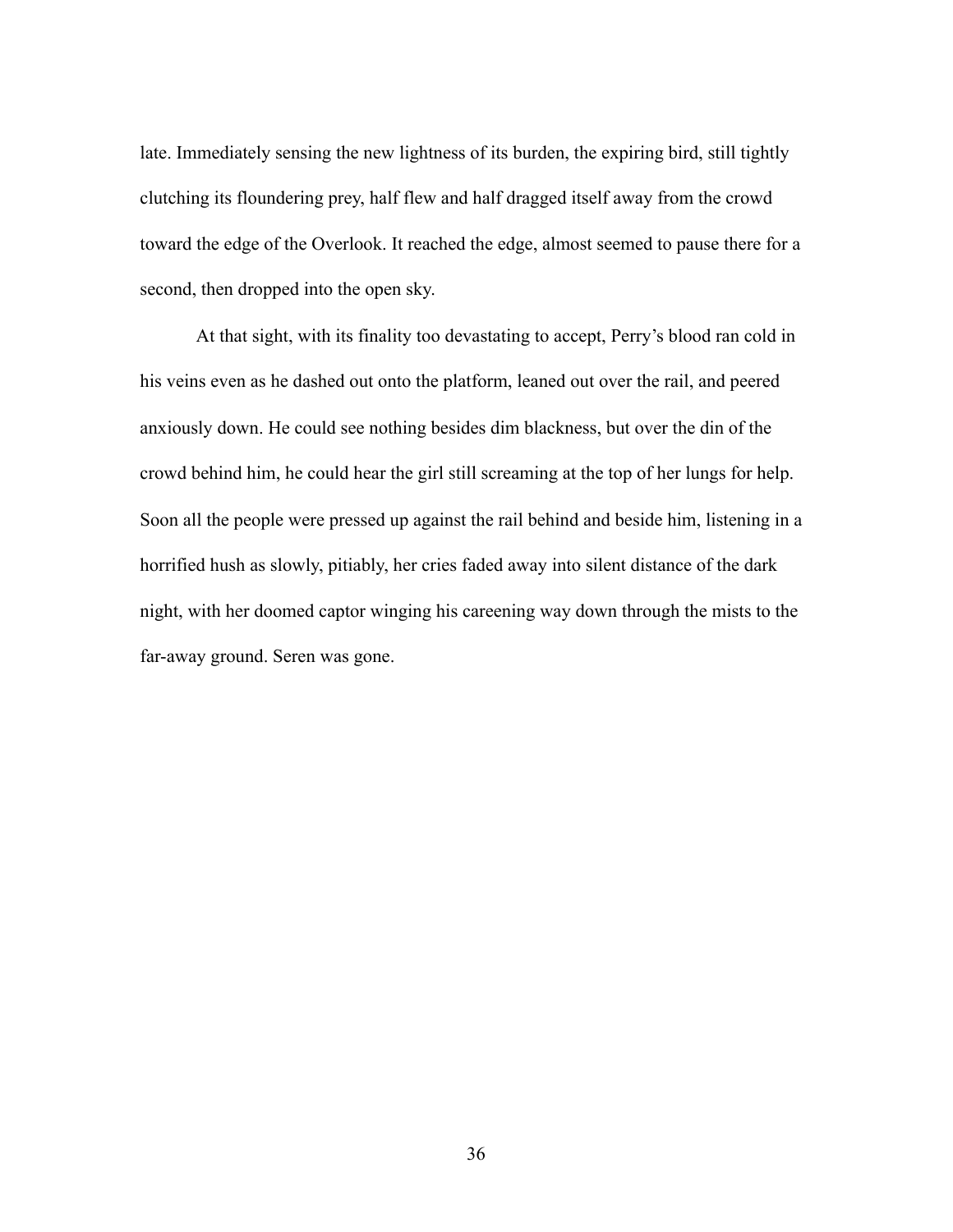## CHAPTER 2:

## A SEED SOWN

 The following days were strange ones on Brackenbranch. The people were stricken, some with sadness, many with fear. Seren had been widely considered the most beautiful girl on the branch, making her loss, already devastating for those who were friends of the radiant young woman, also somehow staggering for those who did not. The very blossom of their society had been plucked, and no one knew who might be next.

 By this time word had spread of Perry's unseasonal encounter with the mosscat, adding incontrovertible weight to the story that the Outbranchers had brought to the Festival: the Tree was indeed dying. The question on every mind now was how to avoid sharing its fate. Many had already made the costly decision to move away, and they began preparing to leave Brynntree to join relatives on the neighboring Trees of Fain or Calden. Those unable or unwilling to leave knew they must quickly adapt to the new order of things. If the predators were hungry now, one could only imagine how desperate they would become as they slowly starved to death in the coming winter.

 The Timbermen, finding themselves on the frontline of this invading hunger, talked of building a huge wall across the entire width of the branch, to separate the town and inner Timberlands from the territory beyond. Once finished, every Centerman, townsperson and Timberman alike, would join in forming a line stretched across the branch and together driving as many of their wild animal neighbors as possible out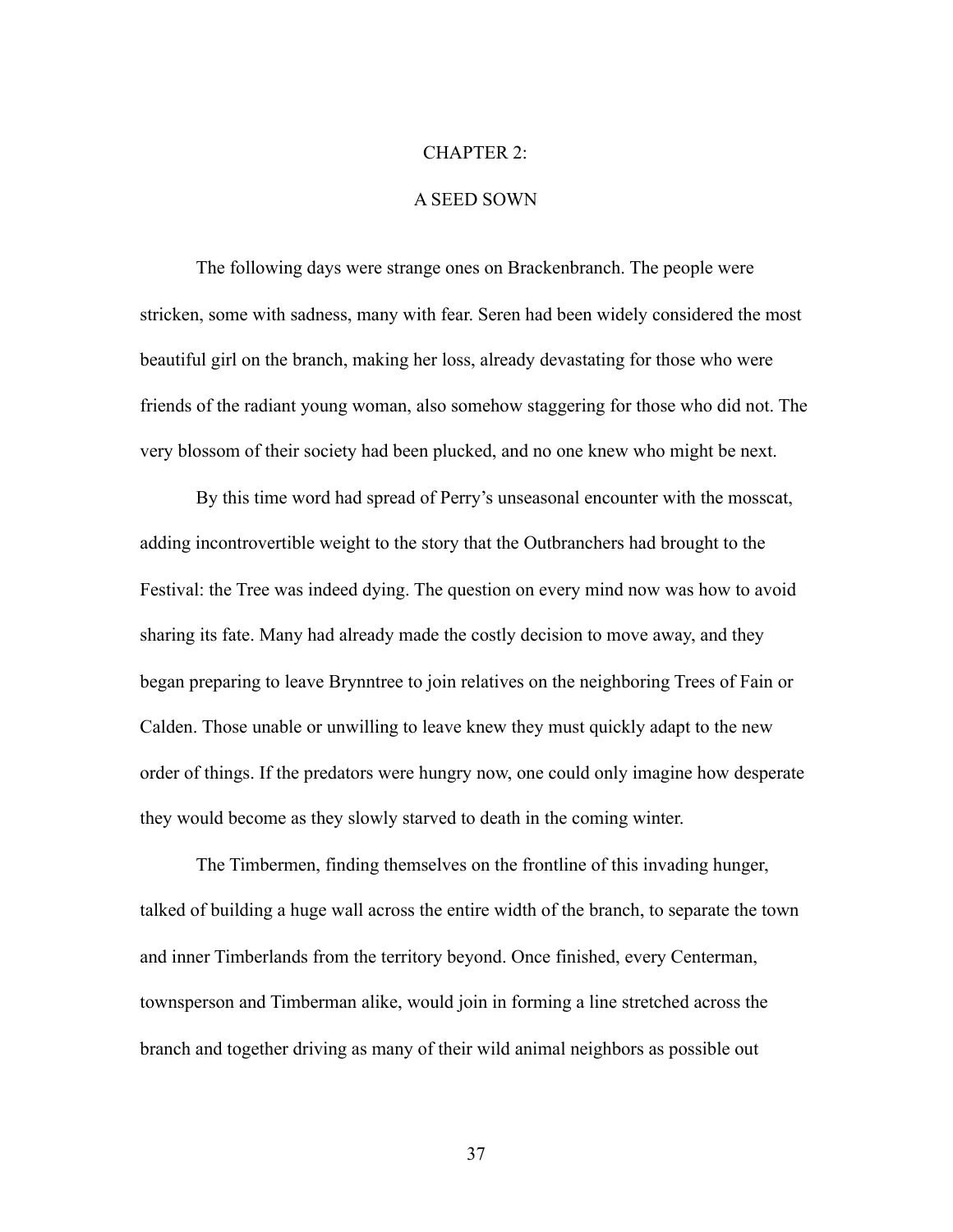through gates left in the wall for the purpose. A few homesteads would be left outside this new boundary, but there was little choice other than to abandon them. How well this measure would defend against the nimble mosscats was unclear, but at least it should largely solve the more pressing problem of hungry wolves.

 The shepherds needed to take immediate actions of their own. Perry's father, who had arrived home on the chaotic morning following the loss of Seren, had helped organize construction of a sheepfold large enough to accommodate all the flocks in Brackenbranch. It was a good plan. Once it was completed, each shepherd would be able to call out his own flock to pasture in the morning, while every night, several shepherds, serving by rotation, would spend the entire night on a platform built onto the high fence of the enclosure, protecting all the sheep of the pastures against mosscats that might manage to climb or leap over the wall.

 Perry felt lost amid the bustle. Ever before the eyes of his mind was the image of Seren, now smiling as she so often did when talking with her friends in town; now piercing him with those bright eyes, as she had on that day when he had helped her father carry some heavy crates into his shop in town. His heart burned within his chest; it could not be that she was gone. She was so much a part of him: the plans he had laid, the daydreams he had wandered in, the qualities of character he had sought to obtain, all found their purpose and their pleasure in her. That he could ever have her as his own had always seemed an impossible dream, and whether he ever truly believed that they would someday be married, share a home, and raise a family, even he could not have answered.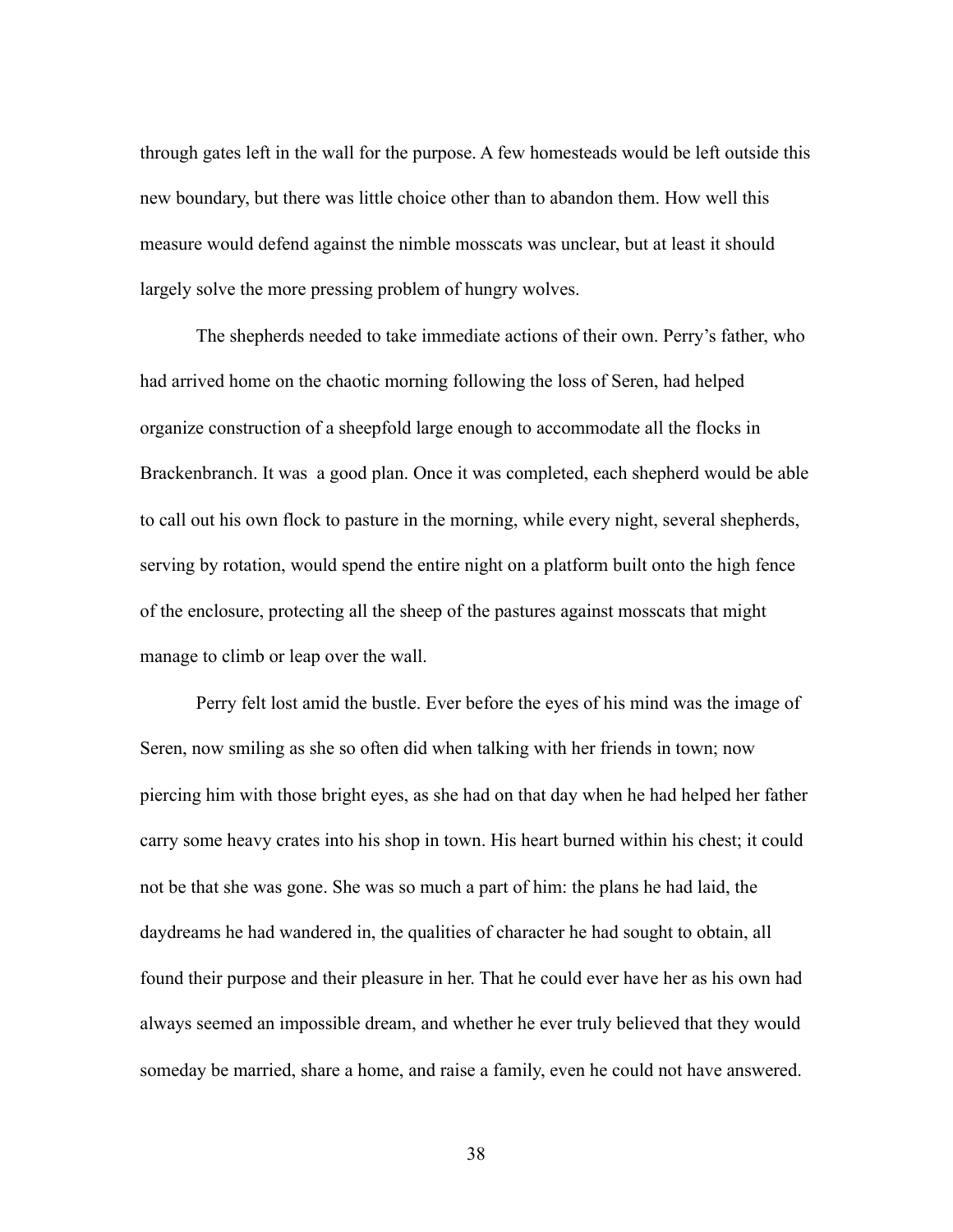But now that she was gone, everything seemed empty, and he moved in a kind of daze, stunned at the wrongness of such a good and lovely woman being lost in the prime of her youth, and of such a good and lovely aspiration, really his only one, being so suddenly snatched away from him.

 Again he shook his head. He was sitting with his back against a small tree in more or less the middle of the pastures, giving his still-sore leg a rest while his sheep, little affected by the events of the past few days, grazed contentedly around him. Across the rolling fields toward town, he could see men like ants in the distance as they laid out the framework of the new sheepfold, with its tall posts standing like a ring of stricken trees. His father was among them, Perry knew, ensuring that the work continued as it should. He could imagine him now, standing among the others, alternately scratching the top of his head and the side of his beard, his customary mark of concentration, as he put in some word on how the next beam should be attached. Perry was proud of his father; he was both wise and honorable, and was known as such. It was just as well that it was his father helping with the fold today instead of him. Normally such a project would have fascinated Perry, but for the past several days, he had opted to stay with the flock. His listless gaze remained on the scene as his mind returned to its trouble.

 Tomorrow there would be a funeral for Seren, which made sense considering the circumstances. Her family needed the ritual of a burial, even if there was no body to bury, and perhaps a part of Perry welcomed such a relief as well. Yet one thought nagged him, as it had ever since that terrible night. *What if she's still alive?* It was quite possible, in his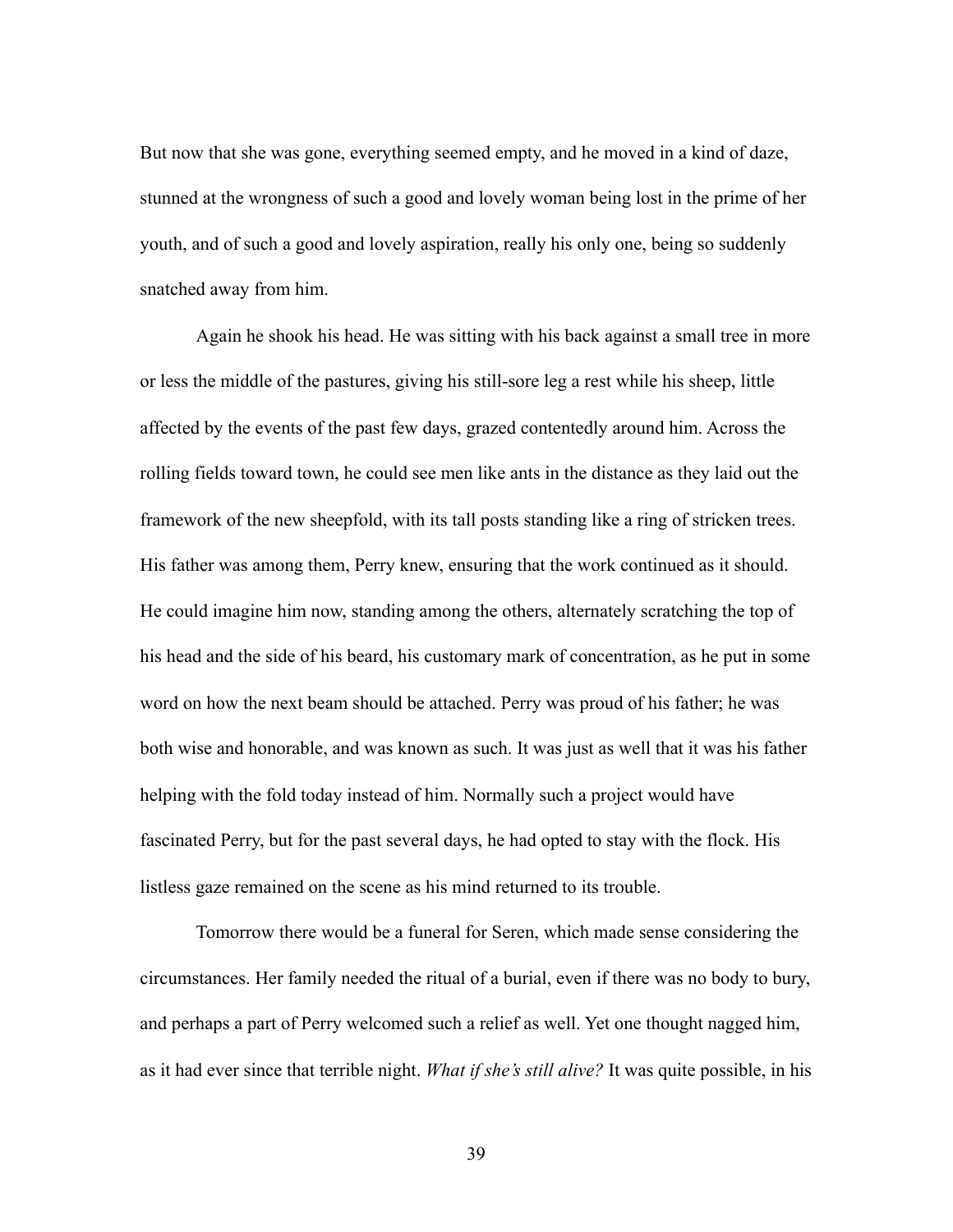estimation, although he had not spoken of it with anyone. The owl was dying when it fell, but not so quickly that it couldn't have made it to the very ground, he thought. If it had kept its grip on her, or, rather, had she kept her grip on it, then why shouldn't she be alive? Of course, there was an immediate answer to that question, and it plunged cold through his chest: the Ground. What hid in that darkness among the bases of the great trees was anyone's guess, and Perry had heard a few of those in his time. None boded particularly well for a living Seren. When Perry was just a boy, he and his friends had been among the many children who would sometimes go down to the Overlook on a summer's night, spinning terrifying tales for one another as they lay shoulder to shoulder on their stomachs and peered down into that mysterious abyss. Dylan's stories had always been a bit over the top: monsters the size of houses with insatiable appetites or swamps so deep that a person sinking through them would never reach the bottom. Perry had always been more bothered by the stories he himself invented, stories of malevolent minds that watched and waited, of horrible shadows lurking in the dark, of evil wizards wandering by the light of strange lanterns.

 The thought of Seren trapped within his old nightmares made him shudder. If he could only be there with her, he would protect her. No danger would frighten him, no power break his courage. With her beside him, looking to him, he could hardly imagine himself being afraid of anything. If his nightmares could come alive on the ground then so, too, perhaps, could his daydreams. Finally he would have the opportunity to demonstrate to Seren how deeply he cared for her, and how strong a man he could be on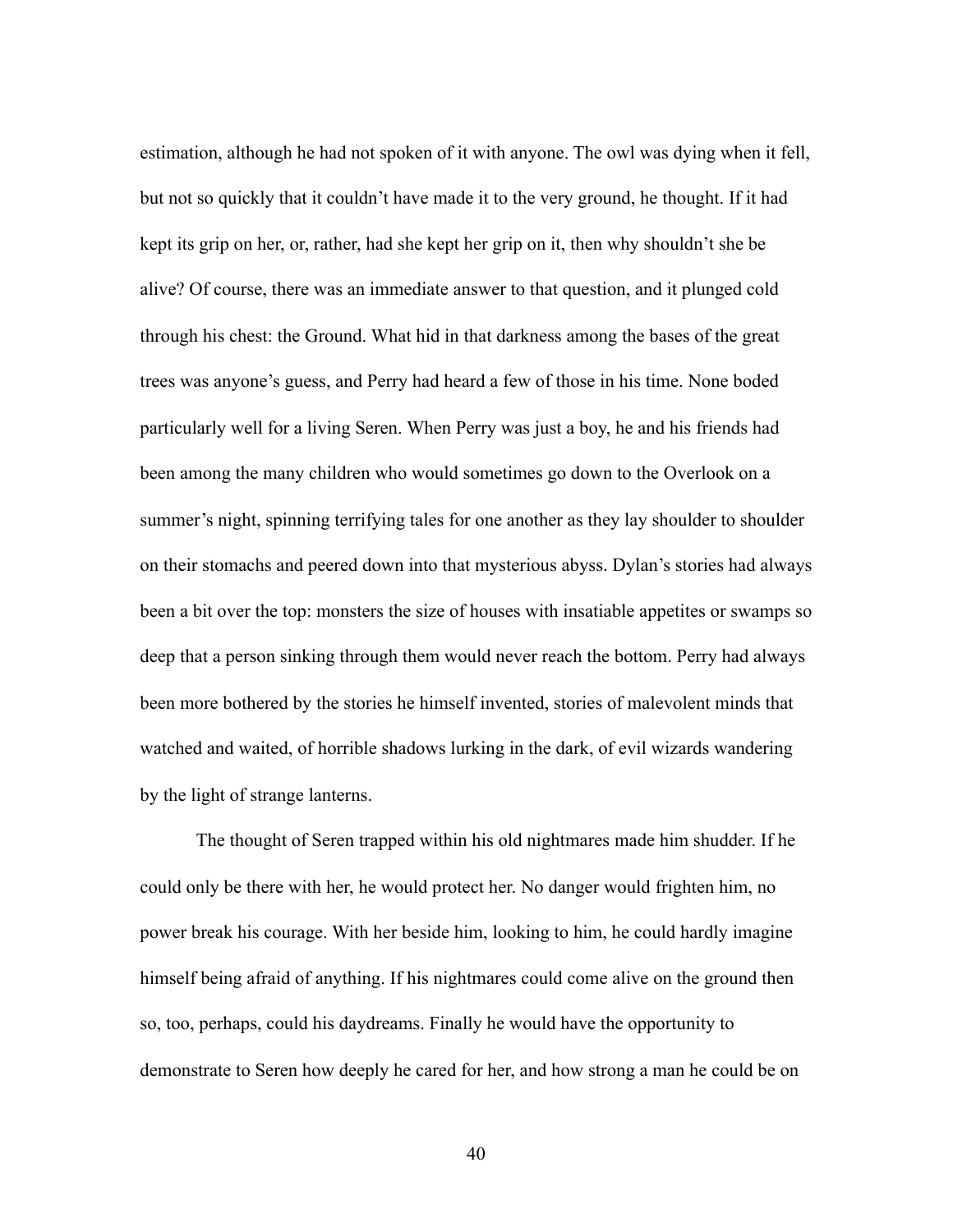her behalf. He would sacrifice himself for her completely, so that he would be beaten to nothing and torn into pieces before he allowed one strand of hair on that wonderful head to be harmed. Already he was embarking on another of his heroic adventures of the mind when he was sharply brought to a screeching halt. *Fool,* he thought, *she might be down there right now.* This was no time for daydreams. It was just as well for him to sit here in the sunny pastures with his back against a tree and imagine himself doing heroic deeds, but what help was that? She was down there now, probably, stumbling through the dark: disheveled, dirty, tired, alone. How many days had it been now? Three. Was she finding food and water? Was she even right this moment being stalked by hungry beasts?

 Elgan had called him a brave man, but was he? Surely it was cowardly to close his eyes and pretend he was helping Seren at a time when she was in actual need. For the first time in three days he began to consider if it were possible to save her, and his mind sharpened with the thought. There was no way to reach the ground; certainly he could not go down the way she did. Nothing would be gained by jumping off the Overlook and killing himself, he might even land on her and kill them both. Perched in Brynntree, he was helpless. But perhaps from some other tree . . . He remembered something else Elgan had once told him. They had been sitting at a town gathering one night, talking about the sea, which was far, far away to the south. When Perry had expressed sadness that he would never see such a sight, Elgan had replied, "That choice is yours. There are paths that lead from this very bench all the way down to that sunlit shore. Our first fathers were not born among these treetops; you may have noticed that Dendaree is not the most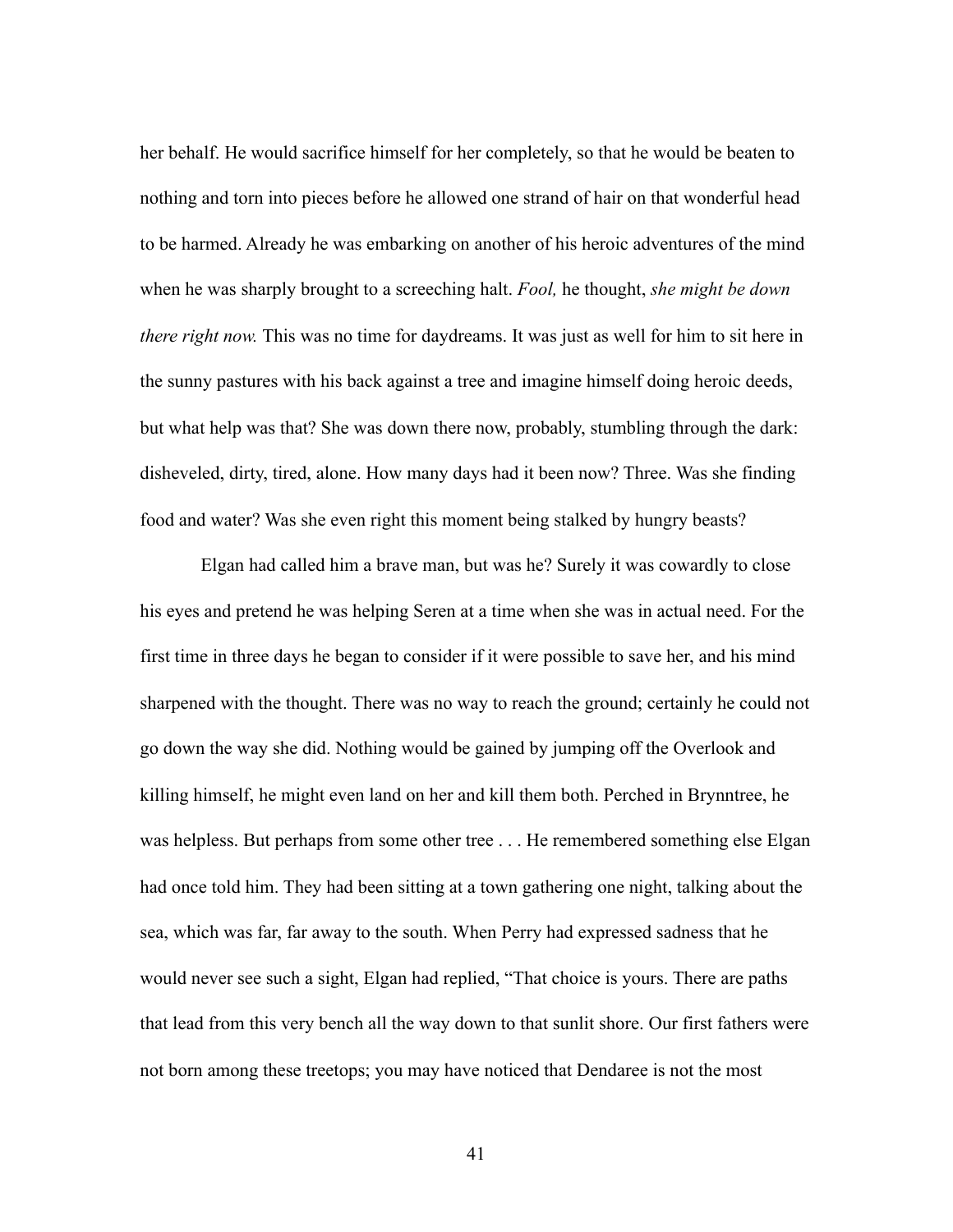fitting place for a civilization to thrive." Perry had noticed no such thing, but now the import of Elgan's words to Seren's plight dawned on him: *"there are paths… down."* So there was a way to the ground, somewhere, and he could travel it. He could get to Seren!

 A ridiculous thought. Times were beginning to get hard on Brackenbranch, and his parents needed his help. Not to mention that such a journey would be so long in the making that Seren would surely be long dead before he could reach her. No, this was just another daydream, and he might as well forget it. Seren was truly gone, and there would be a funeral, and everyone would mourn, and he would, some day, he hoped, find some other woman that he would desire to have as his wife. He snorted bitterly at the wild idea of rescue he had entertained, and decided to stretch his leg and lead the flock to the next hilltop. But as he looked over his shoulder at the tree he'd been leaning against, he noticed a small blossom, the last remnant of early spring, all alone amid the leaves. It seemed to him that the little tree clung to that one beautiful, white flower as though it could not let it go.

 It was a brief but sorrowful ceremony. Perry did not think he had ever seen so many people weeping at one time in his life; even among the men there were several dewy eyes being quietly dabbed by gnarled hands clenching soft handkerchiefs. They were at the graveyard on the end of town, and the rows of grave markers extended away

\*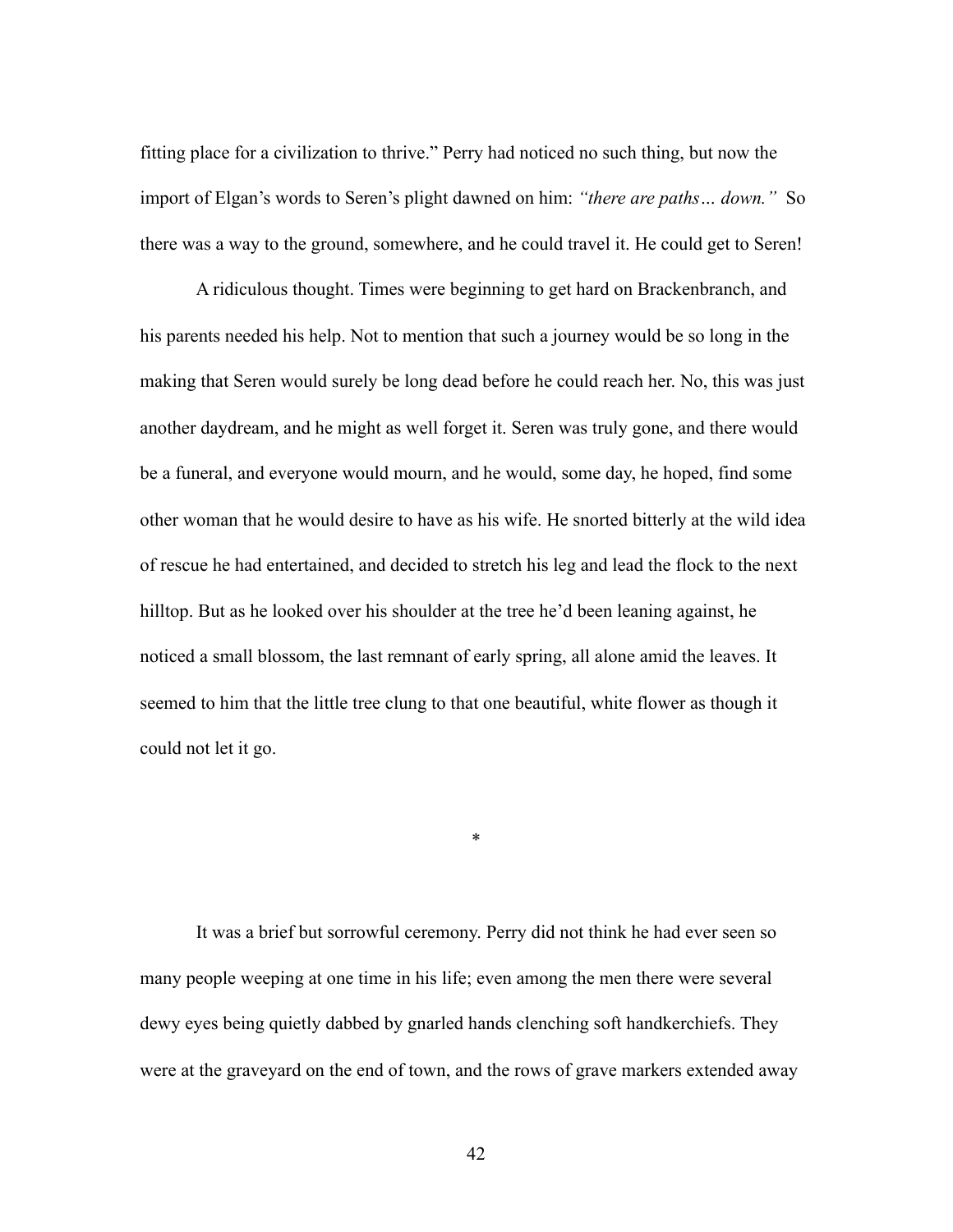in sad silence until the ground began to drop off sharply to the edge of the branch. He stood with Dylan and Carwen, who embraced one another as they added their tearful sniffs to those of the crowd. It was strange to see his friend in such sombre clothing; the entire assembly were respectfully appareled in subdued colors and pale faces. Several Timbermen were mixed among the townspeople, having made the trip this morning to be present for the farewell to the young woman whom they had watched be taken away. Their faces were serious but on the whole betrayed little emotion, and Perry was glad of that. Seren's loss was a bitter drink for him, yet here at the funeral today he felt no inclination to tears.

 Perry shifted his feet and looked over the heads of the crowd to the motionless form of Faintree in the distance beyond the branch-edge. Men with ropes were lowering the casket into the grave, but Perry did not care to watch the descent of the empty box. He was remembering the sights and sounds of the last time he had been so near to the dropoff, the sounds of people screaming and of wind on the owl's wings; the bodies pressing against him as he had tried to shoulder through the crowd; the sight of Rodric sprinting toward the attack. Perry had half-expected to see the mysterious man who had almost saved Seren here at the funeral, but he had not spotted the tall stranger among the mourners.

 In a few minutes the ceremony had ended, and people turned to talk to one another in quiet tones as they made their way toward Seren's family to offer condolences. Seren's parents, the Penllynsons, were a pitiable sight, clinging to one another like a pair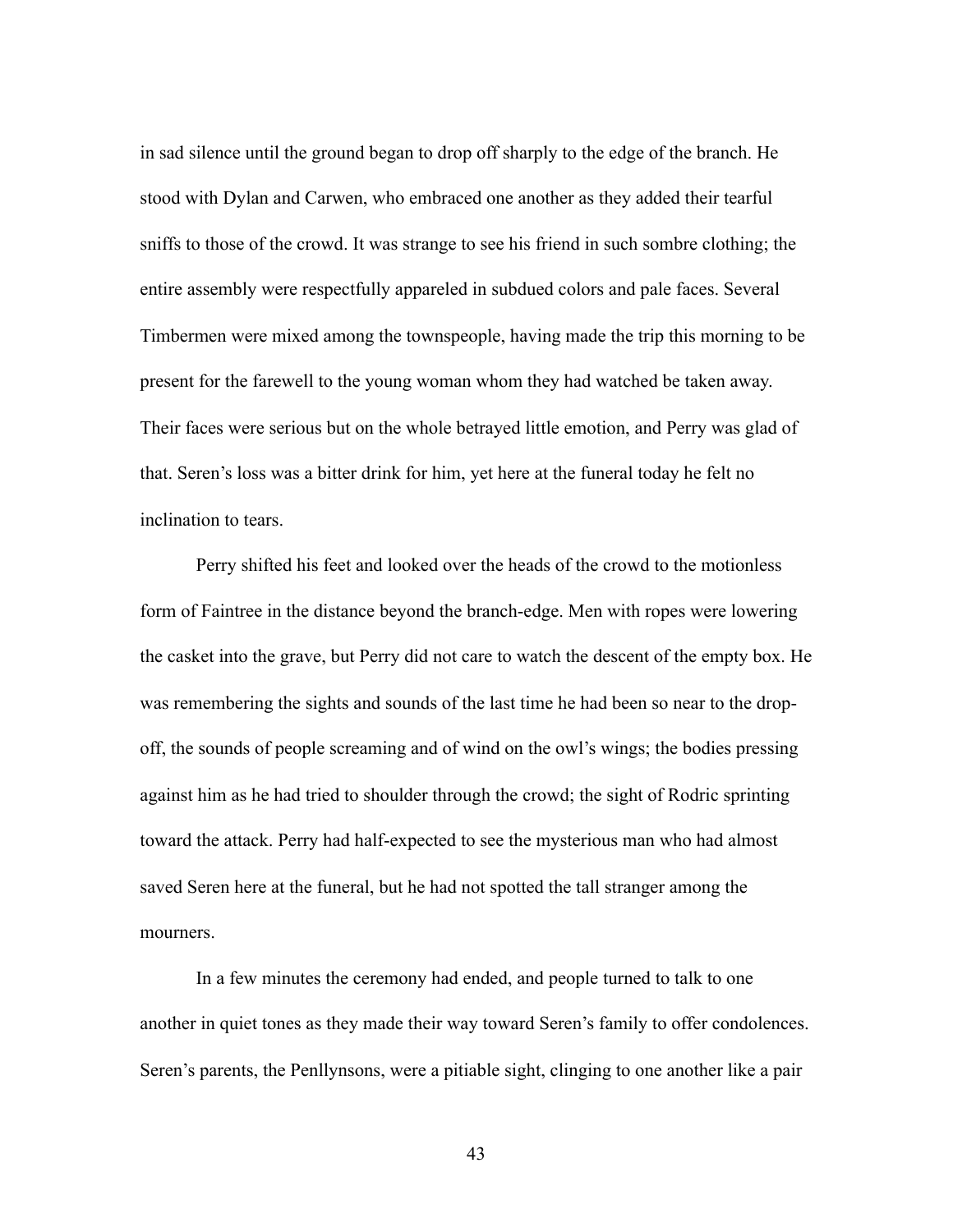of drowning creatures as they struggled to bear up under the sea of their grief. Perry did not feel like talking; so he embraced the red-eyed Dylan and Carwen without a word, and walked a little apart from the crowd to be alone with his thoughts. As he made his way through the graveyard he passed another quiet mourner with a similar idea, who sat silently on a stump with her face downward. Her face was covered by thick waves of dark hair that cascaded down almost to the ground, but he thought he recognized the delicate form of Melody, Seren's cousin. Very often he had seen the two of them walking through town together or dancing side by side at the town gatherings. She had been Seren's closest companion. *Poor girl*, he thought. She did not look up, and he continued beyond the last of the grave markers until he stood where the ground began to drop sharply away. He stared absently out over the expanse and tried to make sense of things. The previous day's hopes for a rescue attempt were long silenced within him, yet he still wondered if Seren was alive, and his eyes followed the trunk of Faintree downward until it disappeared into the fog. Maybe she was alive, but he could not reach her. Maybe she was dead, and he needed to move on from her, but he could not know that, nor do that. He remained there for some time, conflicted and confused.

 When he finally turned, the villagers had gone, the Penllynsons being long ago ushered home by a sympathetic cloud of friends and relatives. All gone, that is, except Melody, who was still sitting on that stump, her eyes vacant and face ashen as the grey morning that enveloped her. Perry paused, uncomfortable in the conviction that she should be comforted, but unsure of what he would say if he tried. Instead he opted to take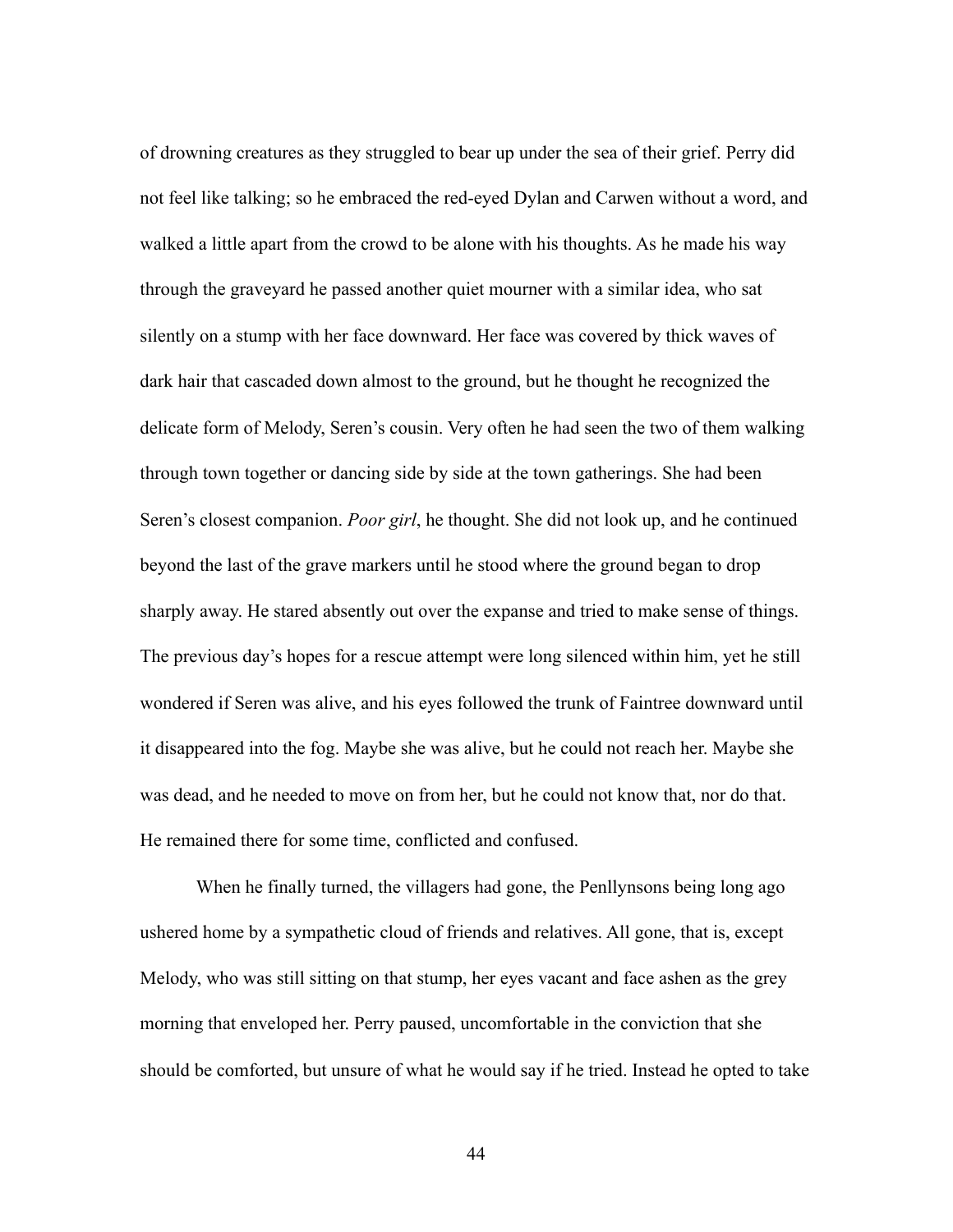his leave, perhaps to go and wander among the tactfully taciturn company of his flock. As he walked townward, though, he veered close by the distraught girl, drawn by the presence of one who shared his loss. *Me and her and Seren's parents*, he thought, *us most of all*. She did not meet his glance as he passed by, yet he imperceptibly slowed, strangely comforted by her nearness and reluctant to be alone in this gathering of graves. He was almost past her, then:

"She's not dead, you know."

 Startled, he rocked forward with a sudden stop and looked down at the girl. She seemed unmoved, still staring out over the embankment and into the distant boughs that hung shrouded in the morning mists.

"What's that?" he asked.

 "Seren's still alive, and she's down there, somewhere, now." A brief silence followed the soft voice.

 "Yeah," managed Perry, as he followed her gaze into the void. "There's no reason she couldn't have hung on to the owl all the way down. It was falling slowly."

 Another pause. They were practically strangers. Although well acquainted with each other's face and doings, they had never been much in the other's company and had scarcely shared more than a handful of words in conversation before.

 "But not just that." She spoke now with more feeling, rising to her feet and turning to look Perry in the eye. "I know she's alive. I can sense it; she's my cousin and my dearest friend." At that her voice trembled a bit, and she swallowed hard, darting her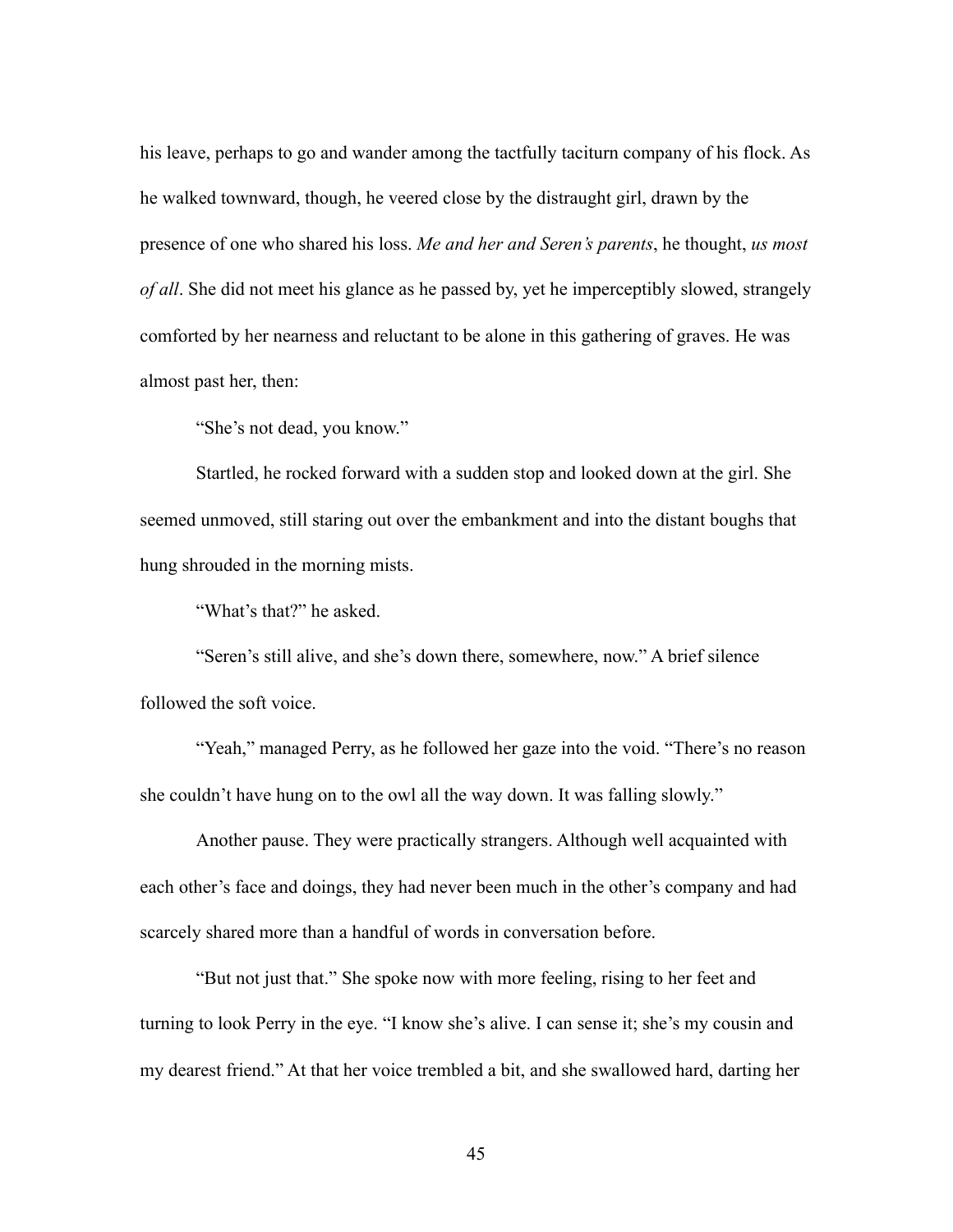eyes away. "I know she is." And her gaze returned to him and rested there, her dark eyes shining with tears as she awaited his response.

 It was his turn to swallow as he rapidly collected his thoughts. She was quite tall for a girl, he remembered that she stood nearly a head taller than Seren, and now standing face to face she was closer to him than he was accustomed to be in conversation with a girl outside his family. And he wasn't very accustomed to such conversations at any range. Her eyes confused him, so he searched for words in the distance over her shoulder, finally finding them after what seemed an embarrassingly long moment.

 "I agree. But . . . I don't know what we can do. I mean, it's crossed my mind to, you know, try to go down there, and find her,—"

"Really?" Melody interrupted, all surprise.

 Perry looked down at her and replied cautiously, "I was thinking about it, you know."

"How? No one's ever been to the Ground."

 "Well, we didn't start out up here. Somehow, someone climbed up, so there must be a way to climb down." So he reasoned, sounding perhaps a bit more sure than he felt.

 She searched his face. "And if you found a way, you would maybe go? For her? Why would you do that?"

 Now Perry winced like a bear that accidentally sets its foot in the trap. "I think it's the right thing to do," he said hurriedly. "You know, one of our people gets trapped, stuck, down there, and maybe I could help." He clamped his mouth shut, letting that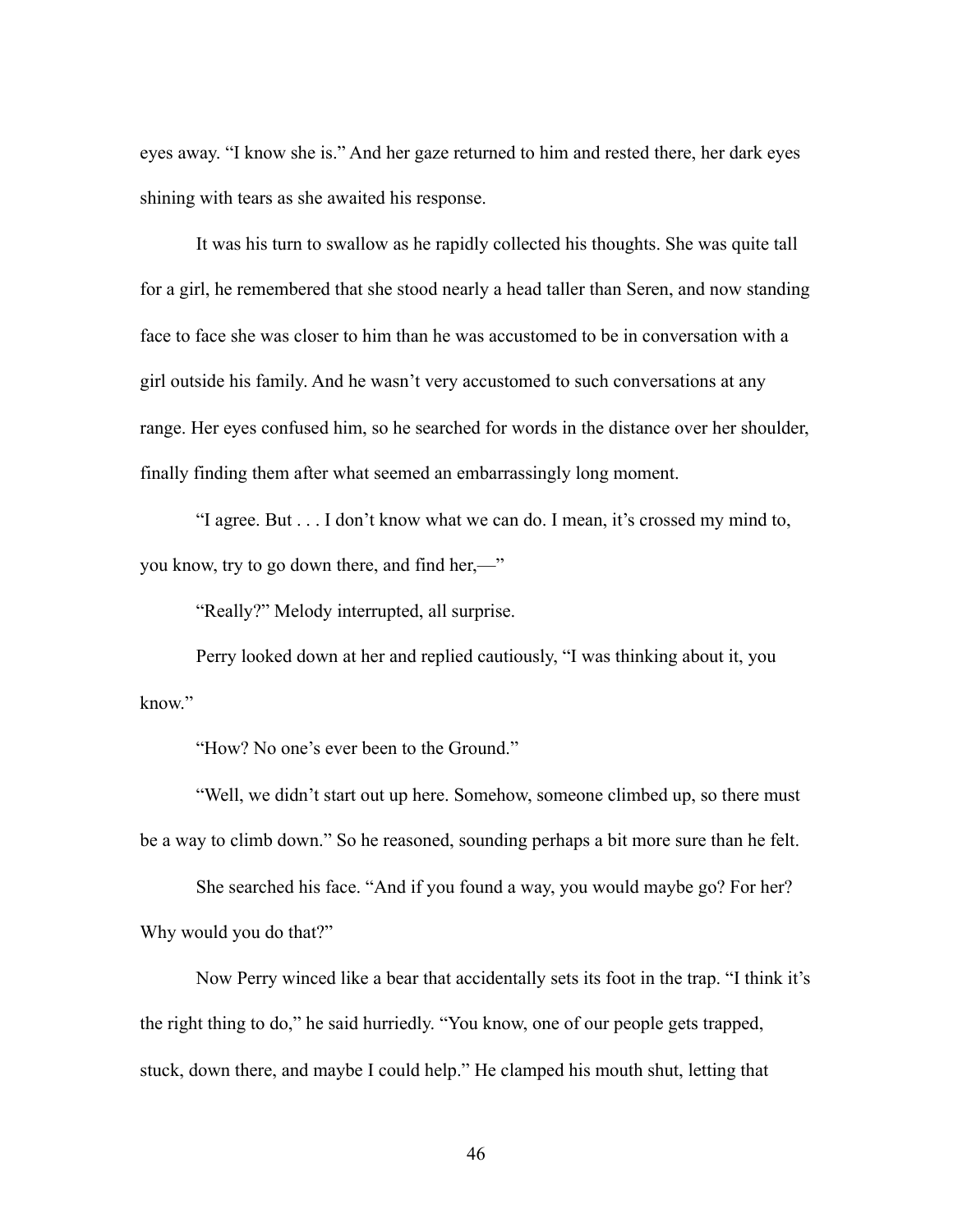flimsy reason totter in the air. To give any indication of his long-standing admiration for Seren would be inconceivable to him, even now that she was gone, and the safety of his secret seemed for a moment very precarious.

 But Melody seemed content to accept his civic attitude, filled as she was with a barely stifled excitement and a sudden hope. "Do you really think you might try it? Are you actually… Do you think it could be done?"

 Reading the expectation in her face, Perry was relieved at the shift of topic. As he listened to her questions, he found himself somehow bolstered by her belief in his wild stratagem. It began to seem less like desperate notion and more like a potential plan of action. He found himself saying, "Tonight I'm going to talk to Elgan about it and see if he's ever heard of a way down." Was he actually thinking about doing this?

 "Yes, he might know!" she practically squealed, any struggle for objectivity completely relinquished.

 "If anyone on Brackenbranch does, it's him," he replied, still riding the wave of her buoyant belief.

 "And if your old friend"—so she was aware of their friendship—"knows about a way to reach Seren, you'll tell me about it, won't you?"

Perry smiled with her. "I will," he said.

\*\*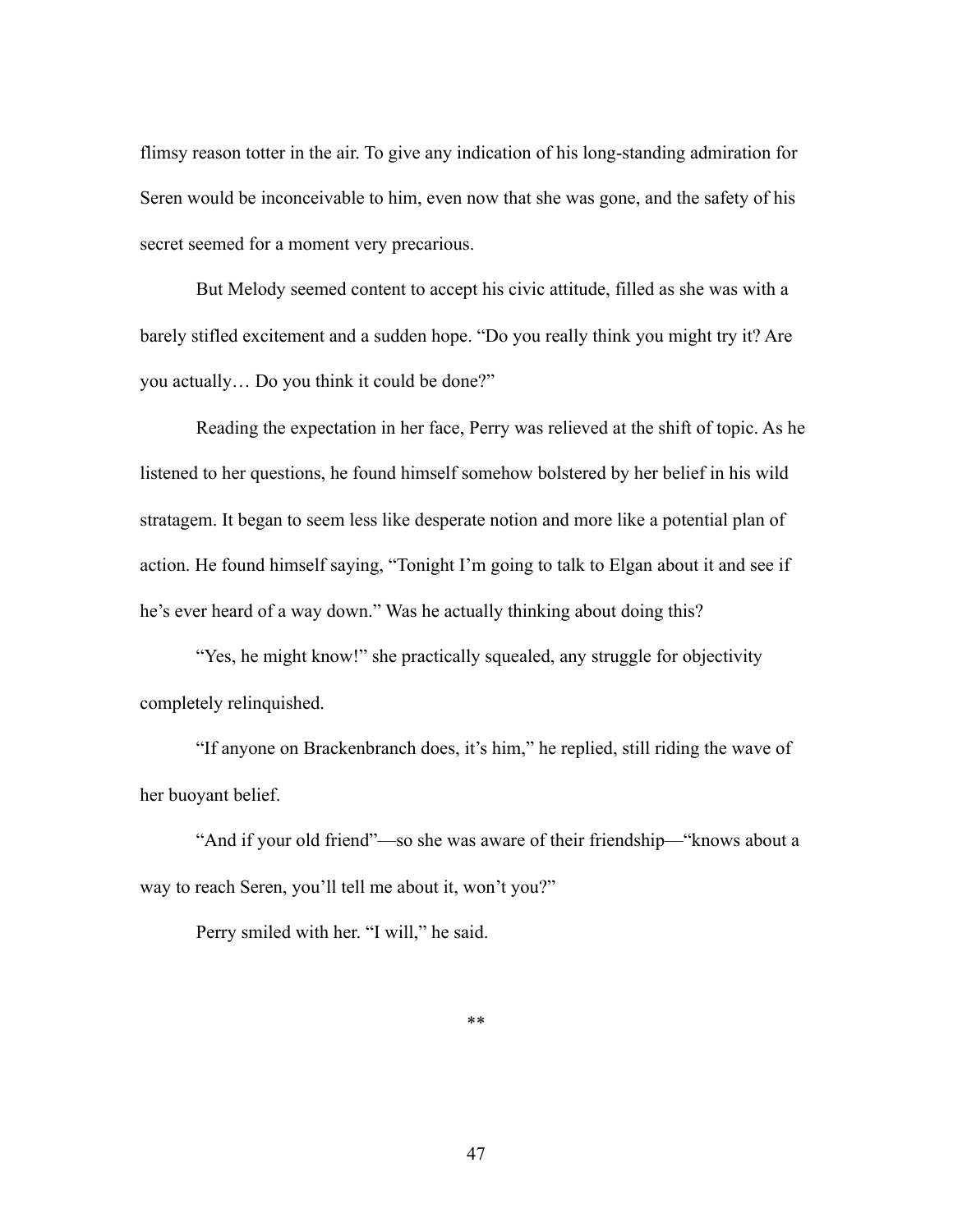That night, after dinner, Perry walked down the road to Elgan's house. He climbed the creaking steps and knocked on the door.

"Come in!" came the muffled voice from inside. "Do come right on in!"

 Perry entered to a familiar sight. There was a small kitchen and sitting room before him, with closed doors leading off to other parts of the house that Perry had never seen. Warm light from the fire flickered over the walls of the room, which were mostly bare. The old man sat in a small chair right up against the hearth, which was sprinkled with wood shavings, and in his hands were a knife and a partially carved block of wood. He smiled with pleasant surprise at his visitor.

 "Peregrine Wendelson! This is the very thing the evening lacked! What brings you to my home? Pull up a chair here by the fire if you like; the night is cool for this time of year."

 "Good evening, Elgan, thank you; I'll do that gladly." Perry walked over to the kitchen table, on which there remained a single mug from dinner, and grabbed a chair. "Were you at the funeral today?"

 "No, no I wasn't. I had other things to do," Elgan said as Perry joined him beside the fire. "And just between you and me, Perry, a funeral is what you have when someone dies, not when you just wish that they had." The casual remark startled Perry, and he looked up from the fire to meet the keen gaze of the man.

"So you don't think she's dead?"

"Now, I wasn't there at the pageant, so you might know better than me, but I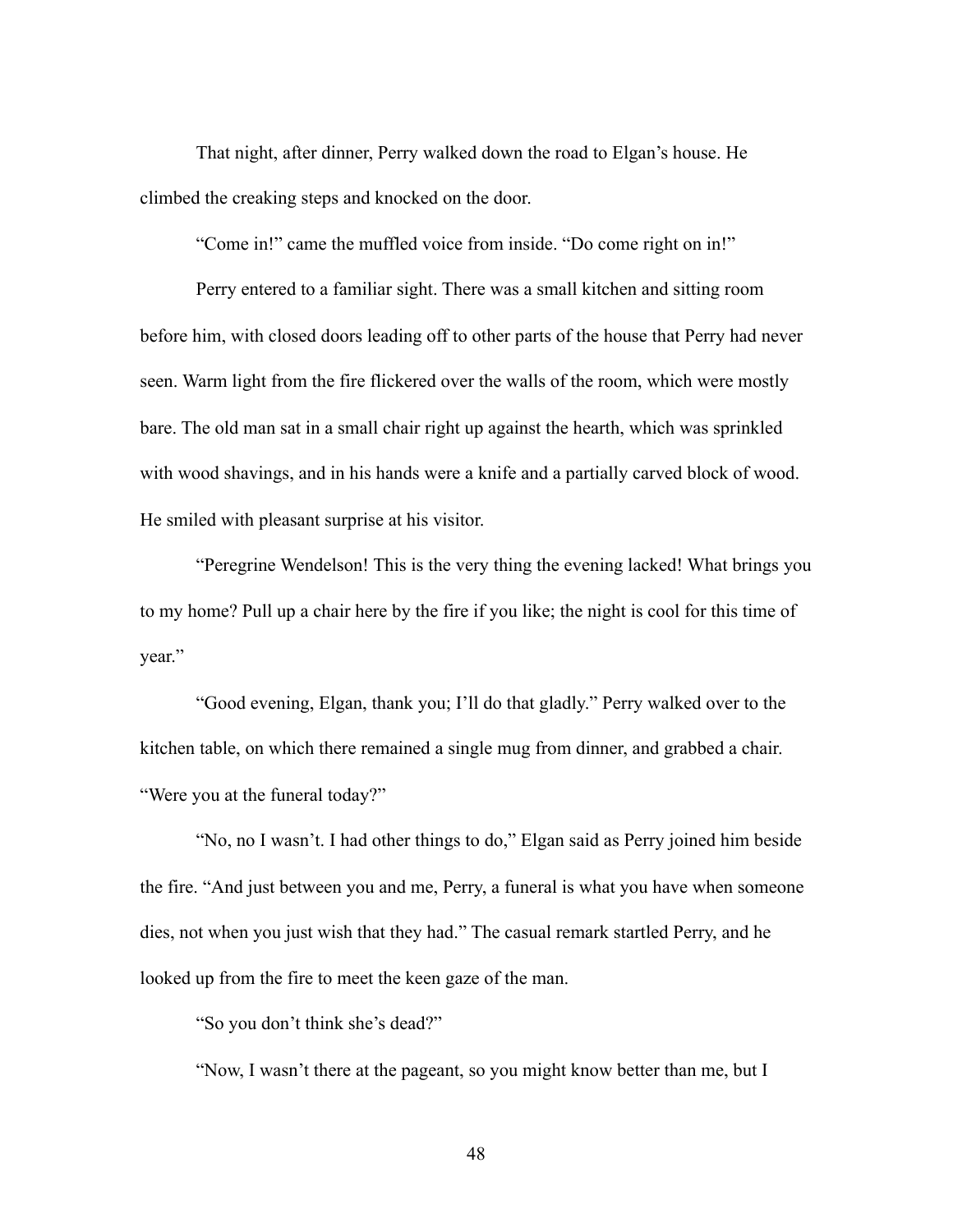heard what happened clear enough. The girl wasn't harmed, was she? And she was calling for help and holding onto that bird after it went over? And the bird was hurt but still alive?"

"Well, yes, all of that's right," said Perry.

 "Then, I'd say, that big bird glided right on down to the ground, where Seren is at this moment. No more dead than my brother on Bardsbranch, and while I miss him, you don't see me holding a funeral." He shook his head with something like a smile and returned to his whittling.

 "Bardsbranch is a bit different than the Ground," said Perry, wanting very much to see what the response to that would be.

 Elgan stilled his hand but kept his face toward the fire. "True. She may be alive now, but whether she will stay that way… I prefer to know a person is dead before I try to bury them."

 Perry was pleased to hear these words from a source as trusted as Elgan. So far the only people he had heard voice this opinion of Seren's survival of the attack were himself and Melody, both of whose judgment was of rather dubious dependability under the circumstances. There was a lull in the conversation; the old man and the young watched the dancing flames.

"Were you at the funeral today?" Elgan asked.

"Yes, I was there," said Perry, and another silence ensued.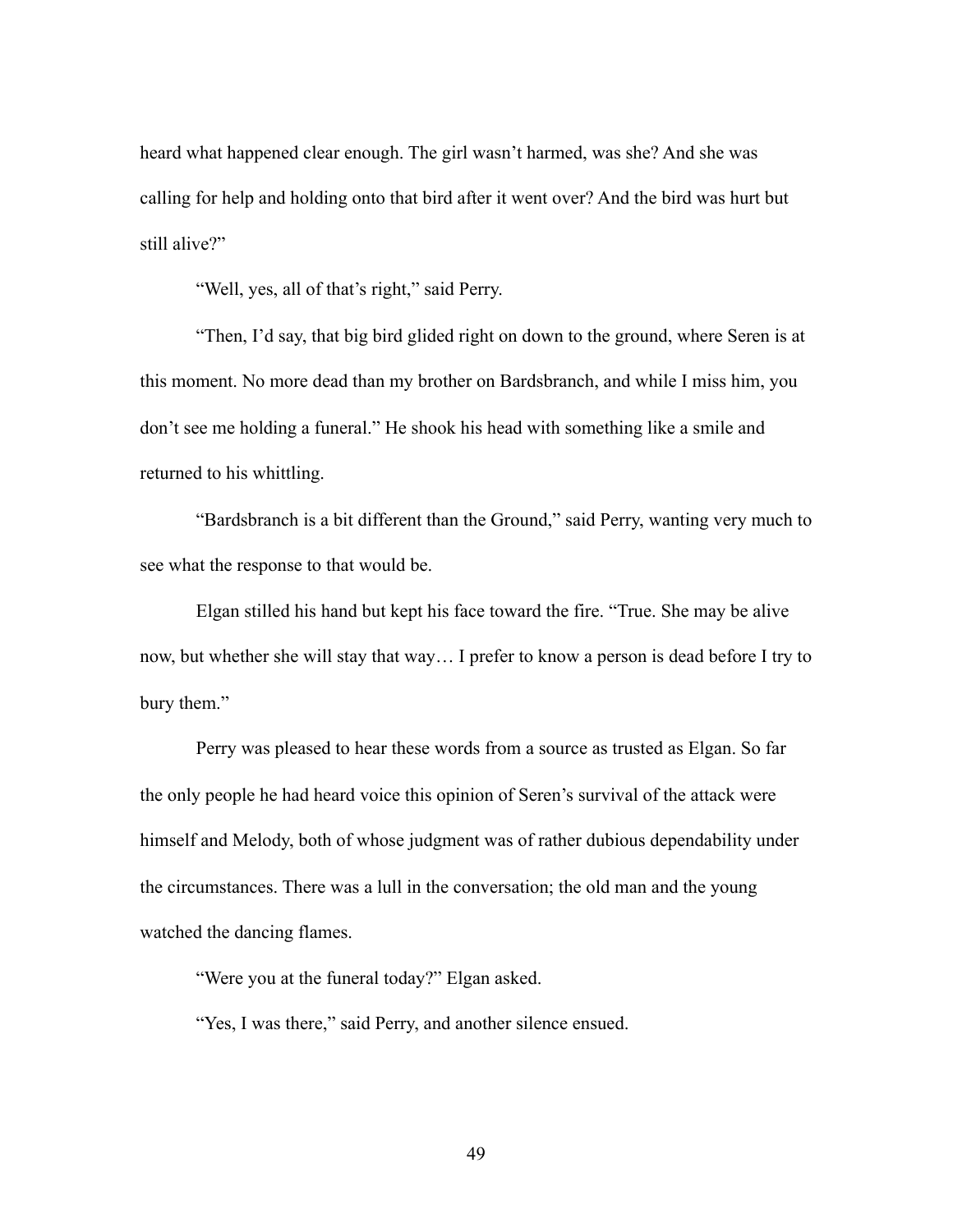"So what brought you here tonight, lad? Did Wendell send you to recruit me to help with that sheepfold? I hear they're making good progress."

 Perry laughed. "No, he didn't; they seem to be doing well enough already. I wanted to ask you…" He hesitated for a moment. "Do you know of a way down to the Ground?"

 Elgan looked sharply at Perry, immediately guessing his intent. "Besides jumping, I suppose you mean," he said as he placed the block of wood on the mantle and the knife in his belt.

"I already knew that route," Perry grinned, but his stomach was tight with tension.

 "Hmmm," the old man grunted thoughtfully, considering more than just the answer to the question posed to him. "Yes and no. There is a way down, and I know of it, but I have never traveled it myself. Very few ever have, to my knowledge. Not for many, many years."

Perry wanted to jump to his feet. "Where?" he exclaimed.

Elgan smiled at his enthusiasm. "Stumton. Beneath the city."

 Stumton! It was the biggest city in Dendaree, as far as Perry knew. It was not built on a branch, but rather on the broken trunk of a great tree that had died aeons ago. The land there was fertile, and there were no branches above it to obstruct the sky. Thousands of people lived there, including the Lord of Stumton, who was the most powerful man in Dendaree. Perry's father had brought back many stories of the place through the years,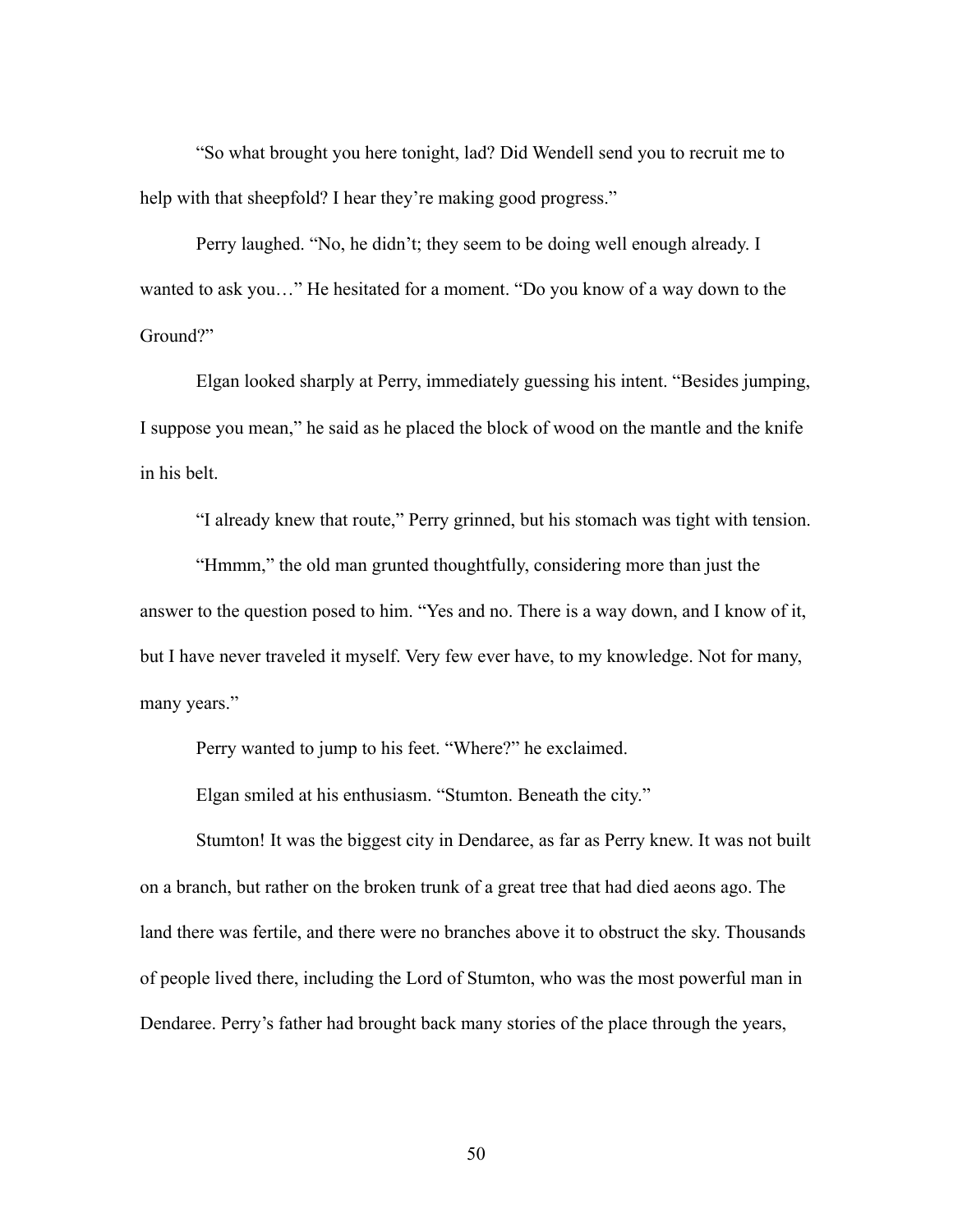and by his account it was unlike anything Perry had ever seen. He had planned to be the one to take the wool there to market next year so he could finally see it for himself.

 Elgan continued, "There are old tunnels bored through the trunk. Some say they go all the way to the Ground, and I suspect they are right."

 Perry stood, unable to contain himself, and began to pace around the narrow floor. "What are you considering?"

 "I want to rescue Seren," he blurted. "I think I might try it." His mind was spinning and his heart was racing. He hurriedly began to consider what arrangements he would need to make and what his plan would be. The road to Stumton would be straightforward enough . . . then he would ask about the tunnels . . . he would need supplies and money . . .

 "There is an old saying, Perry," said Elgan, breaking in on his thoughts. "If you want to go fast, go alone. If you want to go far, go together." Perry turned to face the old man, who continued, "You'll need help on such a journey. If you'll allow me, I'd like to join you."

He didn't know what to say. "Are you sure?"

 "I traveled quite a bit in my younger days. I wouldn't mind seeing one last new world before I die." He smiled at his dry jest. "So yes, I am sure. Are you?"

 Perry was beside himself. He thought of his parents, his friends, his sheep—all the things that he would be leaving behind on Brackenbranch. Then he thought of the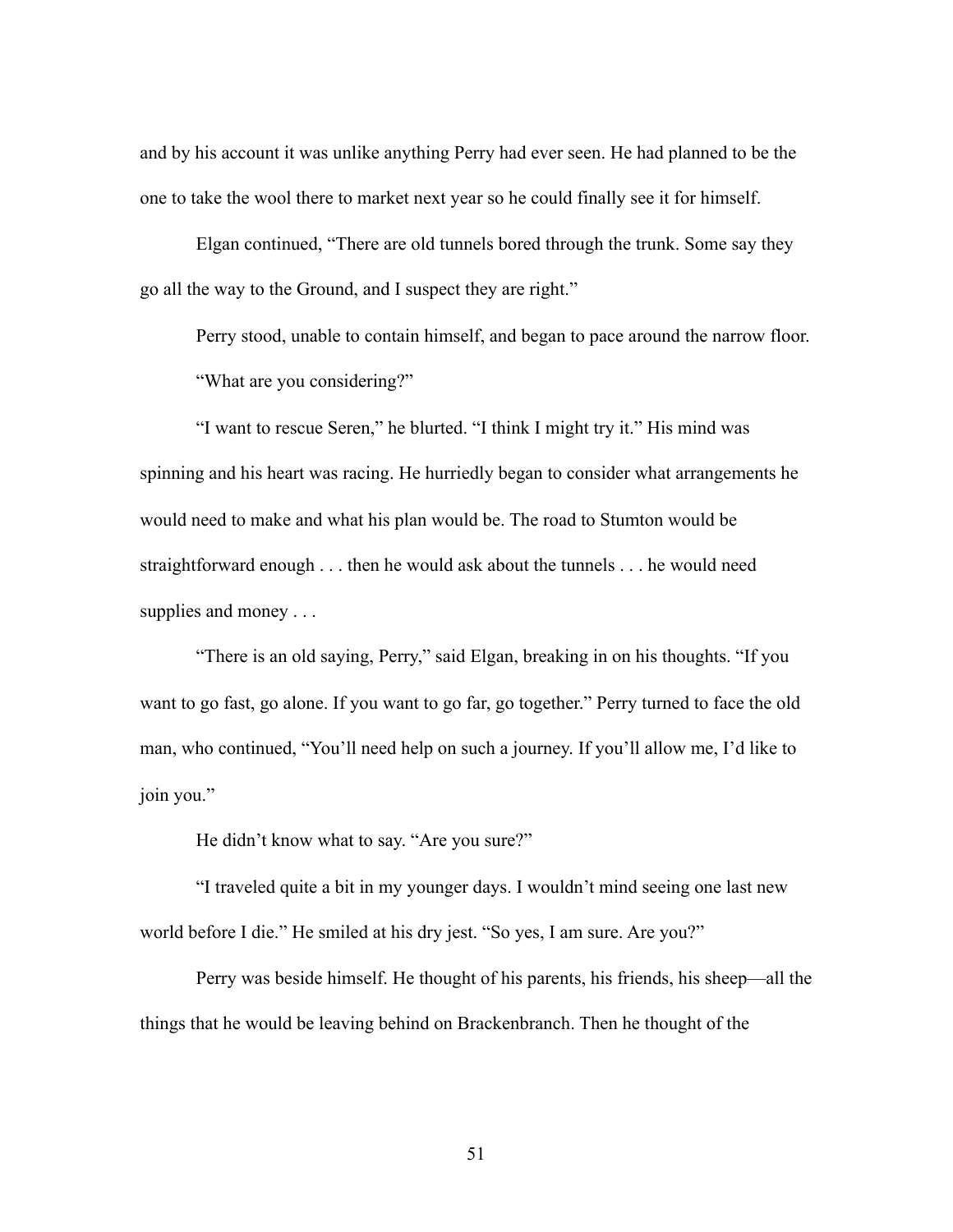Windroad, Stumton, the Ground. Last of all he thought of Seren, and Melody, and a little white blossom alone on a green branch. To his surprise, he was sure.

"I'm certain, Elgan. I'm going to rescue her."

 "Well then, my brave young friend, I am going to help you on your quest," said Elgan, the old man's back straightening to his full height as he offered Perry his hand.

\*\*\*

 When he got home that night, Perry had a long conversation with his parents. They were shocked and distressed to learn of his plans, but they knew that they could not try keep him, or should not. At Perry's expression of regret to leave them when such difficult days were coming for Brackenbranch, his father stopped him. Scratching the side of his beard, he said, "You're doing a good thing, son. Not a safe thing, maybe not a smart thing, but it's good, and I can see there's no talking you out of it. Don't worry about us, we'll get by."

 At his father's recommendation that he not worry about them, Perry was smitten with guilt and tempted to abandon the venture altogether. How much sense did it make for him to leave them now, when they needed him most and he was most able to help them? How could he ever leave them? Then he watched at that moment as his mother slid her arm around his father's waist and he responded by draping his brawny arm across her narrow shoulders. They were complete, Perry realized; they two were complete in one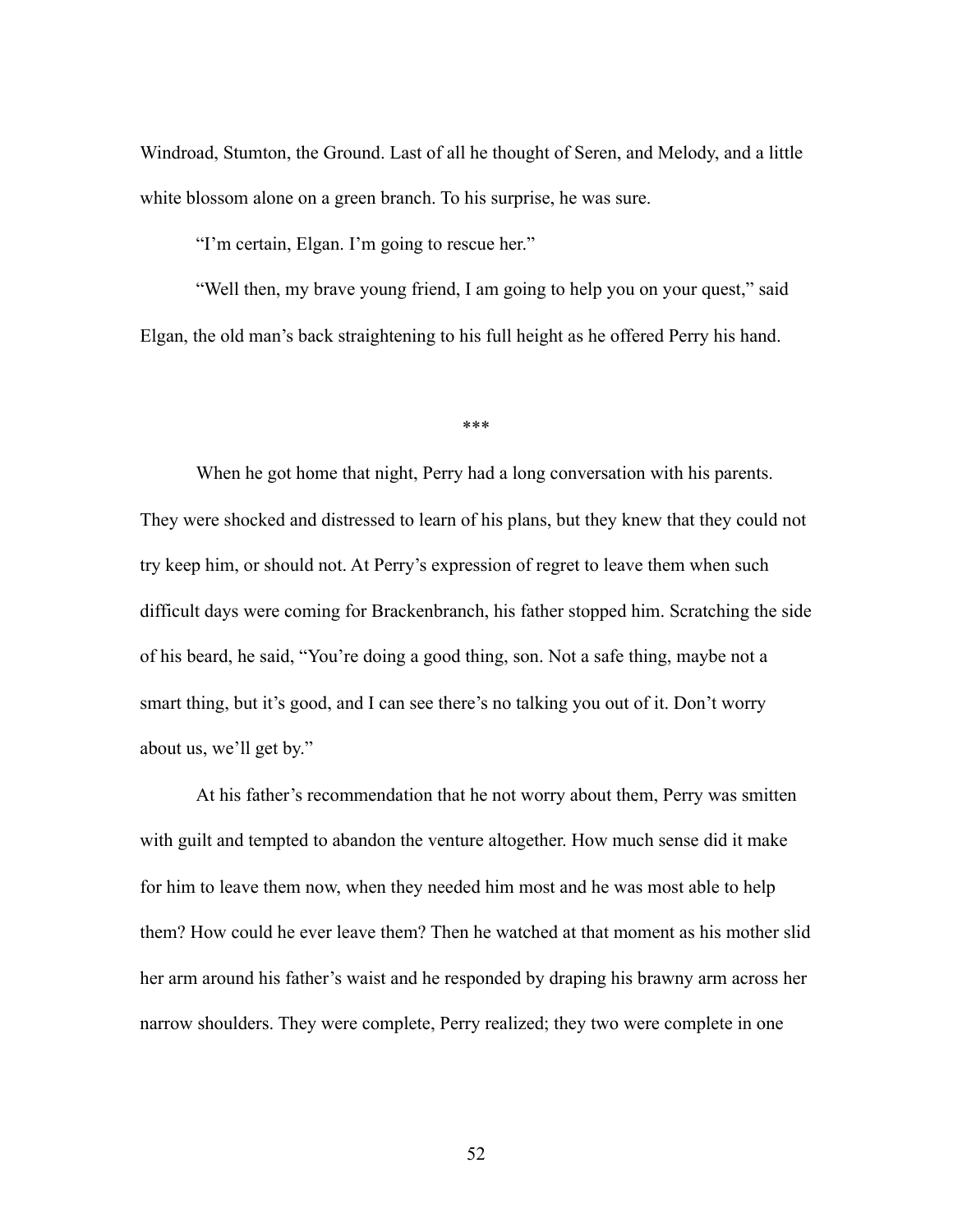another. A heavy burden seemed to slide from off his chest, and for the first time, he felt really free to go.

 There were many tears and tight embraces in Perry's home that evening, and many times he soothed his parents' concerns with repeated promises of caution on his journey. Before they went to bed, his father disappeared into the bedroom and came out with a small leather bag that he placed in Perry's hand.

"Some money for your journey. Travel is expensive."

 When Perry poured the contents into his hand, there was a small pile of copper and silver coins. It was quite a bit of money by his standards.

 "This is too much!" he cried, and tried to give most of it back, but his father refused.

 "We want you to have it, Perry," his mother said, through glistening eyes. "It will help keep you safe and fed on the long road."

 The fire burned low in the hearth before they went to bed that night, and Perry remarked to himself as he entered his room that he had been given the very best of parents.

\*\*\*\*

 The next morning was spent in preparation. The plan was for them to leave tomorrow, taking Elgan's cart along the Windroad. Perry packed his things and realized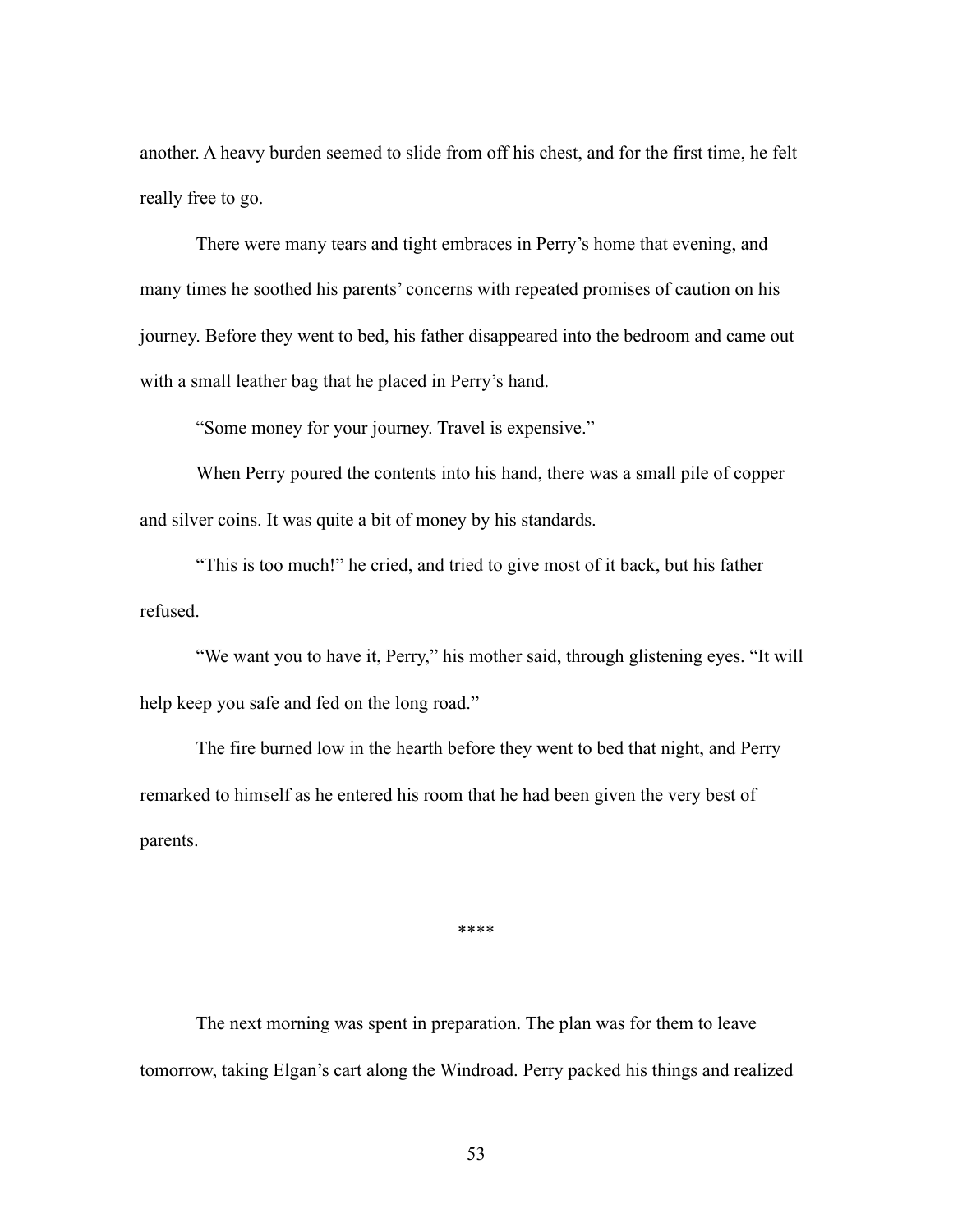there was little to bring. His mother parceled out some small sacks of food, mostly dried mutton and corn meal, just as she did for his father on the yearly trip to Stumton. In his satchel, he had a wool blanket, a flint, a small tool knife, his flute, a sturdy cloak, a water flask, and a cup, bowl, and spoon. Elgan would be bringing a tent for shelter from the rain and pots suitable for cooking in. The little bag of money was also in the satchel now, but before he left he would fasten it to his belt. He completed his meager preparations early and looked at the finished bundle sitting on the bed. It looked so small. His gut began to twist unpleasantly. He grabbed his staff from the corner and walked out the door.

 Town was his destination; he wanted to see Dylan and talk over what he was planning. Perhaps, too, he would tell Melody of his decision to go; after all, he had told her that he would. He wanted to see her reaction to the news, and he needed to talk to someone besides Elgan who really believed in the success of the venture.

 He found Dylan at Carwen's home; they were making plans for their wedding, which was going to take place next week.

 "Hello, Perry!" Carwen greeted him warmly at the door. "Nine days, you know," she said with a grin.

 "I hate to say that I'm going to miss it," Perry responded as he stepped inside. This brought a confused look from his cousin and from Dylan, who was seated at the table.

 "What's this? You're not missing our wedding!" Dylan responded. "And what makes you think you're invited anyway?"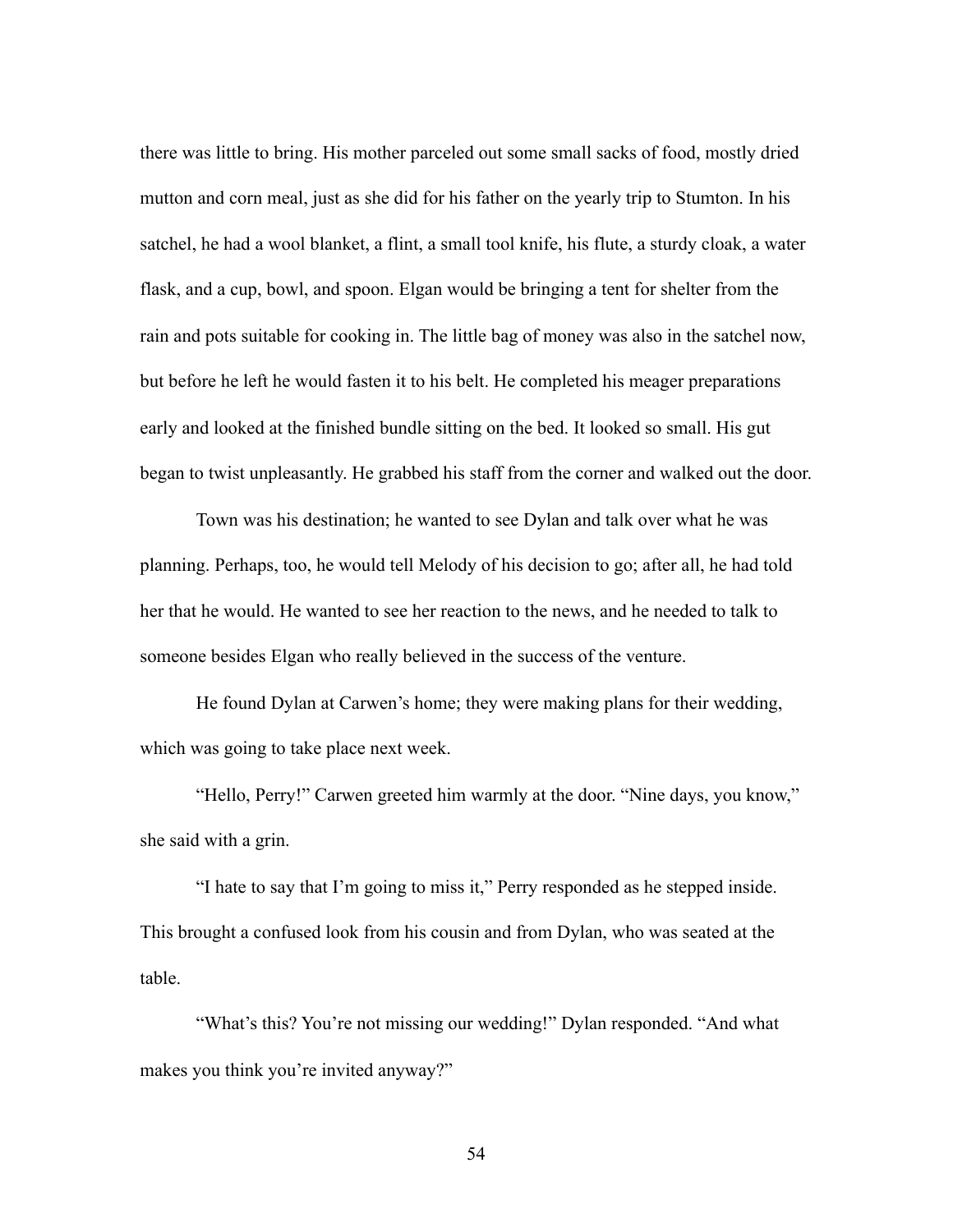Perry hated to bring them this news, but he knew that there was little dampening spirits as happy as theirs for long. It took the better part of an hour before the questions slowed and the three sat quietly thinking. Dylan spoke:

 "This is just the sort of thing we always used to talk about doing when we were kids. I wish I could go with you, buddy. Maybe I ought to," he added, with a concerned look at Carwen.

 "No, no. I'm not going to let you turn my cousin into an old maid. You have to stay." Dylan and Carwen both looked a bit relieved at those words. "Anyway, I won't be alone; remember I'll have old Elgan to keep me company. Though I won't deny I would much rather you were coming along."

 "Oh, Perry!" exclaimed Carwen, reaching out and taking his hand. "Are you sure this is worth it? I mean, even if she made it to the Ground, is it very likely that she's still alive? You know the things they say."

"Yes, I know, and I'm really not sure at all. But just in case, I've got to try."

"You're a brave fellow, Perry; I hope you find her," said Dylan. "I hope you make it back in one piece."

\*\*\*\*\*

 Perry ate lunch with Dylan and Carwen, then bid them a fond farewell. The afternoon sun found him walking down the road toward the house where he knew Melody lived with her parents. Her father was a farmer, and when he reached her home, it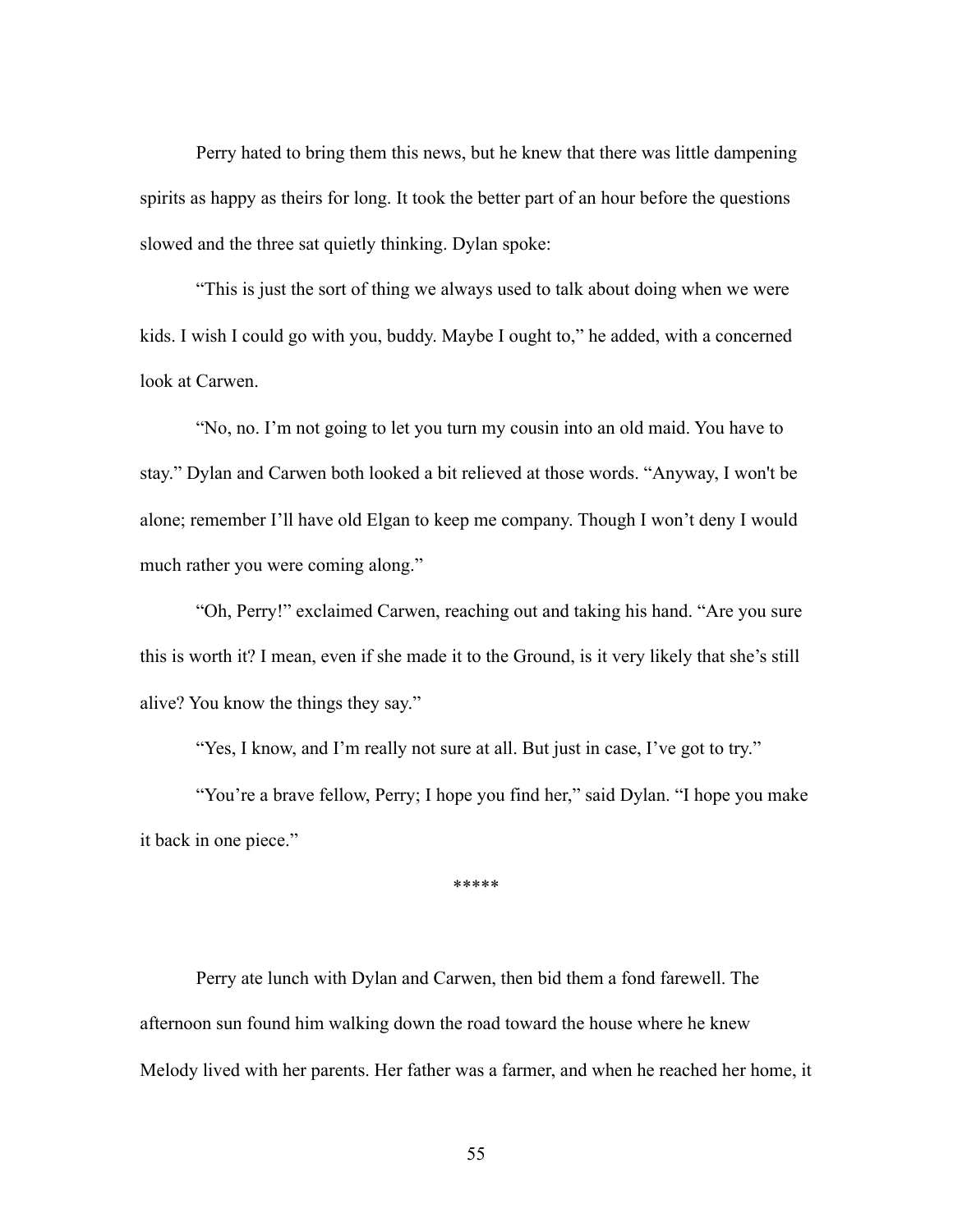was flanked on either side with rows of bright green plants that spread around the house and continued into the fields behind. He knocked on the heavy oak door, but no one answered. He was about to give up the errand and go see Elgan instead when he heard a sound.

 It was faint, and for a moment he wasn't sure whether he was imagining it. But it was a voice, and it flowed up and down following the notes of a song. By now it had grown quite distinct; it seemed to be coming from the back yard behind the house. Really a beautiful voice— what was that song? He walked along the side of the farmhouse and was about to announce his presence with a friendly shout, but when he came around the corner he stopped still and silent. He was looking at Melody; she was standing barefoot on the grass, wearing a simple blue dress while hanging clothes out to dry on a clothesline. Her back was to him, and the dark hair that reached down to the small of her back waved gently in the breeze. She was tall and slender, and to Perry she looked like the most graceful of trees bending slightly in the wind. Her song continued, and as he listened to the pure voice singing words he could not quite catch, he was held captive to the tune. At that moment, however, she turned from the line and saw Perry standing there. He immediately flushed and wished he had said something sooner. She seemed startled, and he raised a hand in an awkward wave of greeting.

"Hello, Melody."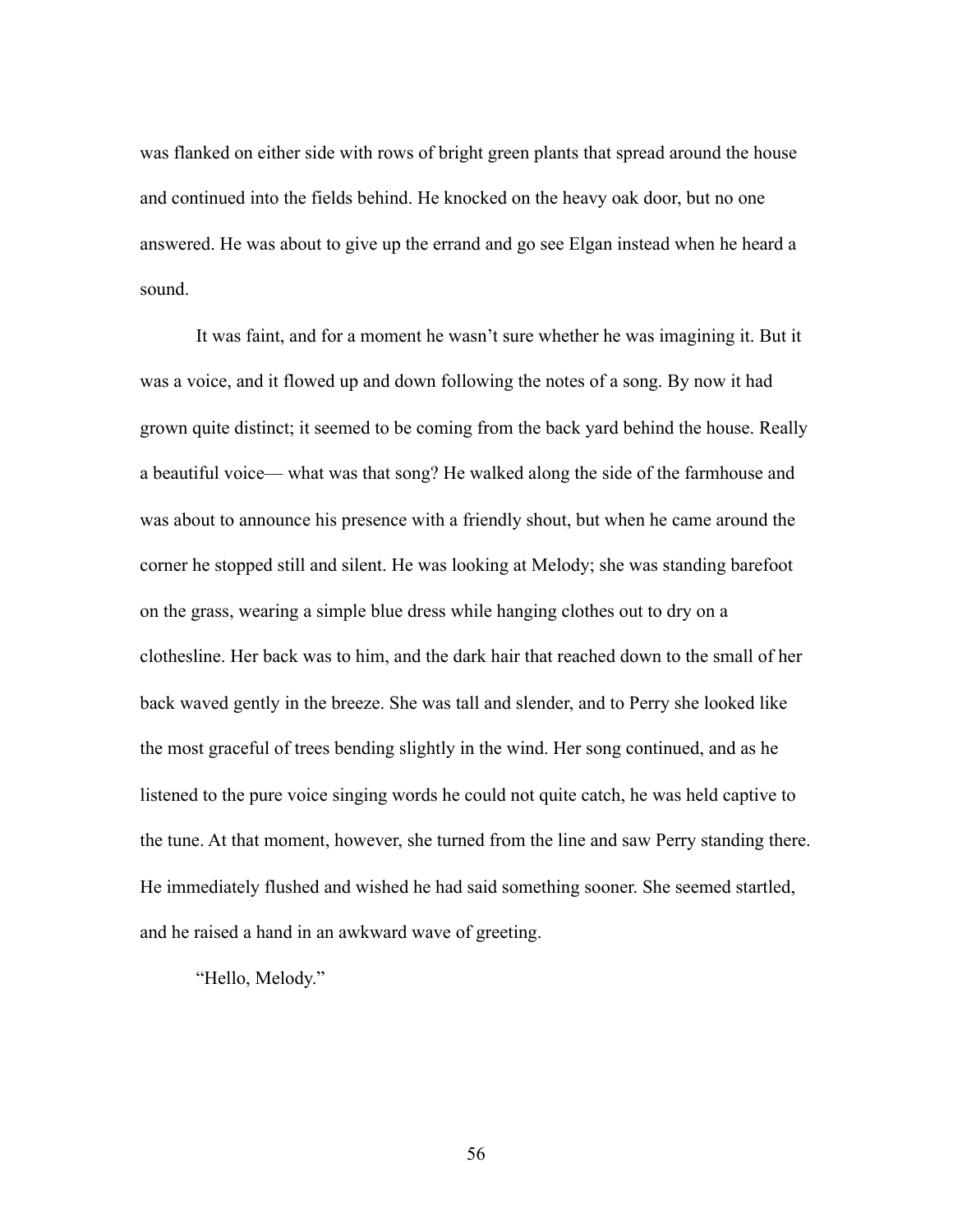"Uhh, hello, Perry. I didn't know you were here. Welcome. Have you been standing there long?" She smiled prettily and gave an embarrassed laugh that Perry was relieved to join.

 "Not very— I knocked at the front door, and then I heard singing, so I came around the house." He wondered if she could see the redness in his face from where she stood. She took off the apron she was wearing, laid it on her basket of laundry, and walked toward him. Now she would certainly see it.

 "Well I'm glad you stopped by. What brings you here?" she asked, coming to a stop just in front of him and folding her hands in front of her. A serious look crossed her face. "Is this about Seren?"

 "I talked to Elgan last night, like I was going to. He told me that there is a way down, in Stumton. He and I are going to travel there and go down to the Ground to find Seren. We're going to bring her back." It was nice to tell his news to such a receptive audience for once. As he spoke her eyes brightened and her smile widened until it was beaming.

"That's so wonderful! I feel like she's as good as home!"

Perry was stunned by her confidence, stunned and immediately strengthened.

 "Well, we don't know how long it will take; two weeks to reach Stumton. But hopefully we'll be back with her before too long," said Perry, smiling unreservedly now for the first time all day.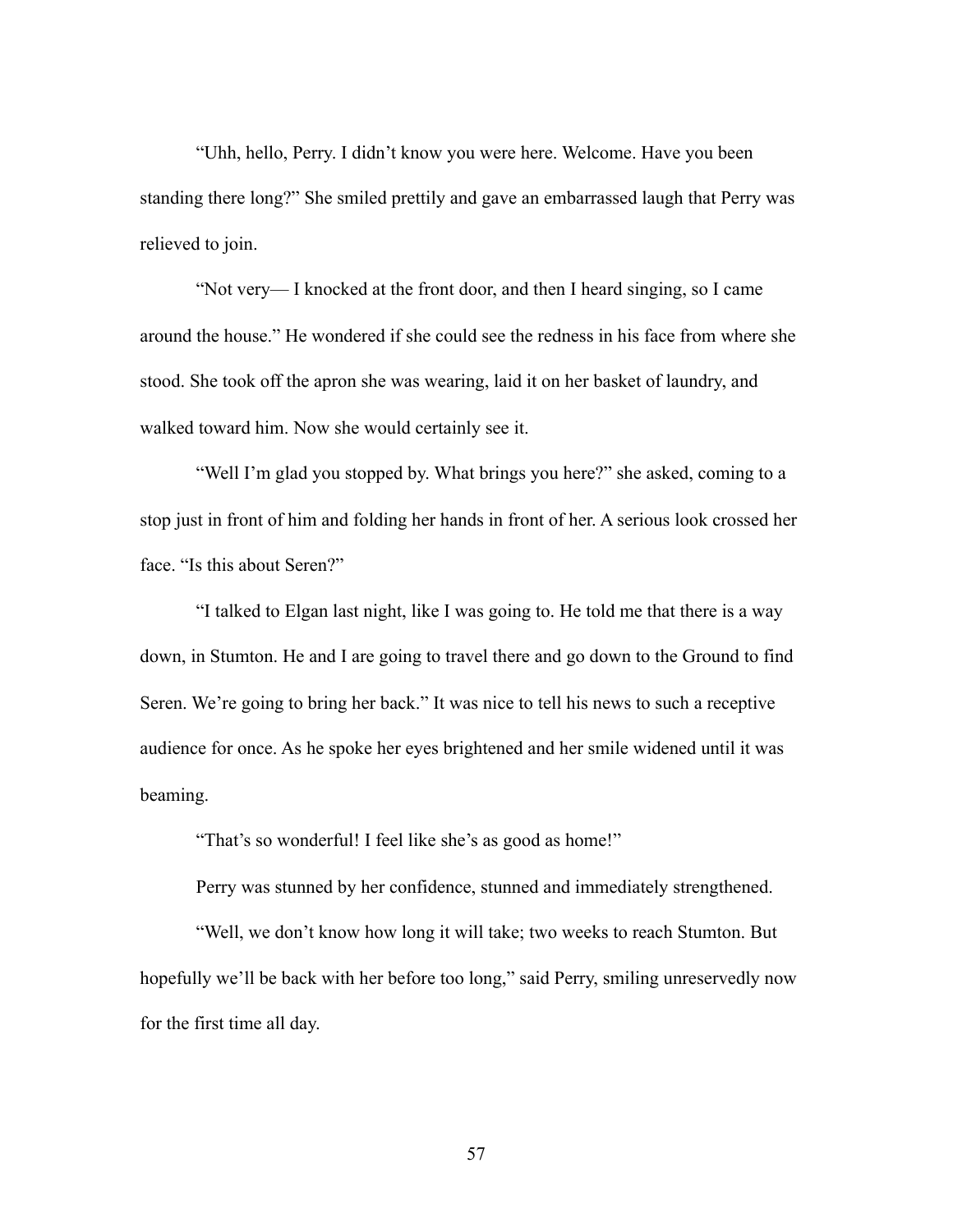"I'm so glad you told me, because you know what?" Perry had no idea what she was about to say. She leaned a little toward him and spoke with deliberation. "I'm going, too."

 He was completely taken aback by this resolution, and without even thinking about it his mind set to work on finding a way to dissuade her. "That's very good of you, noble, I'd say. And I'm sure it would be much more pleasant for us with you along, but this trip will be a dangerous one. Even the road to Stumton would be risky for a young woman to travel, and the Ground! It's very brave of you to offer, though. Not many girls would." He finished with what he hoped was a disarming laugh and a smile.

 She neither joined in the laugh nor appeared disarmed. "I'm sure the Ground is dangerous for anyone. My cousin is down there alone right now. And as for the Windroad, lots of women travel that, and I will be with you and Elgan, won't I?" Her face was setting into a very determined frown.

 "Well, yes," stumbled Perry. "You would be with us, but you know we are preparing to leave tomorrow, and we only have the one tent. And besides, what would your parents say? I'm sure that they wouldn't want their daughter heading off on something like this."

 Melody wasn't budging an inch. "I'm old enough to make my own decisions; what my parents think is what they think. And how long could it take to pack? We can bring another tent. I guess we're traveling in Elgan's cart?"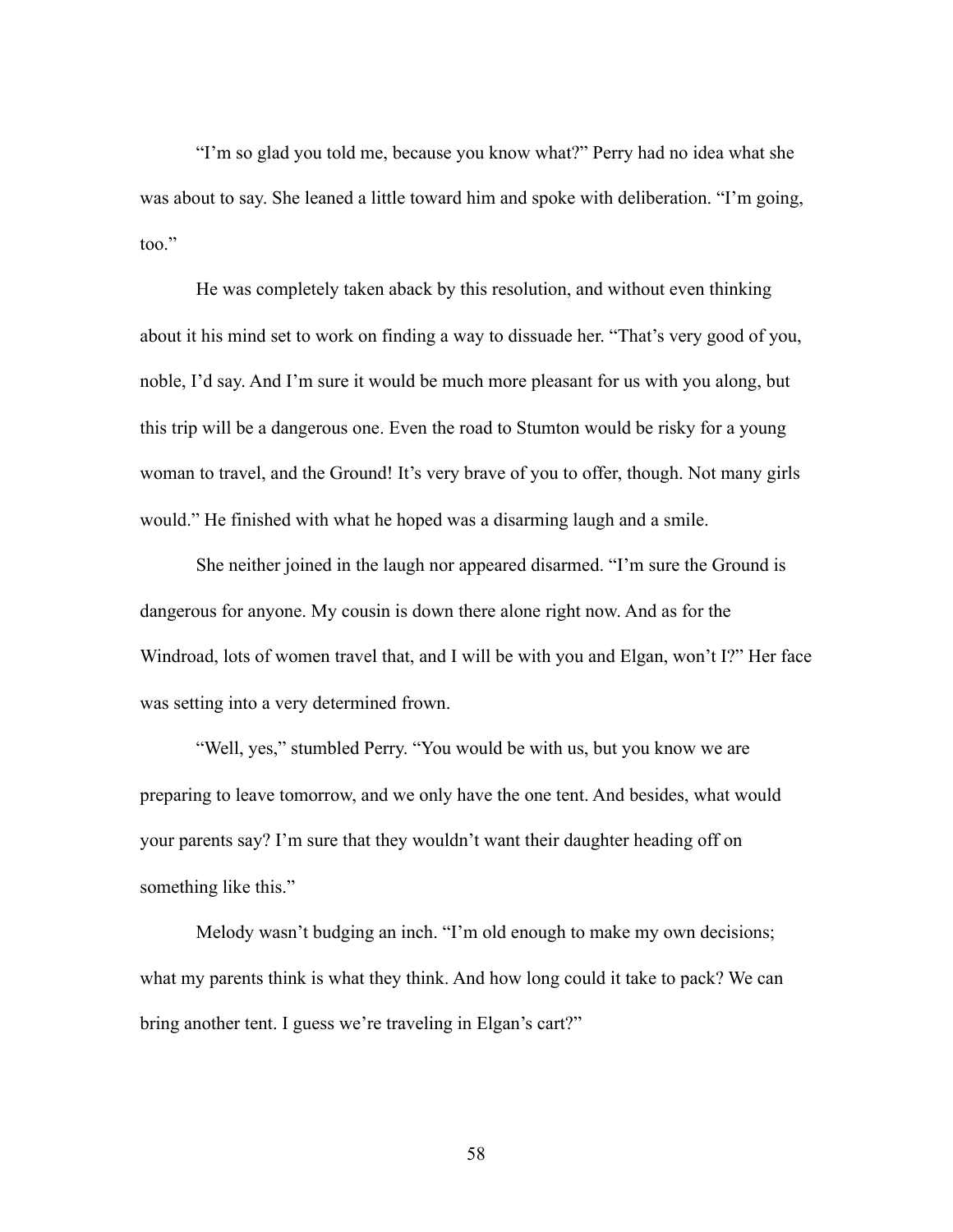*We* can bring another tent. *We're* traveling. She was not taking no for an answer. Was there any real reason why she couldn't come? She would need to be protected; it would be an added responsibility on him and Elgan. But at the same time, wouldn't it be nice to have someone besides old Elgan around? "Yeah, Elgan's bringing his cart." He decided to give one more try. "You know, it really will be a very dangerous and difficult trip. I'd be concerned for your safety."

"I should hope you will be," said Melody simply, and Perry gave up his struggle.

\*\*\*\*\*\*

 It seemed an odd morning that watched Peregrine Wendelson depart from his hometown for the first time. Walking along the footpath that led to the market, he found that the most peculiar thing about that morning was that it wasn't peculiar at all. Such a long, strange road lay ahead, yet here were all the sights to which he was so accustomed: the dirt and trampled grasses in the path; the huge, distant forms of Fain and Jensontrees; the spindly little sapling by the lane that would soon be covered in purple flowers; that old broken cart wheel that had been lying underneath it for as long as he could remember. It was all real and ordinary. The coming adventure had not imbued them with any special character. Perry wondered when the change would come from the things he knew to the things which he didn't, and whether a wooden wheel rotted any differently in the quiet dark at the roots of the Great Trees than it did here on the branch. A thought darted